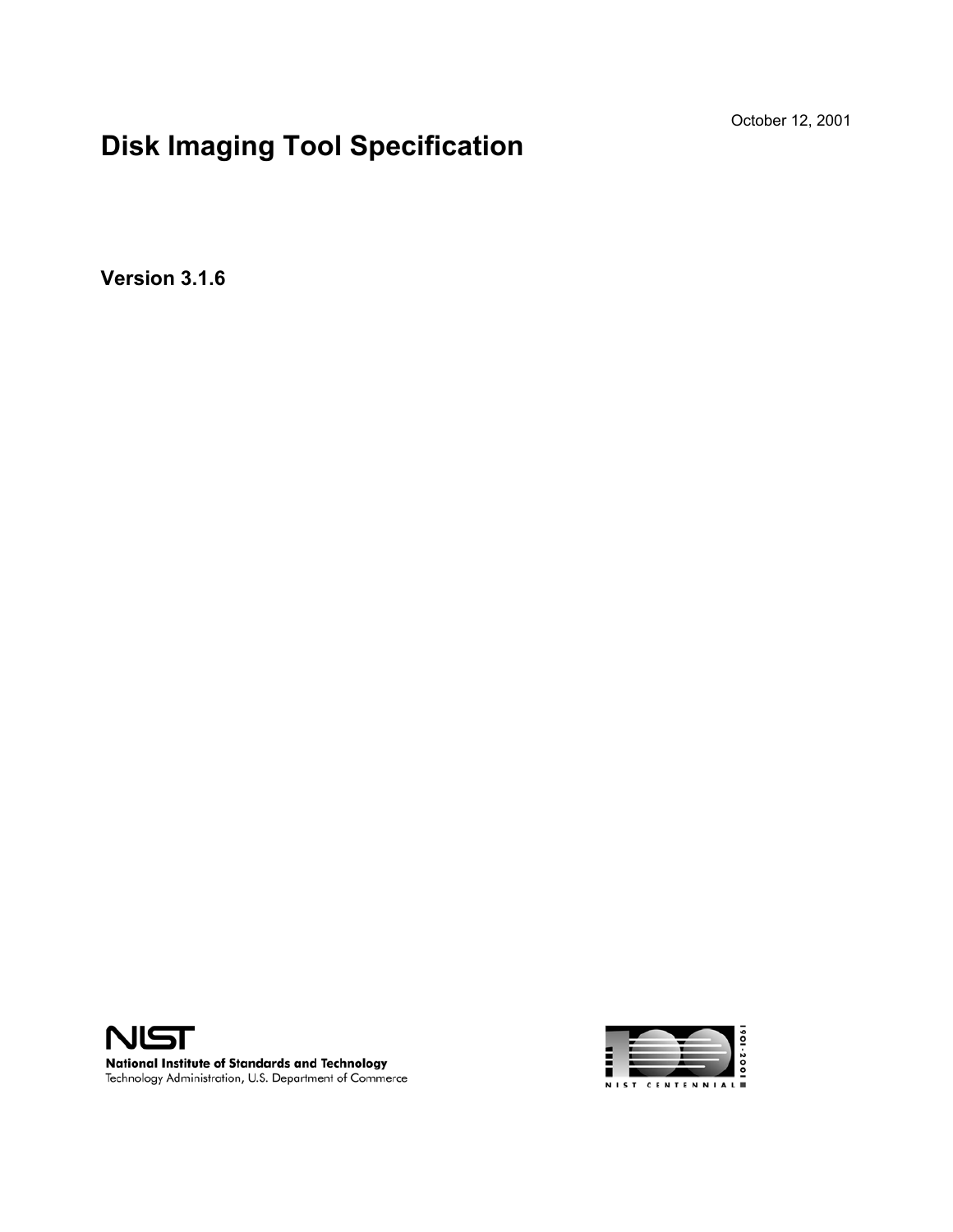# **TABLE OF CONTENTS**

| $\overline{2}$ . |  |
|------------------|--|
| 3.               |  |
| $\overline{4}$   |  |
| 5.               |  |
| 5.1              |  |
| 5.2              |  |
| 6                |  |
| 6.1              |  |
| 6.2              |  |
| 7.               |  |
|                  |  |
| 72               |  |
| 73               |  |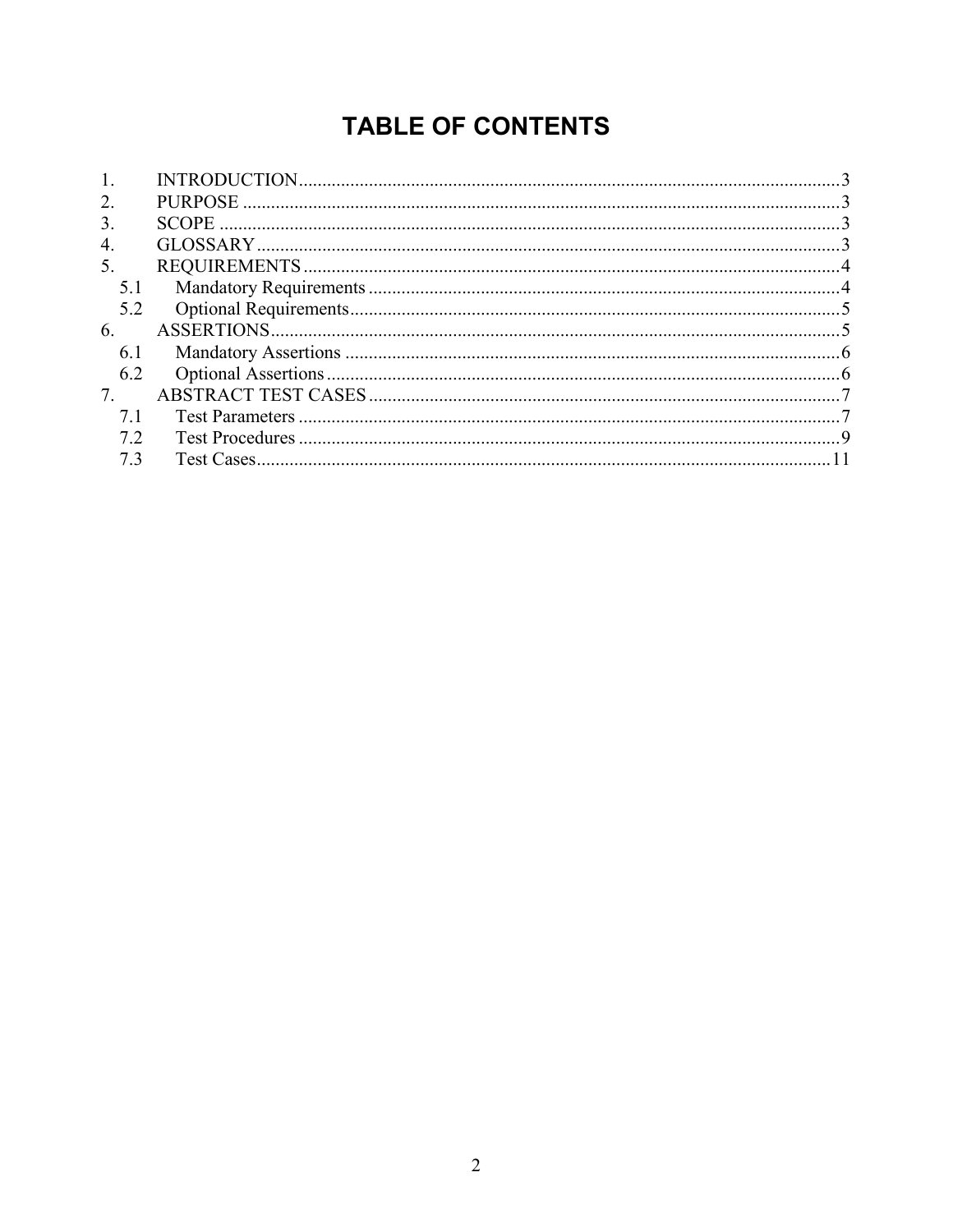# **1. INTRODUCTION**

Accurate and dependable computer forensics tools are required for a reliable means of investigating crimes that involve computers. In order to insure a measure of reliability and assurance that the results are accurate, the tools used in these investigations should be tested. The Computer Forensics Tool Verification project at the National Institute of Standards and Technology (NIST), an agency of the United States Department of Commerce, provides a measure of confidence in the software tools used in computer forensics investigations. It provides law enforcement personnel with a means of deciding whether the tools in consideration for use should be applied to the purposes required.

## **2. PURPOSE**

This document defines requirements for disk imaging tools used in computer forensics investigations and the test methods used to ascertain whether a specific tool meets the requirements. The requirements are used to derive assertions that will be tested. The assertions are described as general statements of conditions that can be checked after a test is executed. Each assertion will have one or more test cases that specify detailed start parameters, procedures for executing a test, and expected results.

The requirements and test methods were developed by a focus group of individuals who are expert in the use of disk imaging tools and have performed investigations that have depended on the results of these tools. As this document evolves through comments from the focus group and others, new versions will be posted to our web site at http://www.cftt.nist.gov.

# **3. SCOPE**

The scope of this specification is limited to **software** tools that copy or image hard disk drives. Not included are tools that image removable media, such as floppy disks or zip disks; analog media; and other digital media, such as cell phones or pagers. Definitions for hard disk drive related terms can be found in NCITS 347:2001 "American National Standard for Information Technology – BIOS Enhanced Disk Drive Services."

The proper use or misuse of a tool is not within the scope of this specification.

This specification can become the basis for other specifications to test tools that image digital media other than hard disk drives.

## **4. GLOSSARY**

This glossary was added to provide context in the absence of official definitions recognized by the computer forensics community.

- 4.1 Bit-stream duplicate: a bit-for-bit digital copy of a digital original document, file, partition, graphic image, entire disk, or similar object.
- 4.2 Checksum: a hash computed from a specific computational algorithm, such as the Cyclic Redundancy Checksum 32-bit (CRC-32).
- 4.3 Disk compares equal: a bit-stream duplicate is compared to the original digital object and no differences are found.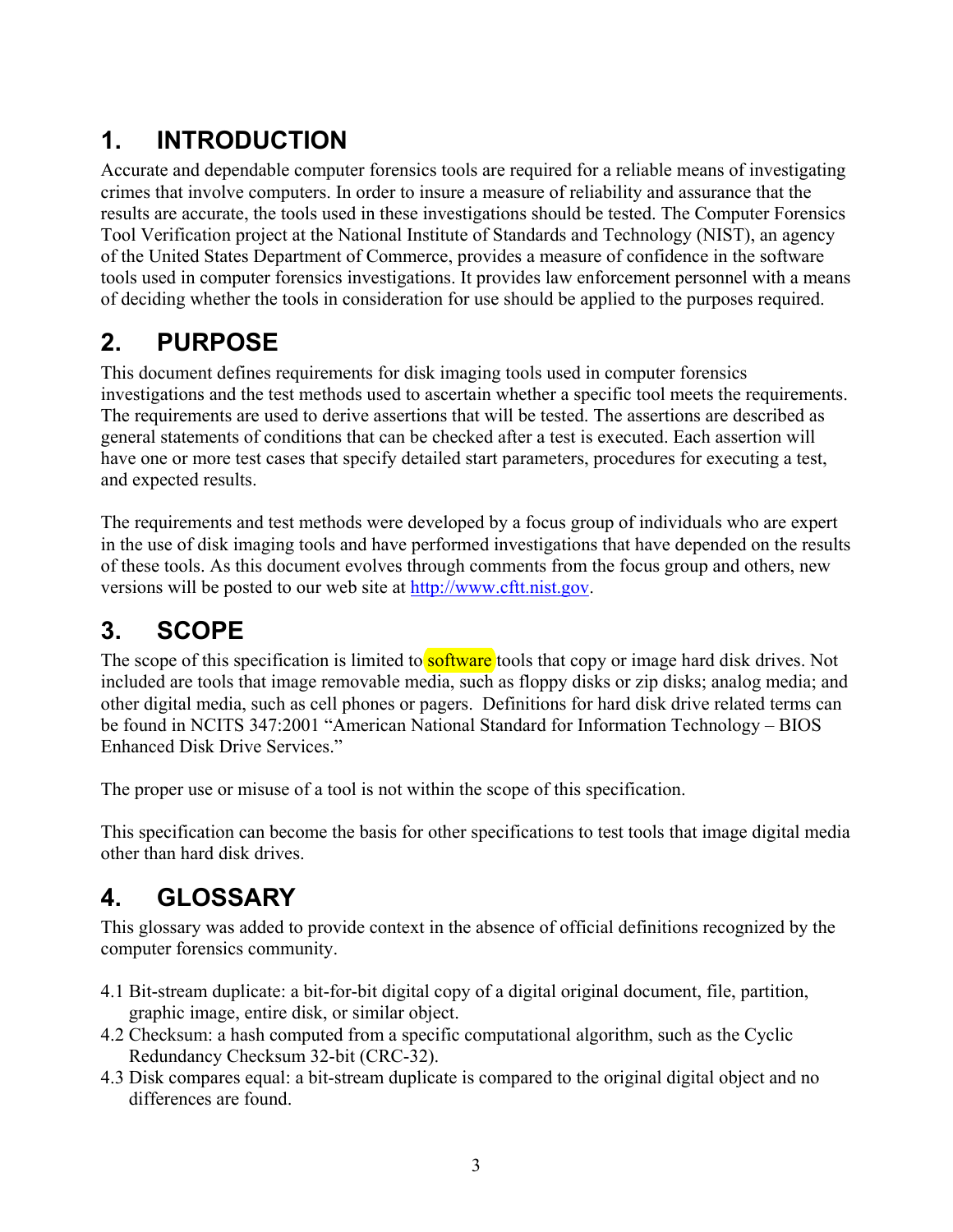- 4.4 Disk compares qualified equal: a bit-stream duplicate is compared to the original digital object and the only differences found are those documented as different by the tool that created the bitstream duplicate or image from which a bit-stream duplicate was reconstructed. (See "qualified bit-stream duplicate".)
- 4.5 Duplicate: a copy of an original object.
- 4.6 Hash: A function that maps keys to integers, usually to provide an even distribution of keys on a smaller set of values. A coded number or string of characters used to represent the value derived from a hash function on the contents of a bit-string, in this case a disk, partition, image, or file contents.
- 4.7 Image: a digital, sometimes compressed, file from which a bit-stream duplicate of an original digital object can be reconstructed.
- 4.8 Qualified bit-stream duplicate: a duplicate except in identified areas of the bit-stream, such that the identified areas are replaced by values specified by a disk imaging tool's documentation, such as partition table entries to reflect relocated partitions; boot records; fill areas required for cylinder alignment, and excess disk space.

## **5. REQUIREMENTS**

The top-level disk imaging tool requirements are the following:

- The tool shall make a bit-stream duplicate or an image of an original disk or partition.
- The tool shall not alter the original disk.
- The tool shall be able to verify the integrity of a disk image file.
- The tool shall log I/O errors.
- The tool's documentation shall be correct.

While these requirements appear to be clear and concise, they are rife with implicit requirements and ambiguities. An effort to be more precise is required in order to evaluate how well a particular implementation meets the requirements. Sections 5.1 and 5.2 contain more precise statements of these requirements.

All disk imaging tools shall be able to accomplish the tasks described as mandatory requirements. Optional requirements are tested as if they were mandatory requirements if the tool under test supports the applicable feature. If a specific tool does not provide the capabilities of a particular optional requirement, then the tool is not tested for that requirement. This means that a specific tool might provide none of the capabilities described under optional requirements.

### **5.1 Mandatory Requirements**

The following requirements are mandatory and shall be met by all disk imaging tools.

- 5.1.1 The tool shall not alter the original.
- 5.1.2 If there are no errors accessing the source, then the tool shall create a bit-stream duplicate or image of the source.
- 5.1.3 If there are I/O errors accessing the source, then the tool shall create a qualified bit-stream duplicate or image of the source. (A *qualified bit-stream duplicate* is defined to be a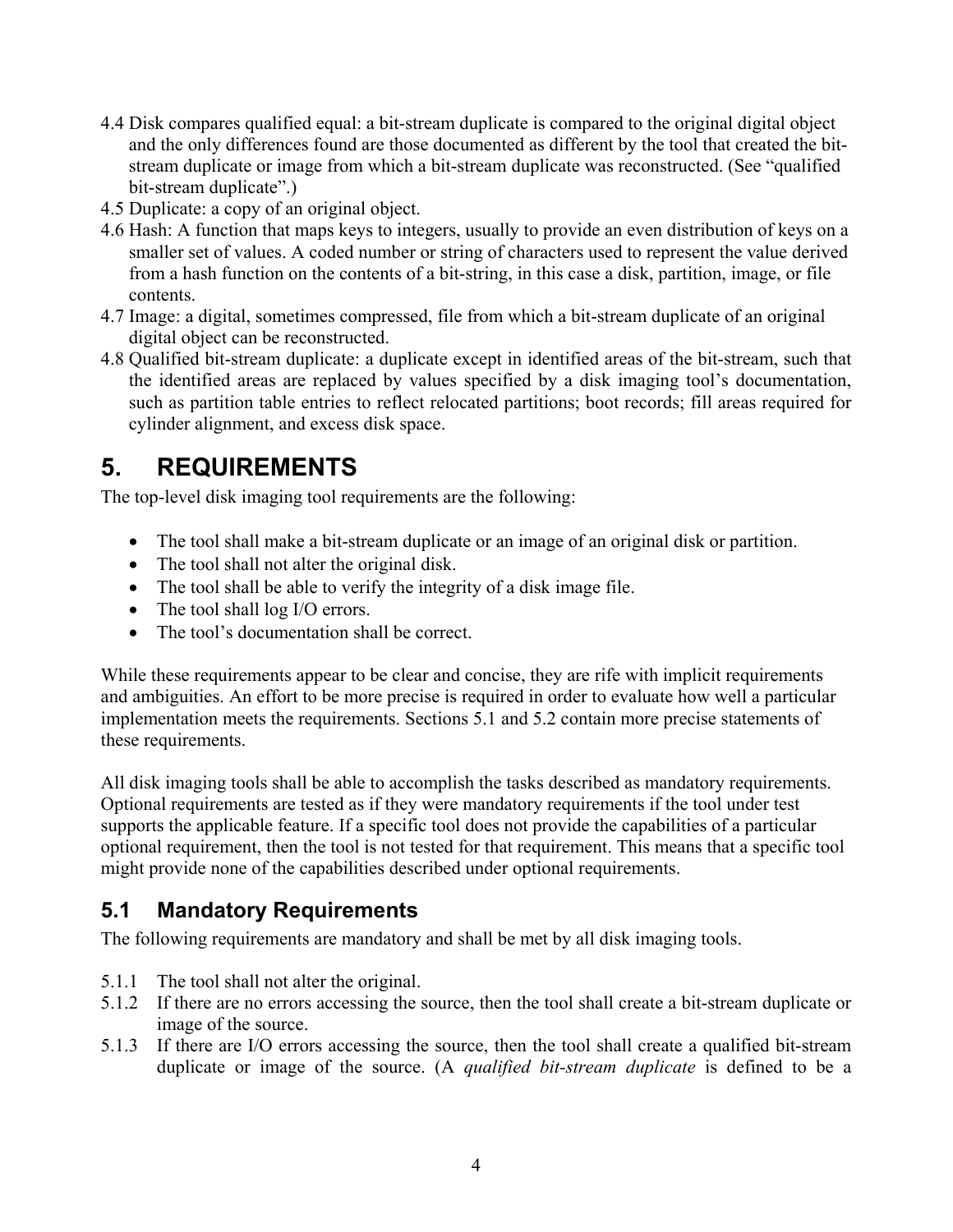duplicate except in identified areas of the bit-stream.) The identified areas are replaced by values specified by the tool's documentation.

- 5.1.4 The tool shall log I/O errors in an accessible and readable form, including the type of error and location of the error.
- 5.1.5 The tool shall be able to access disk drives through one or more well-defined interfaces.
- 5.1.6 Documentation shall be correct insofar as the mandatory and any implemented optional requirements are concerned, i.e., if a user following the tool's documented procedures produces the expected result, then the documentation is deemed correct.
- 5.1.7 If the tool copies a source to a destination that is larger than the source, and it shall document the contents of the areas on the destination that are not part of the copy.
- 5.1.8 If the tool copies a source to a destination that is smaller than the source, the tool shall notify the user, truncate the copy, and log this action.

## **5.2 Optional Requirements**

The following requirements define optional tool features. If a tool provides the capability defined, the tool is tested as if the requirement were mandatory. If the tool does not provide the capability defined, the requirement does not apply.

- 5.2.1 The tool shall compute a hash value of the complete bit-stream duplicate generated from an image file of the original source, compare the computed hash value to the hash value of the original source computed at the time the image was created, and log the results of the comparison on a disk file.
- 5.2.2 The tool shall divide the destination bit-stream into blocks, compute a hash value for each block, compare the computed hash value to the hash value of the original block of source data computed at the time the image was created, and log the results of the comparison on a disk file.
- 5.2.3 The tool shall create a bit-stream duplicate of individual partitions as directed by the user.
- 5.2.4 The tool shall allow the user to view the source partition table and the tool shall log the contents of the source partition table.
- 5.2.5 The tool shall log one or more of the following items on a disk file: tool version, subject disk identification (if the identification is available, such as manufacturer, make, model, serial number, sector count, etc.), any errors encountered, tool actions, start and finish run times, tool settings, and user comments.
- 5.2.6 The tool shall create an image file on fixed or removable electronic or magnetic media that can be used to create a bit-stream duplicate of the original.
- 5.2.7 The tool shall create a qualified bit-stream duplicate and adjust the alignment of cylinders to cylinder boundaries of disk partitions on a destination of a different physical geometry. The identified areas of the duplicate that are allowed to be changed are the following: partition table entries to reflect the relocated partitions; boot records; fill areas required for cylinder alignment, and excess disk space. The fill areas shall be given values as specified in the tool documentation.

# **6. ASSERTIONS**

Each assertion provides a specific class of conditions that can be tested and the result that is expected.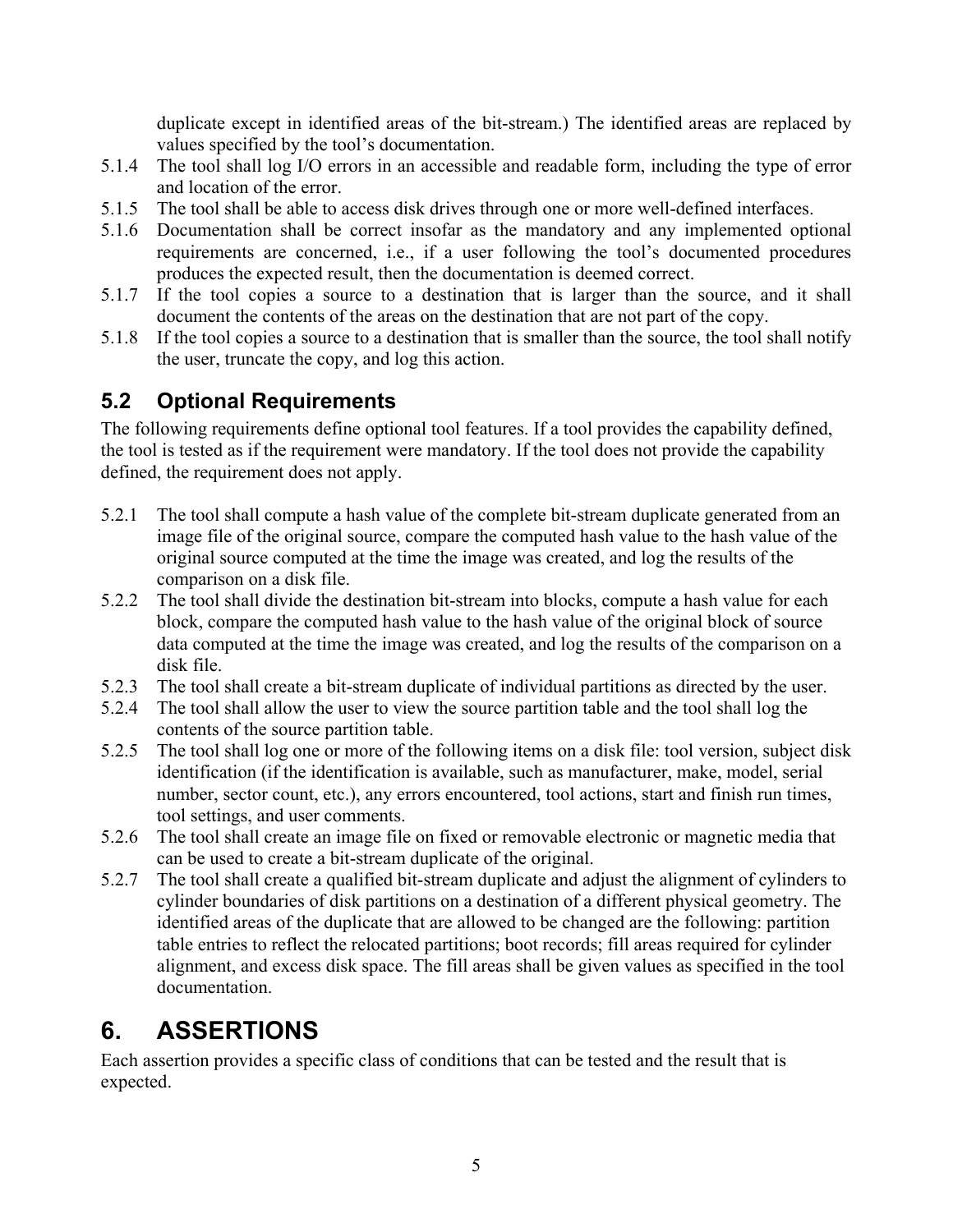### **6.1 Mandatory Assertions**

In the following, wherever source and destination are used without modification, the term refers to both source partitions and entire disks or destination partitions and entire disks. The requirement paragraph related to each assertion is referenced in parentheses.

- 6.1.1 If a source is accessed by the tool, then the source will not be altered. (5.1.1)
- 6.1.2 If there are no errors reading from a source, nor errors writing to a destination, then a bitstream duplicate of the source will be created on the destination. (5.1.2)
- 6.1.3 If there are errors reading from a source or writing to a destination, then a qualified bitstream duplicate of the source will be created on the destination. The identified areas are replaced by values specified by the tool's documentation. (5.1.3)
- 6.1.4 If there are errors reading from the source or writing to the destination, then the error types and locations are logged. (5.1.4)
- 6.1.5 If the source or destination is an IDE or SCSI drive and an image or bit-stream duplicate is created, then the interface used is presumed to be among those specified in 5.1.5.
- 6.1.6 If the expected result of any test defined in this specification is achieved and the documentation was followed without change in achieving this result, then the documentation is presumed correct. (5.1.6)
- 6.1.7 If a bit-stream duplicate of a source is created on a larger destination, then the contents of areas on the destination that are not part of the duplicate are set to values as specified in the tool documentation. (5.1.7)
- 6.1.8 If a bit-stream duplicate of a source is created on a smaller destination, then the duplicate is qualified by omitted portions of the bit-stream and the tool will notify the user that the source is larger than the destination. (5.1.8)

## **6.2 Optional Assertions**

If an implementation provides a capability covered by one or more of the following optional assertions, then tests derived from those assertions will be applied to the implementation.

- 6.2.1 If a hash of one or more blocks (i.e., less than the entire disk) from the source is computed before duplication and is compared to a hash of the same blocks from the destination, the hashes will compare equal.  $(5.2.1, 5.2.2)$
- 6.2.2 If more than one partition exists on the source disk, the tool will produce a duplicate of any user-selected source partition on the destination. (5.2.3)
- 6.2.3 If a partition exists on the source, the tool will display or log a message indicating that the partition exists and display or log one or more items of information from the following list: drive indicator, device type, device address or mount point, size, space used, and free space. (5.2.4)
- 6.2.4 If the tool logs the tool version, it will be the version referred to in the implementation's documentation. (5.2.5)
- 6.2.5 If the subject disk identification is available and the tool is capable of logging the subject disk identification, then the subject disk identification will be logged. (5.2.5)
- 6.2.6 If the tool logs the source partition table in human readable form and the information from the source partition table can be ascertained independently from the tool, then the source partition table information will accurately match the content of the independent partition table information. (5.2.5)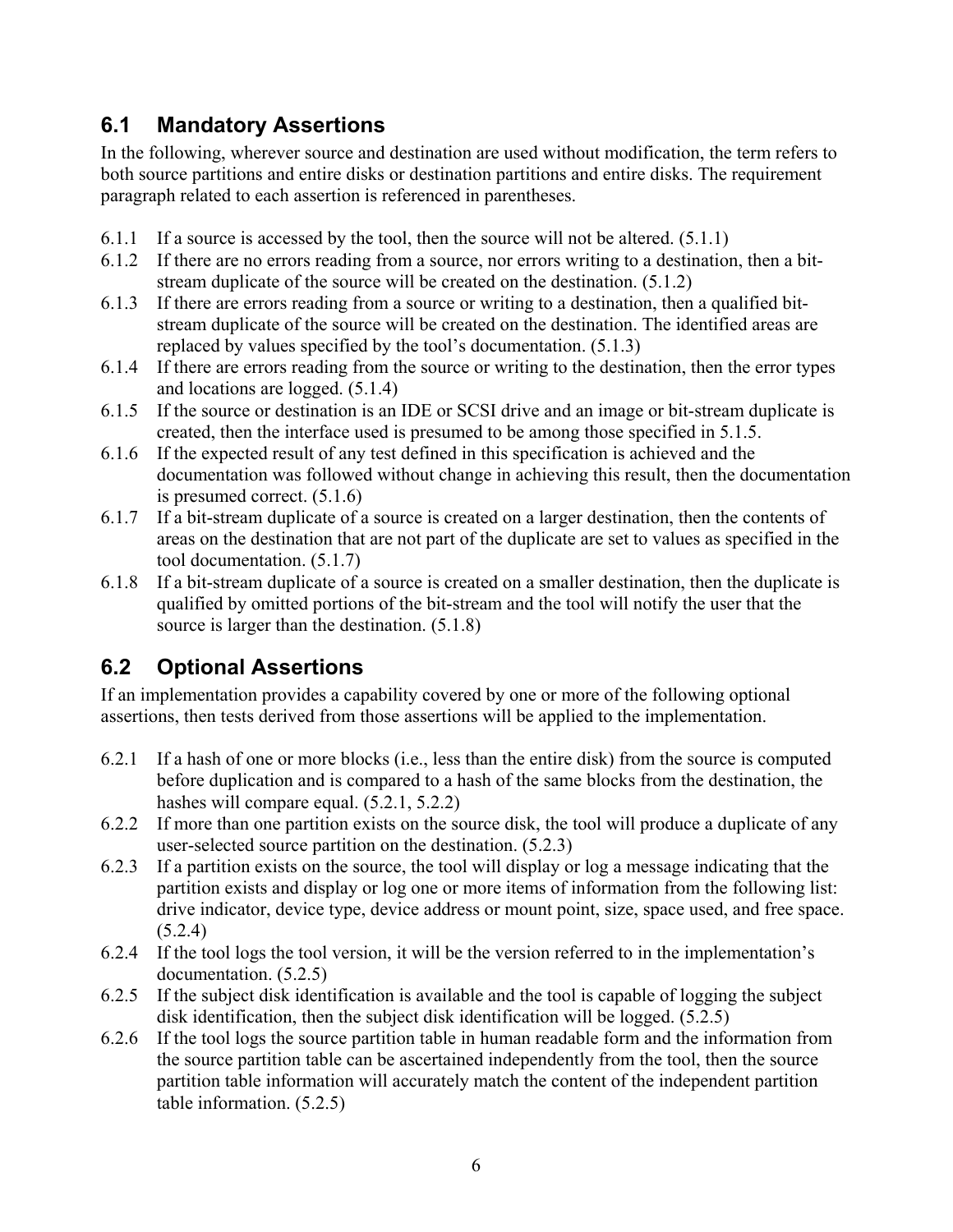- 6.2.7 If the tool logs errors and any error occurs, then the type and location of the error will be logged. (5.2.5)
- 6.2.8 If the tool logs tool actions and the tool's documentation states what actions are logged, then the actions logged will accurately match those documented in the tool's documentation.  $(5.2.5)$
- 6.2.9 If the tool logs start and finish run times, then the logged start and finish run times will accurately match those recorded by the tester according to screen input images, test input scripts, or tester notes.  $(5.2.5)$
- 6.2.10 If the tool logs tool settings and the tool's documentation states what settings are logged, then the logged settings will accurately match those set by the tester or as documented in the tool's documentation. (5.2.5)
- 6.2.11 If the tool logs user comments, then the logged user comments will accurately match those entered by the tester as captured in screen input images, test input scripts, or tester notes.  $(5.2.5)$
- 6.2.12 If the tool creates image files, then it will create an image file of a source on a magnetic medium that can be removed from the platform on which it was created. (5.2.6)
- 6.2.13 If the tool creates an image file from a source on a removable magnetic medium, then a duplicate of the source created from the removable magnetic medium will result in a duplicate on the destination and the destination will compare equal to the source. (5.2.6)
- 6.2.14 If an image file is created, and there are no errors reading from a source, nor errors writing to a destination, then a bit-stream duplicate created from the image file will compare equal to the source.  $(5.2.6)$

# **7. ABSTRACT TEST CASES**

Abstract test cases describe the combinations of tests required to fully test each assertion. They are abstract in that they do not prescribe the exact environment in which the tests are to be performed. They are written at the next level above the environment. This allows different environments to be substituted under the test cases for testing different products and options.

A set of test parameters are chosen to cover the assertions from various aspects, such as relative disk sizes, firmware configurations, existence of I/O errors, etc. Not all possible tests will be specified since this number could run into the hundreds or thousands based on the combinations of parameters that could be used. Exhaustive testing, in most cases, is not economically feasible. Instead, a subset of parameters will be used to define the set of test cases needed to evaluate tools against the requirements.

## **7.1 Test Parameters**

The following defines the test parameters that are used in this set of abstract test cases.

- 7.1.1 Tool action create a copy or image, or verify an image
- 7.1.2 Firmware interface IDE/Interrupt 13h BIOS, IDE/Interrupt 13h BIOS Extended, SCSI/Interrupt 13h BIOS Extended, IDE/Direct access, SCSI/ASPI Driver, IDE/Linux, SCSI/Linux, Linux with IDE source and SCSI destination, Linux with SCSI source and IDE destination, Interrupt 13h Extended with IDE source and SCSI destination, and Interrupt 13h Extended with SCSI source and IDE destination
- 7.1.3 Subject entity entire disk or partition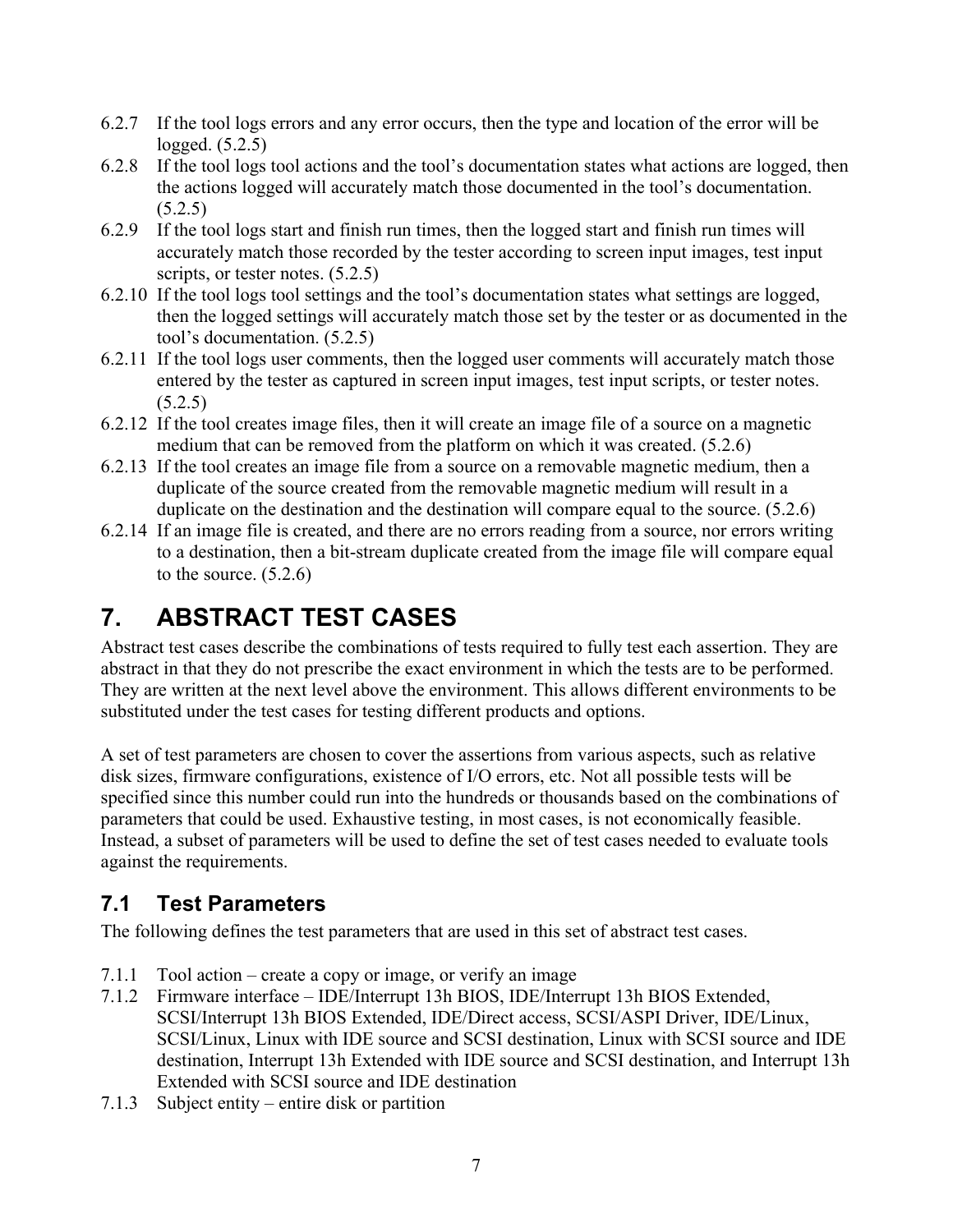- 7.1.4 Relative disk sizes source larger than destination, source equal to destination, source less than destination with unused area filled and cylinder adjustment, source less than destination with unused area not filled and no cylinder adjustment, source less than destination with unused area filled and no cylinder adjustment, and source less than destination with unused area not filled and cylinder adjustment
- 7.1.5 Destination media fixed disk, removable media
- 7.1.6 I/O errors source read error, destination write error, image read error, image write error, no error

These parameters can be combined into numerous combinations to present a formidable set of test cases for any tool. Judicious trimming of these parameters is used to reduce the number of test cases that are actually needed to provide a significant amount of coverage based on cost, time, and other constraints. Ultimately, sufficient testing will be performed to demonstrate that the mandatory requirements are met and that the optional requirements have been exercised at least once.

Guidance for trimming the number of test cases was sought from the computer forensics arena through informal information gathering. A summary of this information provides the context for the constraints used in trimming the parameter values and combinations needed. (Percentages do not add up to 100% due to overlapping characteristics of the information provided.)

- 69% of users use disk images rather than disk copies and 20% use partition images.
- 48% of copies and images are made in the field and 36% are made in laboratories.
- 57% of the drives imaged are larger than 8.4GB and 35% are less than that size.
- 50% of the drives imaged require IDE BIOS/Extended BIOS access and 63% require direct (ASPI) SCSI access.
- 25 to 33% of users sometimes mix IDE and SCSI drives in making images or copies, 25% often do so, and 13% always do.

The constraints for this trimming based on the above guidance are listed in the following.

- 1. Action Documentation and logging will be tested in every case. Verification of images will be included in specific test cases. The source will be checked in every case to determine if the tool has modified it.
- 2. Firmware interface IDE access through BIOS and Extended BIOS will form the major part of these tests. SCSI and Linux will augment these cases using BIOS and ASPI access. Some cases will test direct access.
- 3. Subject entity Entire disks will be tested in the large majority of cases. Partitions will be used in those cases where non-direct-access interfaces are called for.
- 4. Relative disk size Source less than destination will be included for most test cases. These will be augmented with limited tests for source equal to and source greater than destination where an entire disk is involved.
- 5. Destination media Most tests will be performed with fixed media. Limited tests will be performed with removable media where partition copies and partition images are involved.
- 6. I/O errors Limited tests for I/O errors on source reads and destination writes will be included where entire disks are involved and non-direct interfaces are required. Additional tests will be added for image read and write errors.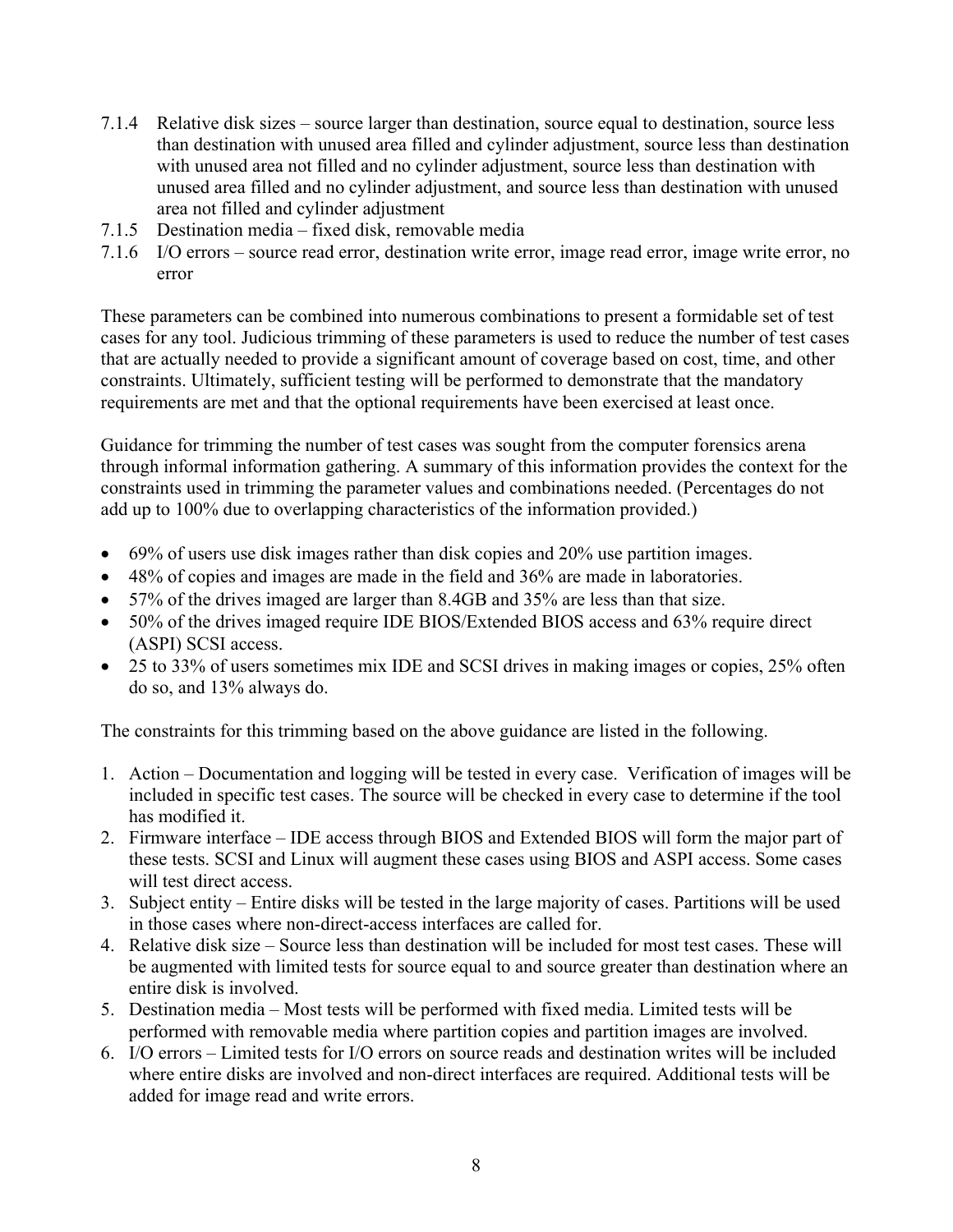## **7.2 Test Procedures**

### **7.2.1 Test setup**

The tests will be executed using the following procedures. Much of the information reported will be generated automatically by scripts used in performing tests. Some information must be reported by the specific person performing the tests.

- 1. The date, time and person doing the testing will be written on the lab form.
- 2. The test case number and summary information will be identified on the form.
- 3. The hardware selected for testing will be identified and documented on the testing lab form. Identification will include the cpu(s). All hard disks should be removed and the computer should be turned off.
- 4. The version and release date of the testing software used will be identified and documented on the testing lab form.

### **7.2.2 Disk setup**

- 1. Based on the summary of the test case, the tester will identify whether two or three disks are required and the size disks required. The disks selected for the test case will be identified and documented on the lab form.
- 2. The system is booted from a DOS boot floppy
- 3. DISKWIPE will be run on the source, destination, and if appropriate imaging disk making certain that the log files created by the DISKWIPE program are captured on a floppy disk and that the fill byte is documented on the testing lab form.
- 4. If a partition is required for the test case, FDISK or other software to establish the kind of partition specified in the test case will be run and FORMAT will be run to format the partition. The size and type of partition(s) will be documented on the testing lab form.
- 5. If an error is required for the test case the program to generate the error will be run and the variables used documented on the lab form.
- 6. The diskhash program will be run on the contents of the source making certain that the log file results are captured on a floppy disk.

### **7.2.3 Test execution**

The tests will run in a controlled environment, i.e., specified test machines setup for this function. Dates and times will be documented on the lab form for all steps. All log files will be captured on a floppy disk, copied onto a hard disk and sent to the program manager. When the tests have been completed for a test case, a hash is generated for the source disk and the results stored in a log file. This hash code is compared with the one generated after the source disk setup to assure that the source disk was not altered.

Supporting software was developed to assist in the execution of tests. The programs include the following:

- ADJCMP Compares the contents of the source disk with the destination disk in cases where partitions and unallocated storage exist.
- BADDISK A terminate-and-stay-resident (TSR) program used to intercept read and write interrupts for the introduction of read and write errors in tests where error logging is checked.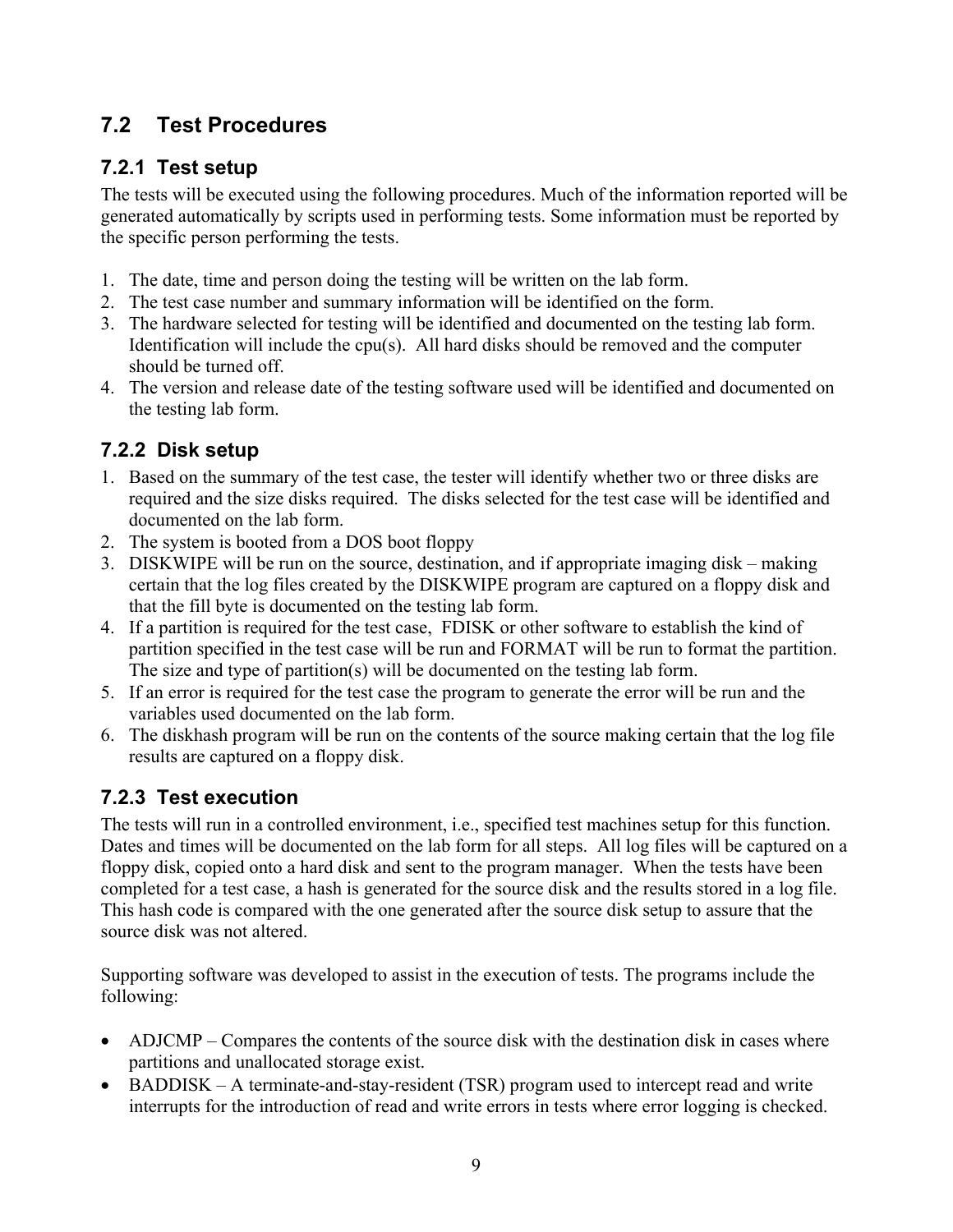- CORRUPT Modifies an image file to check for image verification capabilities.
- DISKCMP Performs a sector-by-sector comparison between the same sector addresses of the source disk and the destination disk.
- DISKHASH Computes a SHA-1 hash value of an entire disk.
- DISKWIPE Writes a hexadecimal bit pattern to each byte on a source or destination disk to initialize the disk with known values.
- PARTAB Displays and logs the contents of the source and destination partition tables.
- PARTCMP Performs a sector-by-sector comparison between partitions on the source and destination disks.

Further information about this software and how the tests are structured to use these tools is available in the user manual associated with the software.

#### **7.2.4 Test results**

The test results will be analyzed and summarized by the tester and attached to the test lab form. The paper form, log files, and electronic test results form, including the summary and analysis will be sent to the program manager via email.

#### **7.2.5 Laboratory form**

The following is an example of a completed test laboratory form.

## **Test Results for SomeVendorsTool Product**

#### **Tester: Melvin Tester Date started: 06/07/2001**

Test Case ID: DI-33 Test Case Summary: copy XBIOS-IDE disk PT-N/A SRC=DST/NN fixed errors Testing Environment: PC beta 5 Disks B0 Fujitsu MPF3153AT 8.455 MB as master and B1 Fujitsu MPF3153AT 8.455 MB as slave Interface XBIOS-IDE File type NTFS Test Software Used: DISKWIPE 2.3 BADX13 2.1 DISKCMP 2.2 DISKHASH 1.1 Setup: booted from DOS boot floppy typed diskwipe /xbios Inserted log floppy after each run to capture log files At prompt typed 'beta 5 XX-08 disk copy with read error on large > 8.4 disks' Answered 'y' to wipe master with fill byte B0 Anwered 'y' to wipeout started at 10:50 am ended at 11:15am Rebooted from DOS Execute: To insert error removed DOS floppy and inserted log floppy Typed BADX13 81 42 10 1000000 > BD-RD-D8.txt to run error program Removed log disk, inserted Master disk – typed 'Master' – inserted log disk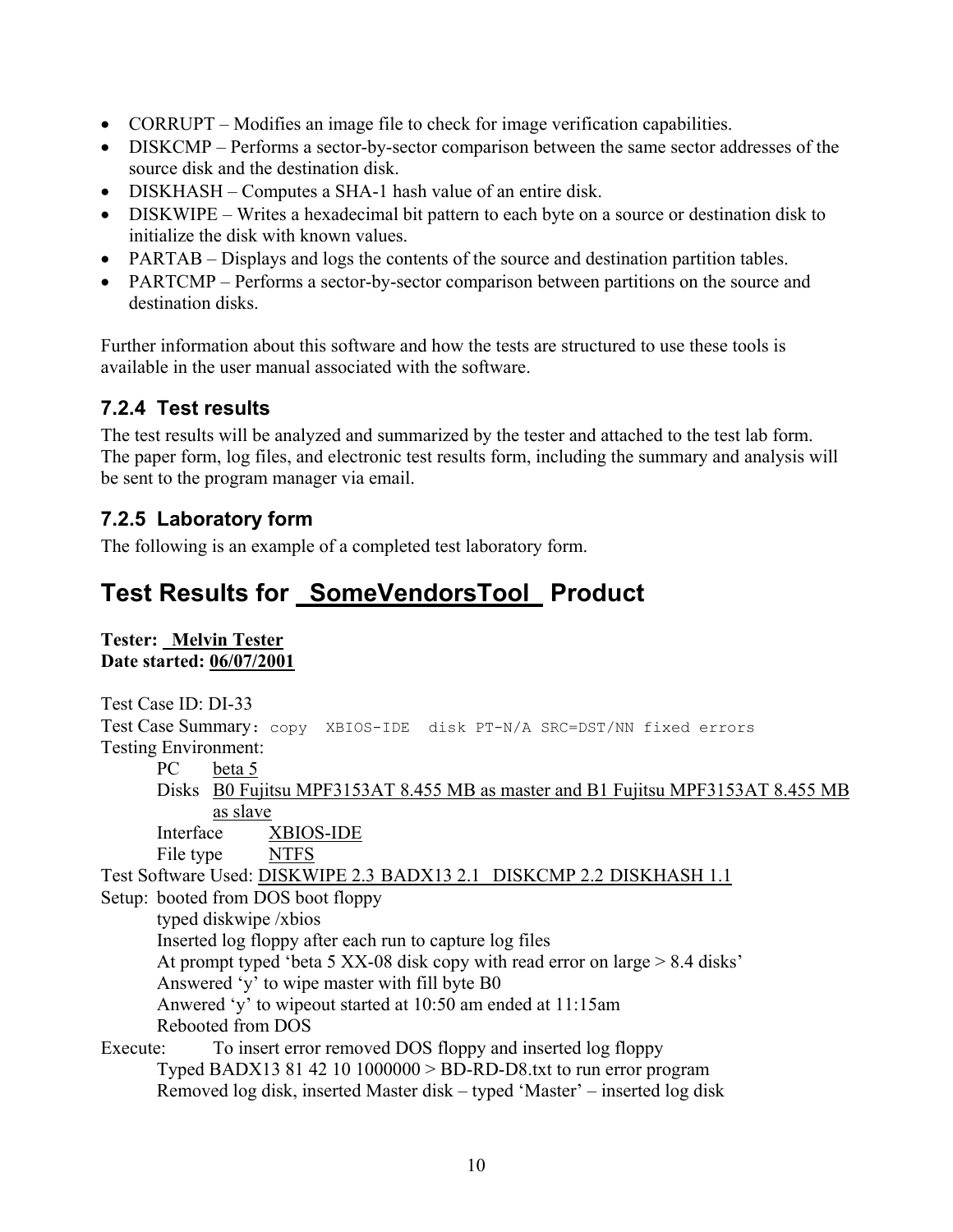At prompt typed 'XX-08.txt' Chose entries from screen for copy, local, no, auto, auto, yes, yes and hit enter Chose source as 1 and dst as 0 Typed PT-XX-08 and hit enter causing product to run Rebooted from DOS Typed diskcmp B1 B0 /xbios At prompt typed 'beta 5 XX-08 src read 1,000,000' When finished removed log disk

Log Files id & loc: created folder on office machine labeled XX-08 and moved log files from log disk into new folder - combined log files to filename XX-08.txt

Expected Results: Log file should contain an error message

Source and destination should compare qualified equal Results: A src read error was identified at 1,000,000 – other sectors compared equal Log File Highlight Elements:

Return error code 10 for X13 command 42 from drive 81 at LBA sector 1,000,000 Sectors compared: 30023280 Sectors match: 30023279<br>Sectors differ: 1<br>Bytes differ: 1 Sectors differ: Bytes differ: Diffs range: 1000000

Analysis: Expected results were obtained

Email, log files, and form file names and sent date: XX-08.txt, XX-08.doc sent 06/07/2001

Much of this information can be generated automatically by the test scripts used to run the tests. In order to assure quality and uniformity of test reports, an automated process is suggested for collecting the appropriate information.

#### **7.3 Test Cases**

A description of each test case is given below.

#### **Non-Linux Test Cases**

```
TEST CASE: DI-1 
    Copy a BIOS IDE source disk 
    to a BIOS IDE destination disk 
    where the source disk is smaller than the destination 
    EXPECTED RESULTS: 
       src compares qualified equal to dst 
TEST CASE: DI-2 
   Copy a BIOS IDE source disk 
    to a BIOS IDE destination disk 
   where the source disk is smaller than the destination 
    and sector fill is turned on 
    EXPECTED RESULTS:
```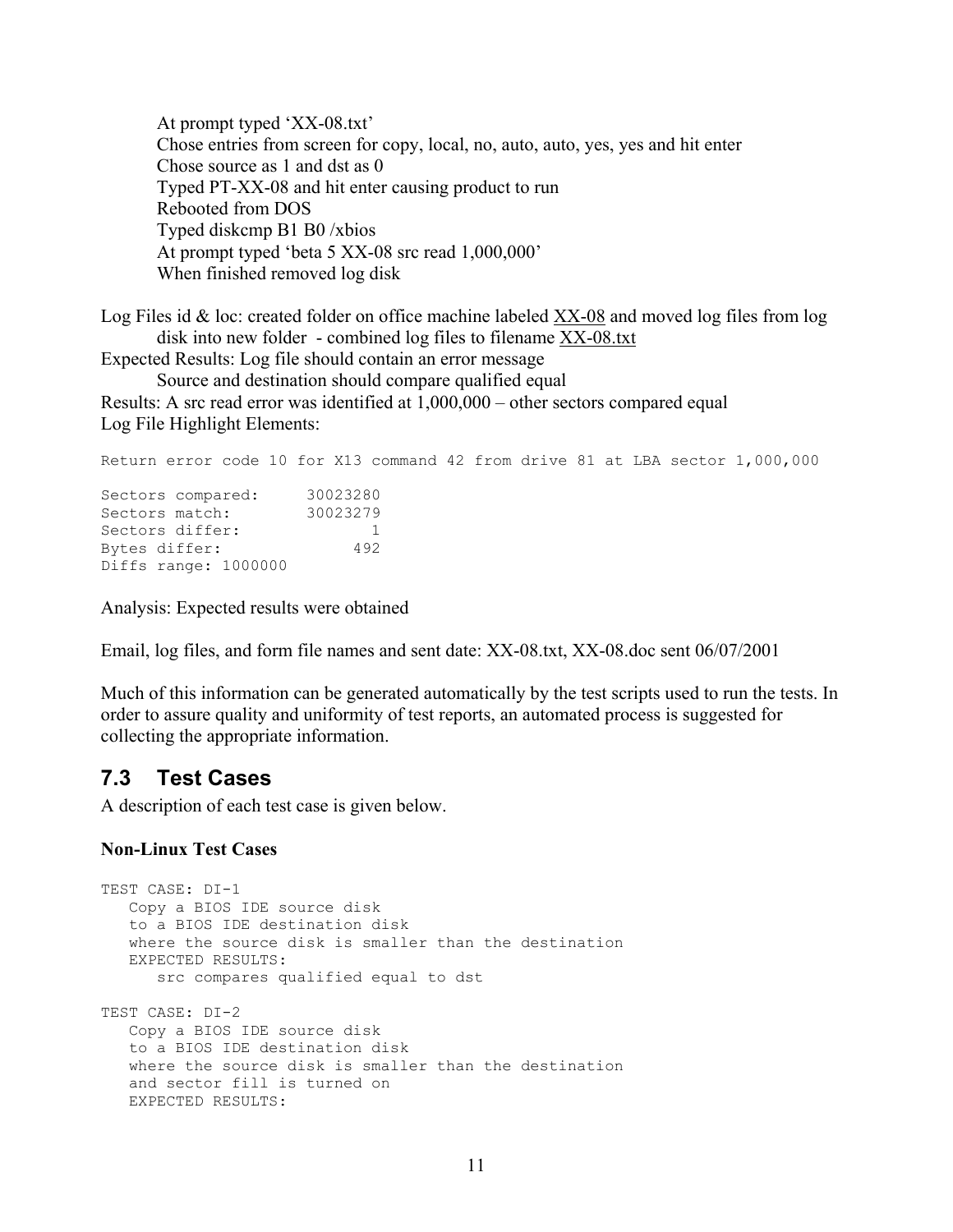src compares qualified equal to dst TEST CASE: DI-3 Copy a BIOS IDE source disk to a BIOS IDE destination disk where the source disk is smaller than the destination and cylinder adjustment is turned on EXPECTED RESULTS: src compares qualified equal to dst TEST CASE: DI-4 Copy a BIOS IDE source disk to a BIOS IDE destination disk where the source disk is smaller than the destination and sector fill is turned on and cylinder adjustment is turned on EXPECTED RESULTS: src compares qualified equal to dst TEST CASE: DI-5 Copy a BIOS IDE source disk to a BIOS IDE destination disk where the source disk is the same size as the destination Introduce a read error from the source. EXPECTED RESULTS: src compares qualified equal to dst error message logged TEST CASE: DI-6 Copy a BIOS IDE source disk to a BIOS IDE destination disk where the source disk is the same size as the destination Introduce a write error to the destination. EXPECTED RESULTS: src compares qualified equal to dst error message logged TEST CASE: DI-7 Copy a BIOS IDE source disk to a BIOS IDE destination disk where the source disk is the same size as the destination EXPECTED RESULTS: src compares equal to dst TEST CASE: DI-8 Copy a BIOS IDE source disk to a BIOS IDE destination disk where the source disk is larger than the destination EXPECTED RESULTS: src compares qualified equal to dst, src is truncated on dst truncation is logged TEST CASE: DI-9 Copy a BIOS IDE source disk to a BIOS IDE destination disk and the source contains a FAT12 partition where the source disk is smaller than the destination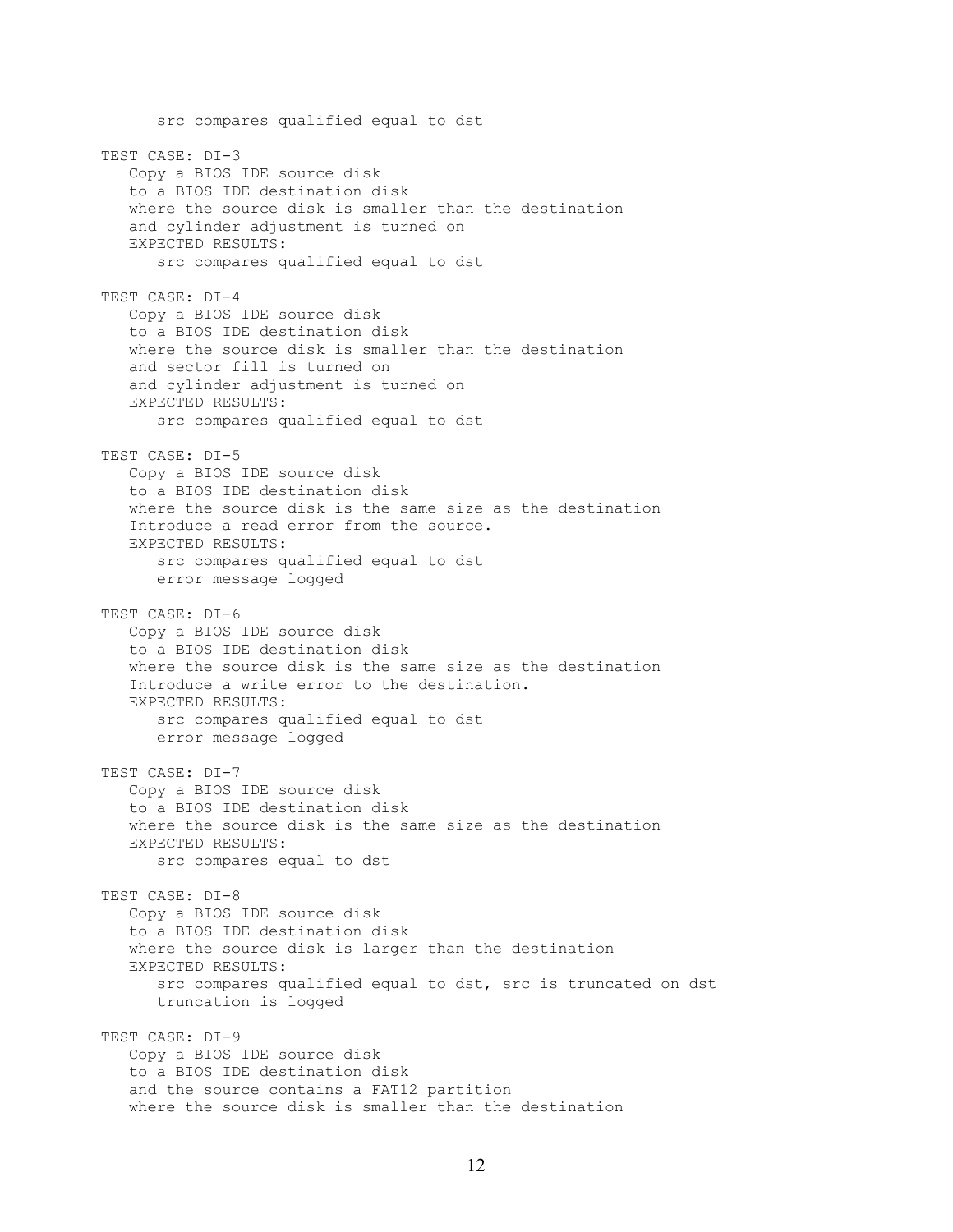EXPECTED RESULTS: src compares qualified equal to dst TEST CASE: DI-10 Copy a BIOS IDE source disk to a BIOS IDE destination disk and the source contains a FAT16 partition where the source disk is smaller than the destination and sector fill is turned on EXPECTED RESULTS: src compares qualified equal to dst TEST CASE: DI-11 Copy a BIOS IDE source disk to a BIOS IDE destination disk and the source contains a FAT32 partition where the source disk is smaller than the destination and cylinder adjustment is turned on EXPECTED RESULTS: src compares qualified equal to dst TEST CASE: DI-12 Copy a BIOS IDE source disk to a BIOS IDE destination disk and the source contains a NTFS partition where the source disk is smaller than the destination and sector fill is turned on and cylinder adjustment is turned on EXPECTED RESULTS: src compares qualified equal to dst TEST CASE: DI-13 Copy a BIOS IDE source disk to a BIOS IDE destination disk and the source contains a LINUX partition where the source disk is smaller than the destination and source contains a deleted file and a hidden file After the duplicate is created on the destination, unhide the hidden file and undelete the deleted file. EXPECTED RESULTS: src compares qualified equal to dst hidden and deleted files recovered TEST CASE: DI-14 Copy a BIOS IDE source disk to a BIOS IDE destination disk and the source contains a FAT16 partition where the source disk is the same size as the destination Introduce a read error from the source. EXPECTED RESULTS: src compares qualified equal to dst error message logged TEST CASE: DI-15 Copy a BIOS IDE source disk to a BIOS IDE destination disk and the source contains a FAT32 partition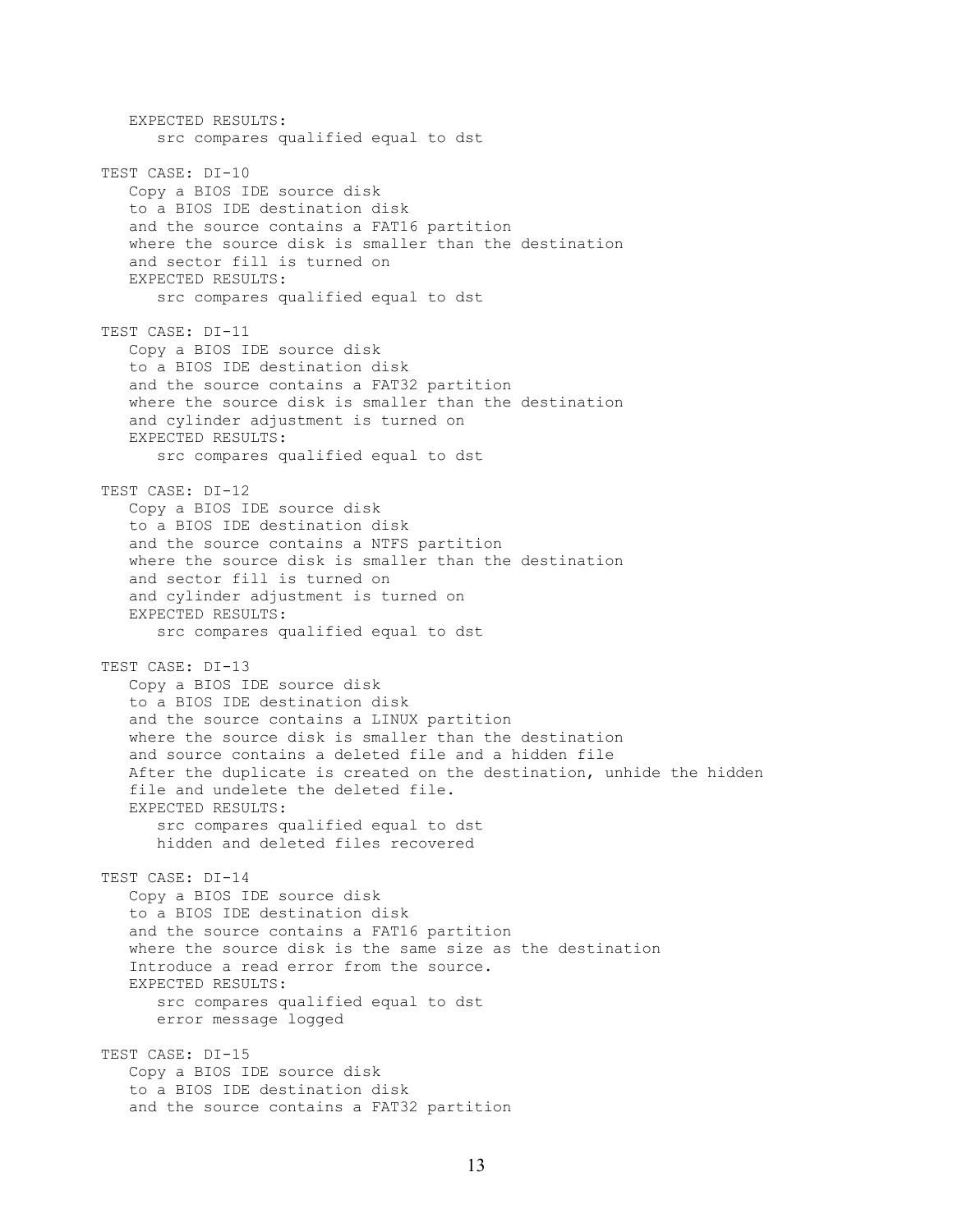where the source disk is the same size as the destination Introduce a write error to the destination. EXPECTED RESULTS: src compares qualified equal to dst error message logged TEST CASE: DI-16 Copy a BIOS IDE source disk to a BIOS IDE destination disk and the source contains a FAT16 partition where the source disk is the same size as the destination EXPECTED RESULTS: src compares equal to dst TEST CASE: DI-17 Copy a BIOS IDE source disk to a BIOS IDE destination disk and the source contains a FAT32 partition where the source disk is larger than the destination EXPECTED RESULTS: src compares qualified equal to dst, src is truncated on dst truncation is logged TEST CASE: DI-18 Copy an XBIOS IDE source disk to an XBIOS IDE destination disk where the source disk is smaller than the destination EXPECTED RESULTS: src compares qualified equal to dst TEST CASE: DI-19 Copy an XBIOS IDE source disk to an XBIOS IDE destination disk where the source disk is smaller than the destination and sector fill is turned on EXPECTED RESULTS: src compares qualified equal to dst TEST CASE: DI-20 Copy an XBIOS IDE source disk to an XBIOS IDE destination disk where the source disk is the same size as the destination Introduce a read error from the source. EXPECTED RESULTS: src compares qualified equal to dst error message logged TEST CASE: DI-21 Copy an XBIOS IDE source disk to an XBIOS IDE destination disk where the source disk is the same size as the destination Introduce a write error to the destination. EXPECTED RESULTS: src compares qualified equal to dst error message logged

TEST CASE: DI-22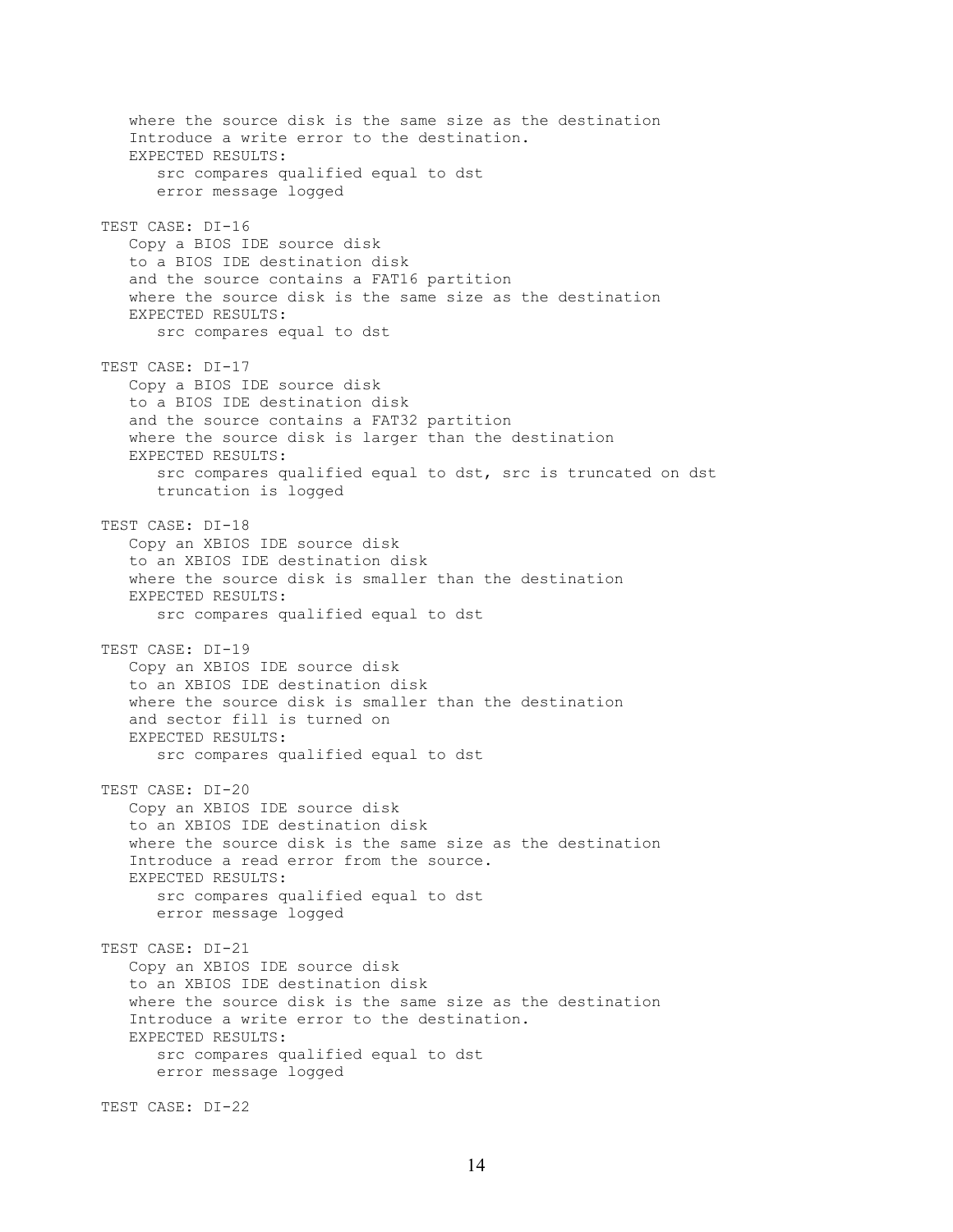Copy an XBIOS IDE source disk to an XBIOS IDE destination disk where the source disk is the same size as the destination EXPECTED RESULTS: src compares equal to dst TEST CASE: DI-23 Copy an XBIOS IDE source disk to an XBIOS IDE destination disk where the source disk is larger than the destination EXPECTED RESULTS: src compares qualified equal to dst, src is truncated on dst truncation is logged TEST CASE: DI-24 Copy an XBIOS IDE source disk to an XBIOS IDE destination disk and the source contains a FAT16 partition where the source disk is smaller than the destination EXPECTED RESULTS: src compares qualified equal to dst TEST CASE: DI-25 Copy an XBIOS IDE source disk to an XBIOS IDE destination disk and the source contains a FAT32 partition where the source disk is smaller than the destination and sector fill is turned on EXPECTED RESULTS: src compares qualified equal to dst TEST CASE: DI-26 Copy an XBIOS IDE source disk to an XBIOS IDE destination disk and the source contains a NTFS partition where the source disk is smaller than the destination and source contains a deleted file and a hidden file After the duplicate is created on the destination, unhide the hidden file and undelete the deleted file. EXPECTED RESULTS: src compares qualified equal to dst hidden and deleted files recovered TEST CASE: DI-27 Copy an XBIOS IDE source disk to an XBIOS IDE destination disk and the source contains a FAT32 partition where the source disk is the same size as the destination Introduce a read error from the source. EXPECTED RESULTS: src compares qualified equal to dst error message logged TEST CASE: DI-28 Copy an XBIOS IDE source disk to an XBIOS IDE destination disk and the source contains a NTFS partition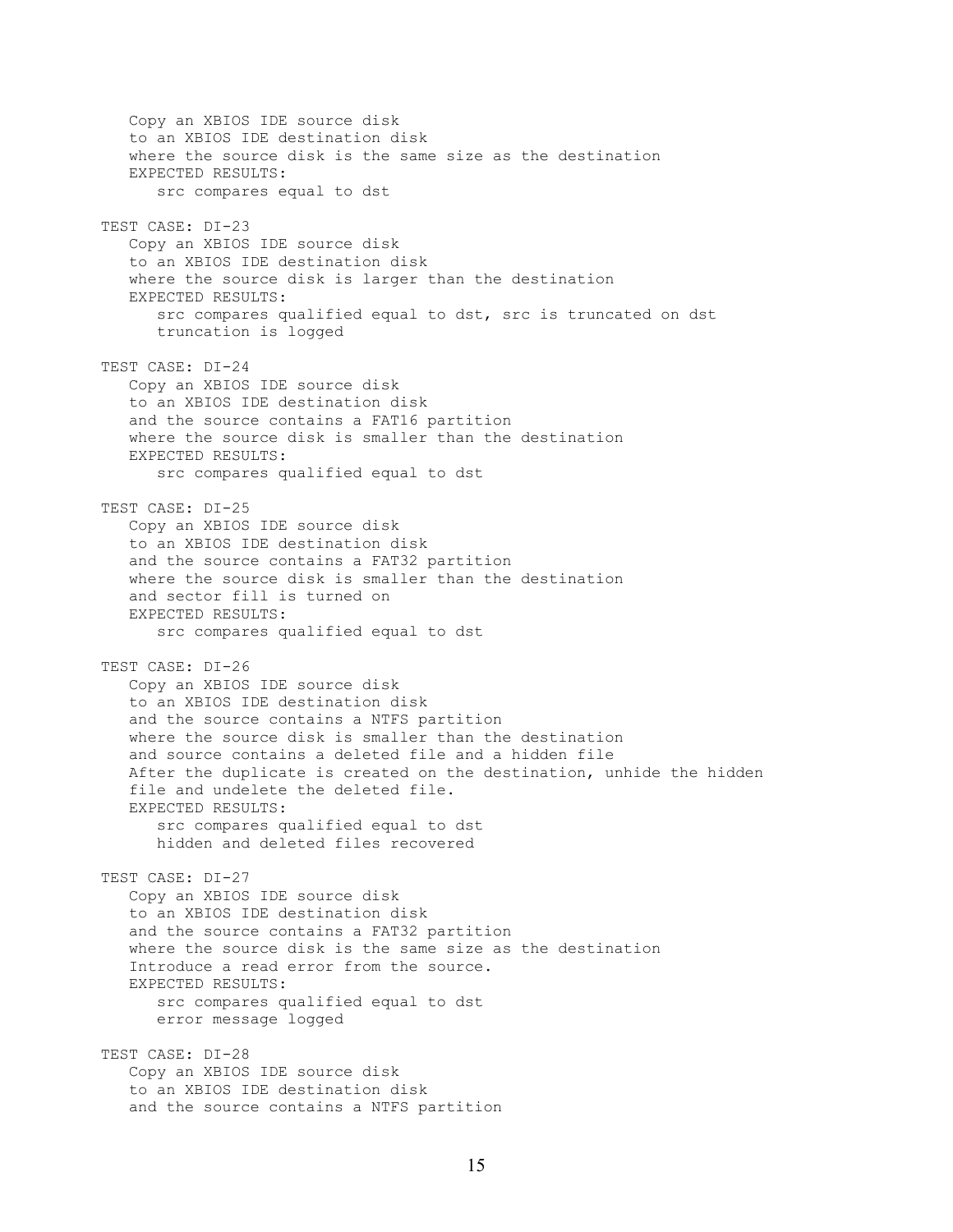where the source disk is the same size as the destination Introduce a write error to the destination. EXPECTED RESULTS: src compares qualified equal to dst error message logged TEST CASE: DI-29 Copy an XBIOS IDE source disk to an XBIOS IDE destination disk and the source contains a LINUX partition where the source disk is the same size as the destination EXPECTED RESULTS: src compares equal to dst TEST CASE: DI-30 Copy an XBIOS IDE source disk to an XBIOS IDE destination disk and the source contains a FAT32 partition where the source disk is larger than the destination EXPECTED RESULTS: src compares qualified equal to dst, src is truncated on dst truncation is logged TEST CASE: DI-31 Copy an XBIOS-SCSI source disk to an XBIOS SCSI destination disk where the source disk is smaller than the destination EXPECTED RESULTS: src compares qualified equal to dst TEST CASE: DI-32 Copy an XBIOS-SCSI source disk to an XBIOS SCSI destination disk where the source disk is smaller than the destination and sector fill is turned on EXPECTED RESULTS: src compares qualified equal to dst TEST CASE: DI-33 Copy an XBIOS-SCSI source disk to an XBIOS SCSI destination disk where the source disk is the same size as the destination Introduce a read error from the source. EXPECTED RESULTS: src compares qualified equal to dst error message logged TEST CASE: DI-34 Copy an XBIOS-SCSI source disk to an XBIOS SCSI destination disk where the source disk is the same size as the destination Introduce a write error to the destination. EXPECTED RESULTS: src compares qualified equal to dst error message logged

TEST CASE: DI-35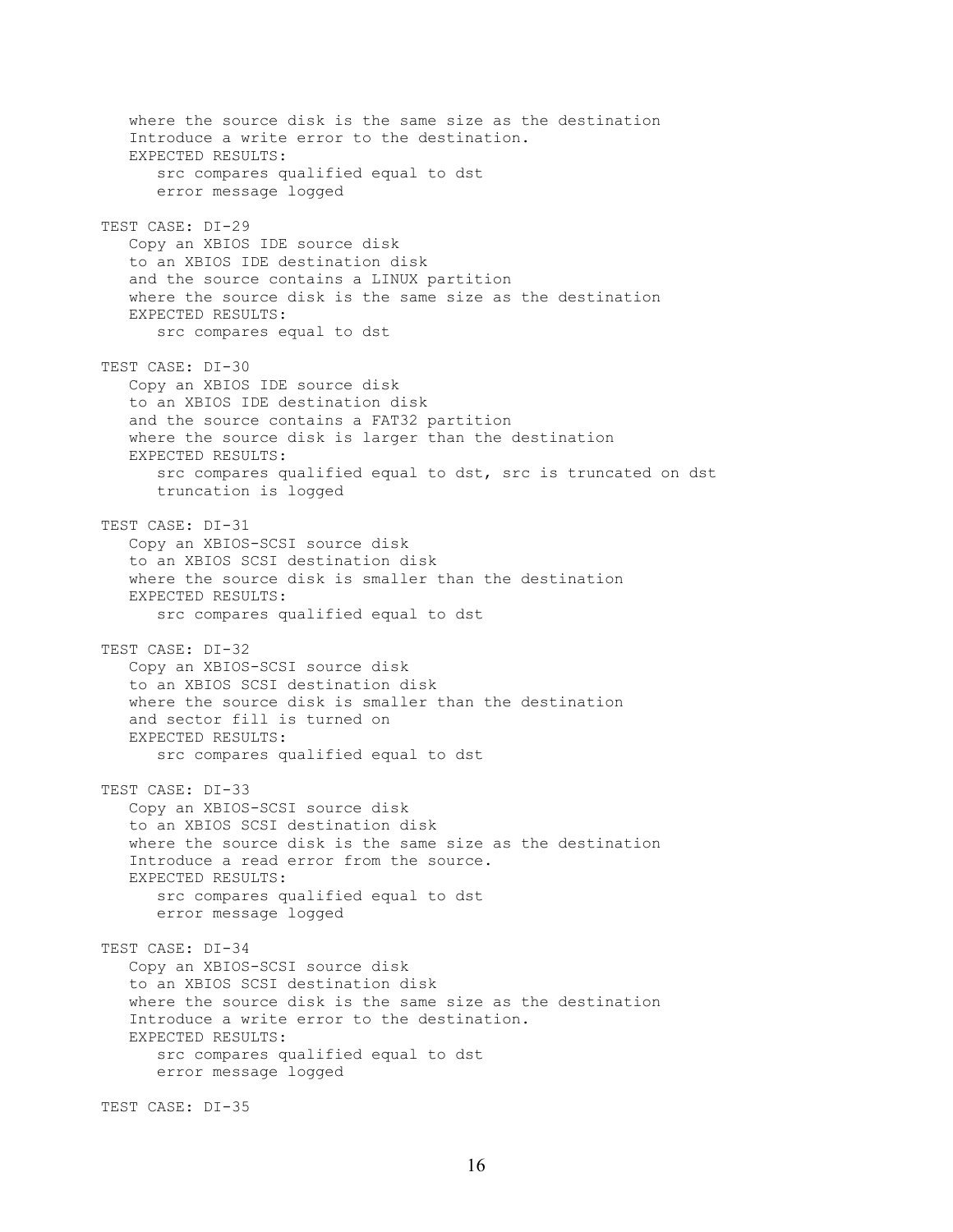Copy an XBIOS-SCSI source disk to an XBIOS SCSI destination disk where the source disk is the same size as the destination EXPECTED RESULTS: src compares equal to dst TEST CASE: DI-36 Copy an XBIOS-SCSI source disk to an XBIOS SCSI destination disk where the source disk is larger than the destination EXPECTED RESULTS: src compares qualified equal to dst, src is truncated on dst truncation is logged TEST CASE: DI-37 Copy an XBIOS-SCSI source disk to an XBIOS SCSI destination disk and the source contains a LINUX partition where the source disk is smaller than the destination EXPECTED RESULTS: src compares qualified equal to dst TEST CASE: DI-38 Copy an XBIOS-SCSI source disk to an XBIOS SCSI destination disk and the source contains a NTFS partition where the source disk is smaller than the destination and sector fill is turned on EXPECTED RESULTS: src compares qualified equal to dst TEST CASE: DI-39 Copy an XBIOS-SCSI source disk to an XBIOS SCSI destination disk and the source contains a FAT32 partition where the source disk is smaller than the destination and source contains a deleted file and a hidden file After the duplicate is created on the destination, unhide the hidden file and undelete the deleted file. EXPECTED RESULTS: src compares qualified equal to dst hidden and deleted files recovered TEST CASE: DI-40 Copy an XBIOS-SCSI source disk to an XBIOS SCSI destination disk and the source contains a FAT16 partition where the source disk is the same size as the destination Introduce a read error from the source. EXPECTED RESULTS: src compares qualified equal to dst error message logged TEST CASE: DI-41 Copy an XBIOS-SCSI source disk to an XBIOS SCSI destination disk and the source contains a FAT32 partition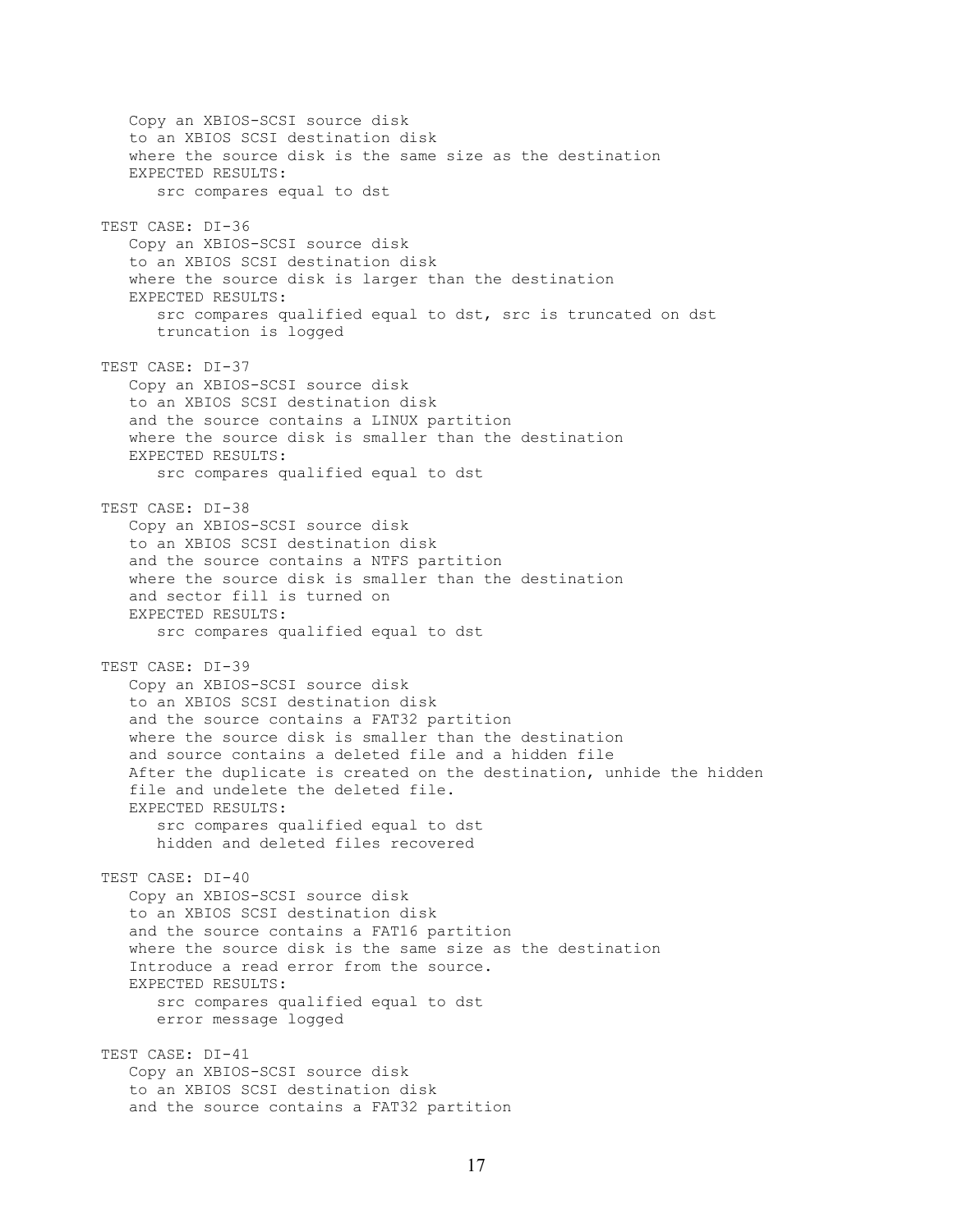where the source disk is the same size as the destination Introduce a write error to the destination. EXPECTED RESULTS: src compares qualified equal to dst error message logged TEST CASE: DI-42 Copy an XBIOS-SCSI source disk to an XBIOS SCSI destination disk and the source contains a NTFS partition where the source disk is the same size as the destination EXPECTED RESULTS: src compares equal to dst TEST CASE: DI-43 Copy an XBIOS-SCSI source disk to an XBIOS SCSI destination disk and the source contains a LINUX partition where the source disk is larger than the destination EXPECTED RESULTS: src compares qualified equal to dst, src is truncated on dst truncation is logged TEST CASE: DI-44 Copy a direct access IDE source disk to a direct access IDE destination disk where the source disk is smaller than the destination EXPECTED RESULTS: src compares qualified equal to dst TEST CASE: DI-45 Copy a direct access IDE source disk to a direct access IDE destination disk where the source disk is smaller than the destination and sector fill is turned on EXPECTED RESULTS: src compares qualified equal to dst TEST CASE: DI-46 Copy a direct access IDE source disk to a direct access IDE destination disk where the source disk is smaller than the destination and cylinder adjustment is turned on EXPECTED RESULTS: src compares qualified equal to dst TEST CASE: DI-47 Copy a direct access IDE source disk to a direct access IDE destination disk where the source disk is smaller than the destination and sector fill is turned on and cylinder adjustment is turned on EXPECTED RESULTS: src compares qualified equal to dst TEST CASE: DI-48 Copy a direct access IDE source disk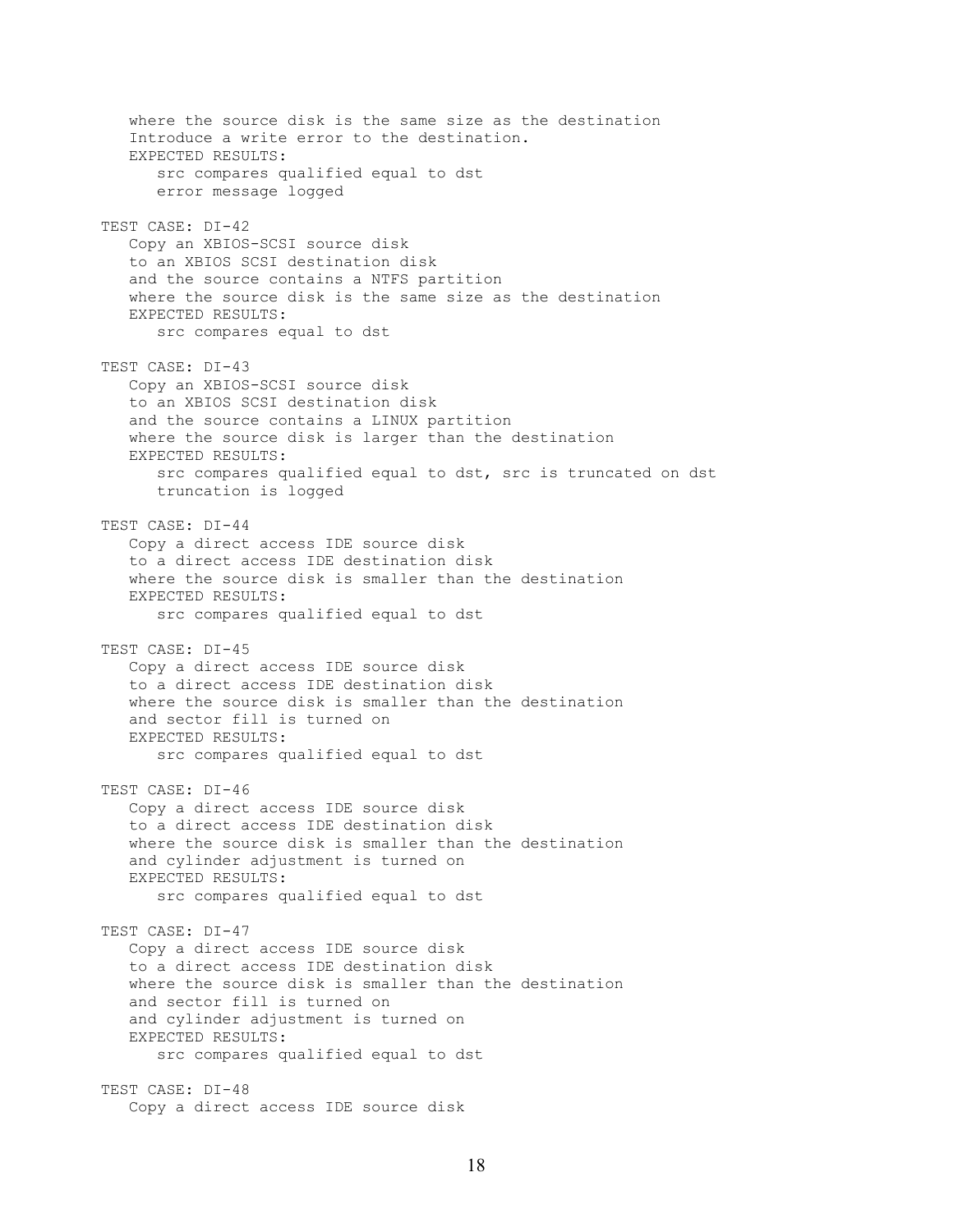to a direct access IDE destination disk where the source disk is the same size as the destination EXPECTED RESULTS: src compares equal to dst TEST CASE: DI-49 Copy a direct access IDE source disk to a direct access IDE destination disk where the source disk is larger than the destination EXPECTED RESULTS: src compares qualified equal to dst, src is truncated on dst truncation is logged TEST CASE: DI-50 Copy an ASPI SCSI source disk to an ASPI SCSI destination disk where the source disk is smaller than the destination EXPECTED RESULTS: src compares qualified equal to dst TEST CASE: DI-51 Copy an ASPI SCSI source disk to an ASPI SCSI destination disk where the source disk is smaller than the destination and sector fill is turned on EXPECTED RESULTS: src compares qualified equal to dst TEST CASE: DI-52 Copy an ASPI SCSI source disk to an ASPI SCSI destination disk where the source disk is smaller than the destination and cylinder adjustment is turned on EXPECTED RESULTS: src compares qualified equal to dst TEST CASE: DI-53 Copy an ASPI SCSI source disk to an ASPI SCSI destination disk where the source disk is smaller than the destination and sector fill is turned on and cylinder adjustment is turned on EXPECTED RESULTS: src compares qualified equal to dst TEST CASE: DI-54 Copy an ASPI SCSI source disk to an ASPI SCSI destination disk where the source disk is the same size as the destination EXPECTED RESULTS: src compares equal to dst TEST CASE: DI-55 Copy an ASPI SCSI source disk to an ASPI SCSI destination disk where the source disk is larger than the destination EXPECTED RESULTS: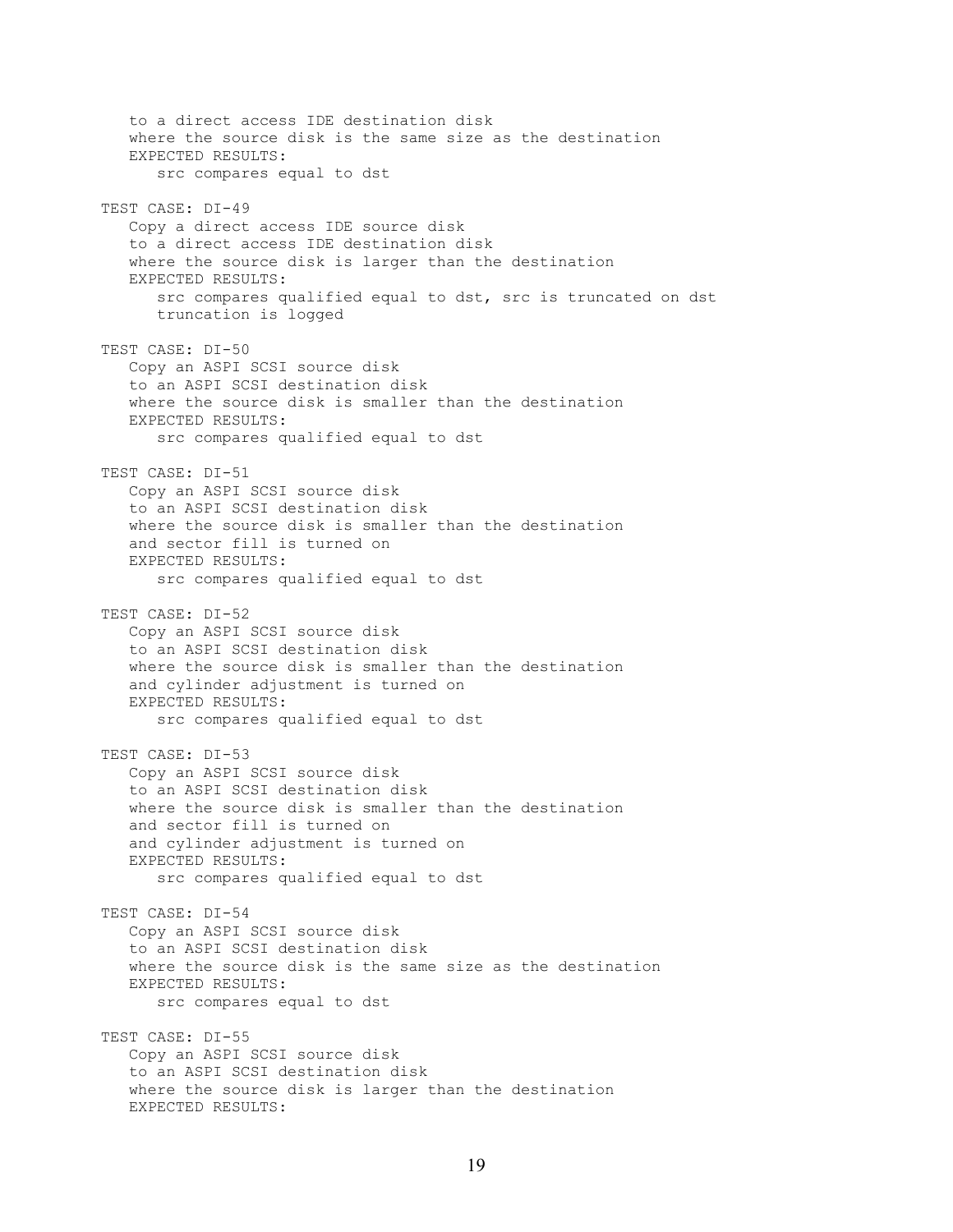src compares qualified equal to dst, src is truncated on dst truncation is logged TEST CASE: DI-56 Copy an XBIOS-IDE source disk to an XBIOS SCSI destination disk where the source disk is smaller than the destination EXPECTED RESULTS: src compares qualified equal to dst TEST CASE: DI-57 Copy an XBIOS-IDE source disk to an XBIOS SCSI destination disk where the source disk is smaller than the destination and sector fill is turned on EXPECTED RESULTS: src compares qualified equal to dst TEST CASE: DI-58 Copy an XBIOS-IDE source disk to an XBIOS SCSI destination disk where the source disk is larger than the destination EXPECTED RESULTS: src compares qualified equal to dst, src is truncated on dst truncation is logged TEST CASE: DI-59 Copy an XBIOS SCSI source disk to an XBIOS IDE destination disk where the source disk is smaller than the destination EXPECTED RESULTS: src compares qualified equal to dst TEST CASE: DI-60 Copy an XBIOS SCSI source disk to an XBIOS IDE destination disk where the source disk is smaller than the destination and sector fill is turned on EXPECTED RESULTS: src compares qualified equal to dst TEST CASE: DI-61 Copy an XBIOS SCSI source disk to an XBIOS IDE destination disk where the source disk is larger than the destination EXPECTED RESULTS: src compares qualified equal to dst, src is truncated on dst truncation is logged TEST CASE: DI-62 Create an image from a BIOS IDE source disk to a BIOS IDE destination disk where the source disk is smaller than the destination Introduce an error on the image. EXPECTED RESULTS: image verification error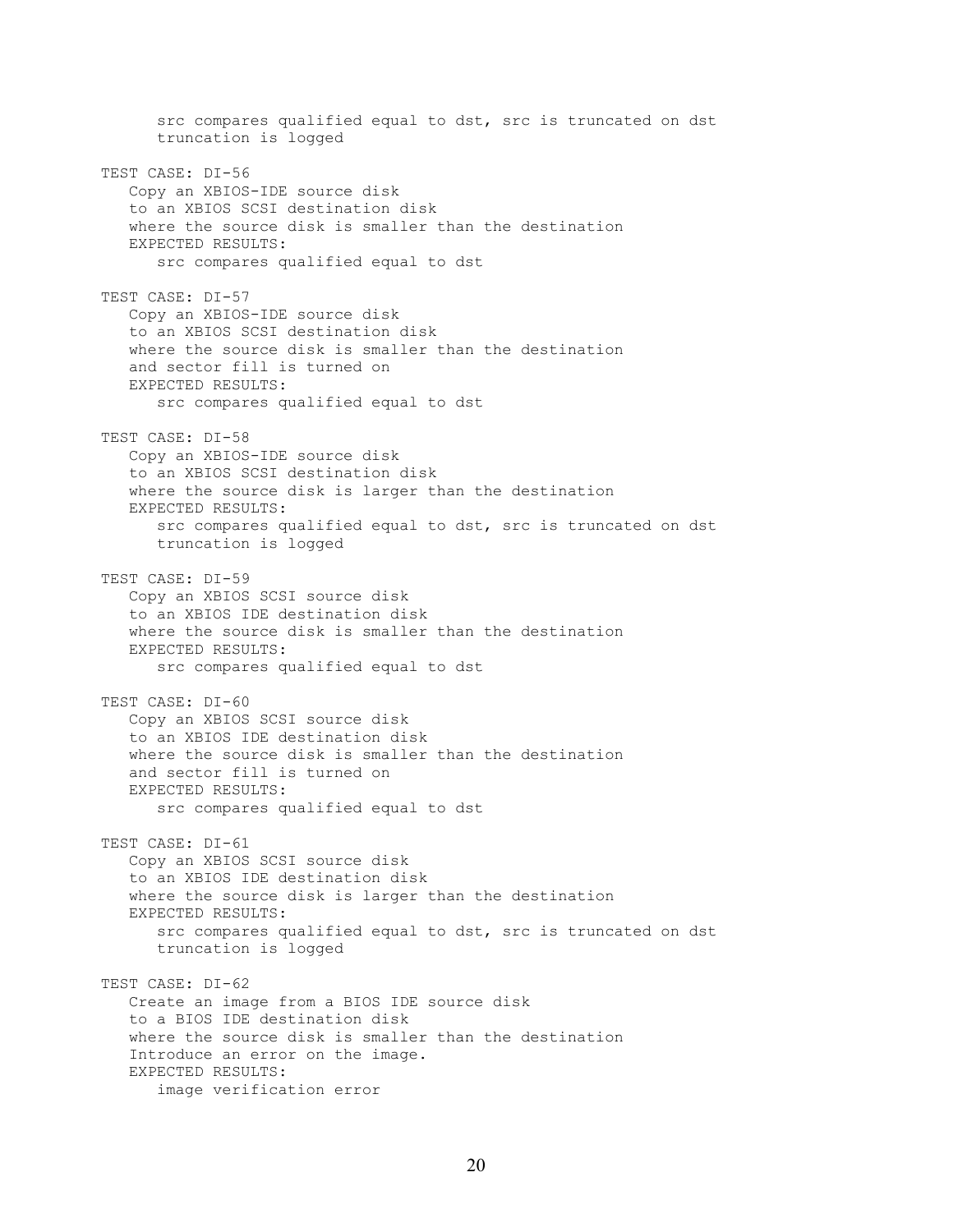TEST CASE: DI-63 Create an image from a BIOS IDE source disk to a BIOS IDE destination disk where the source disk is smaller than the destination EXPECTED RESULTS: src compares qualified equal to dst TEST CASE: DI-64 Create an image from a BIOS IDE source disk to a BIOS IDE destination disk where the source disk is the same size as the destination Introduce a read error from the source. EXPECTED RESULTS: src compares qualified equal to dst error message logged TEST CASE: DI-65 Create an image from a BIOS IDE source disk to a BIOS IDE destination disk where the source disk is the same size as the destination Introduce a write error to the destination. EXPECTED RESULTS: src compares qualified equal to dst error message logged TEST CASE: DI-66 Create an image from a BIOS IDE source disk to a BIOS IDE destination disk where the source disk is the same size as the destination Introduce a read error reading from the image. EXPECTED RESULTS: error message logged TEST CASE: DI-67 Create an image from a BIOS IDE source disk to a BIOS IDE destination disk where the source disk is the same size as the destination Introduce a write error writing to the image. EXPECTED RESULTS: error message logged TEST CASE: DI-68 Create an image from a BIOS IDE source disk to a BIOS IDE destination disk where the source disk is the same size as the destination Introduce an error on the image. EXPECTED RESULTS: image verification error TEST CASE: DI-69 Create an image from a BIOS IDE source disk to a BIOS IDE destination disk where the source disk is the same size as the destination EXPECTED RESULTS: src compares equal to dst TEST CASE: DI-70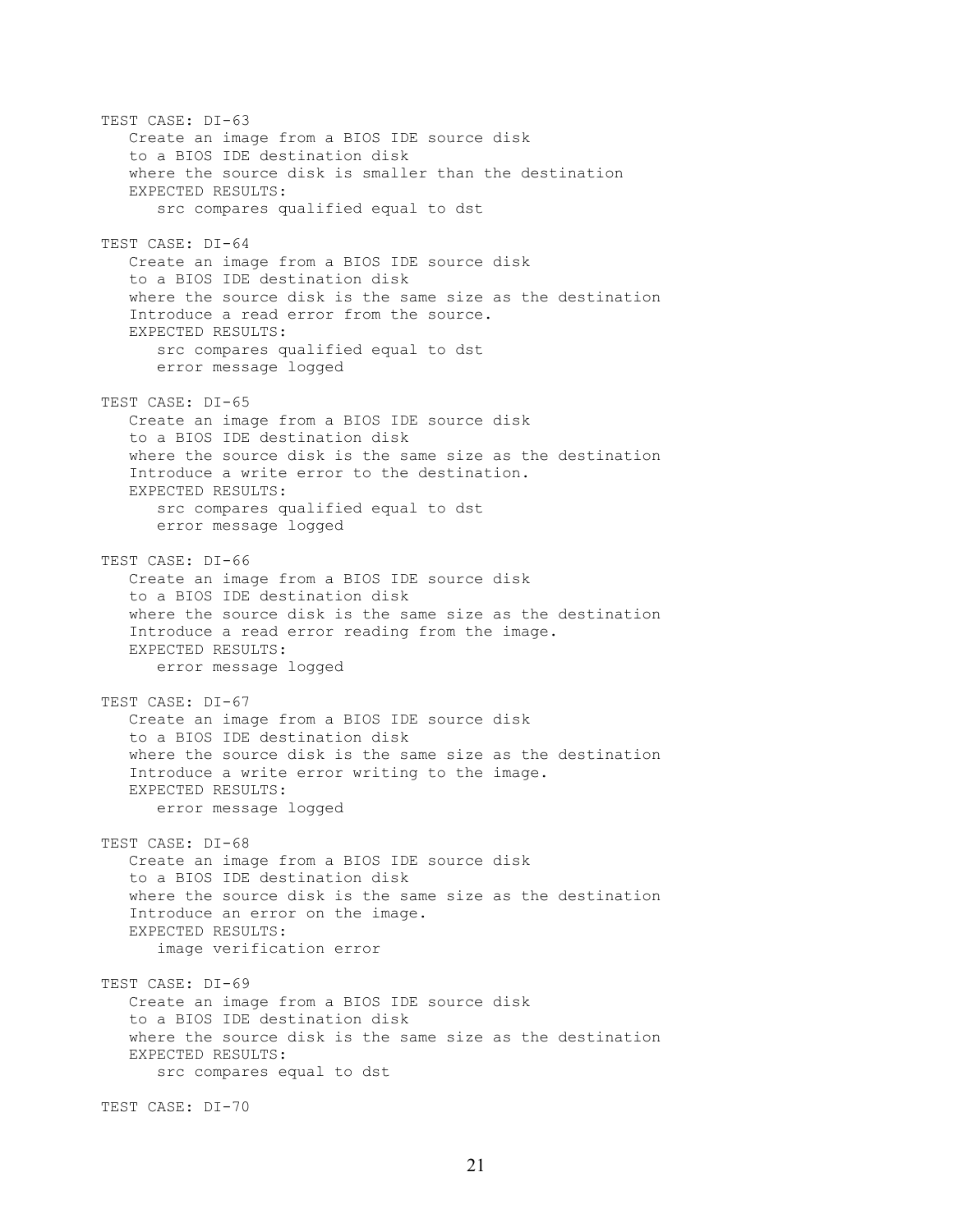Create an image from a BIOS IDE source disk to a BIOS IDE destination disk where the source disk is larger than the destination EXPECTED RESULTS: src compares qualified equal to dst, src is truncated on dst truncation is logged TEST CASE: DI-71 Create an image from a BIOS IDE source disk to a BIOS IDE destination disk and the source contains a FAT16 partition where the source disk is smaller than the destination Introduce an error on the image. EXPECTED RESULTS: image verification error TEST CASE: DI-72 Create an image from a BIOS IDE source disk to a BIOS IDE destination disk and the source contains a FAT32 partition where the source disk is smaller than the destination EXPECTED RESULTS: src compares qualified equal to dst TEST CASE: DI-73 Create an image from a BIOS IDE source disk to a BIOS IDE destination disk and the source contains a NTFS partition where the source disk is smaller than the destination Create the image on a removable medium. Introduce an error on the image. EXPECTED RESULTS: image verification error TEST CASE: DI-74 Create an image from a BIOS IDE source disk to a BIOS IDE destination disk and the source contains a LINUX partition where the source disk is smaller than the destination Create the image on a removable medium. EXPECTED RESULTS: src compares qualified equal to dst TEST CASE: DI-75 Create an image from a BIOS IDE source disk to a BIOS IDE destination disk and the source contains a FAT32 partition where the source disk is smaller than the destination and source contains a deleted file and a hidden file Introduce an error on the image. After the duplicate is created on the destination, unhide the hidden file and undelete the deleted file. EXPECTED RESULTS: image verification error TEST CASE: DI-76 Create an image from a BIOS IDE source disk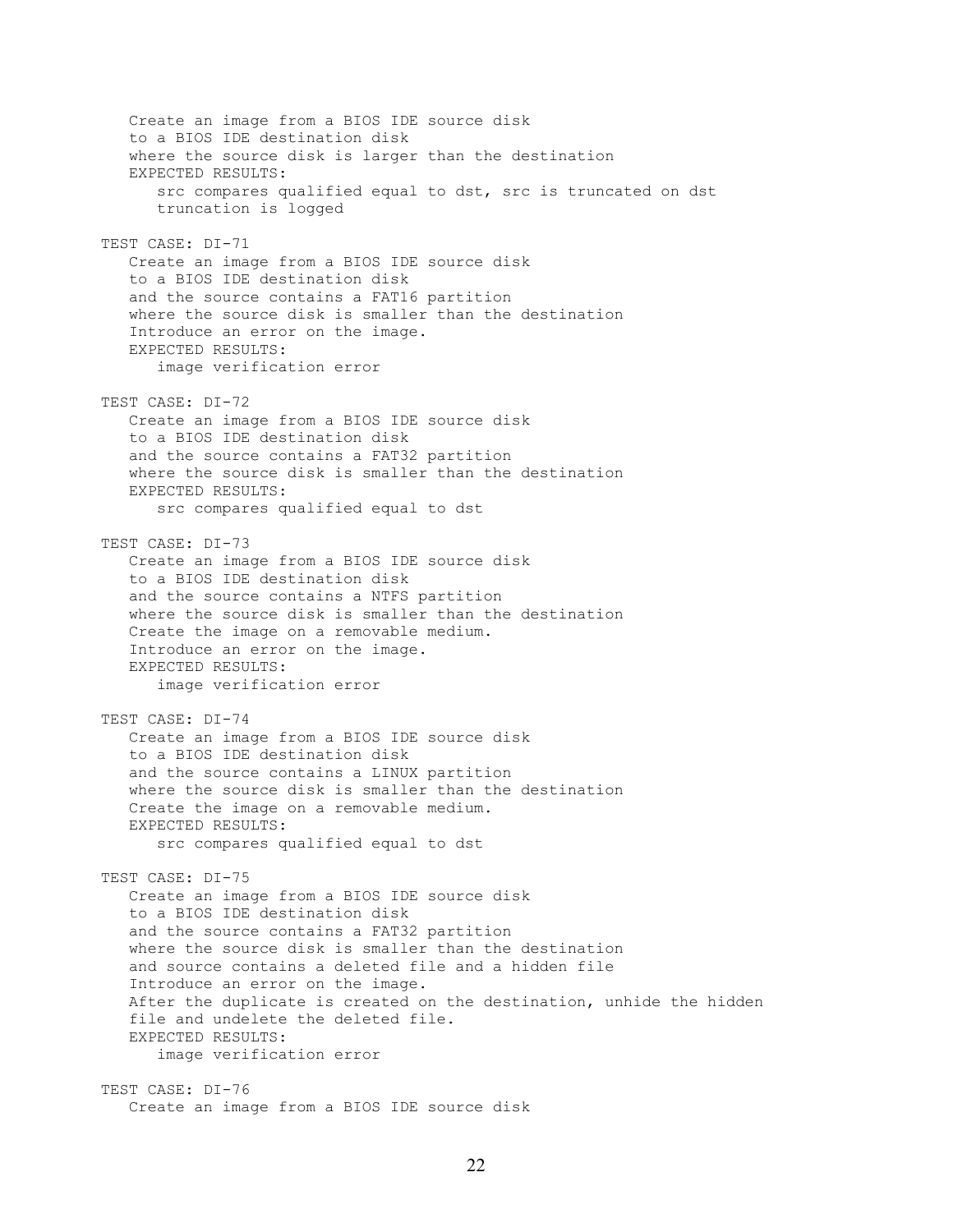to a BIOS IDE destination disk and the source contains a FAT16 partition where the source disk is smaller than the destination and source contains a deleted file and a hidden file After the duplicate is created on the destination, unhide the hidden file and undelete the deleted file. EXPECTED RESULTS: src compares qualified equal to dst hidden and deleted files recovered TEST CASE: DI-77 Create an image from a BIOS IDE source disk to a BIOS IDE destination disk and the source contains a NTFS partition where the source disk is smaller than the destination and source contains a deleted file and a hidden file Create the image on a removable medium. Introduce an error on the image. After the duplicate is created on the destination, unhide the hidden file and undelete the deleted file. EXPECTED RESULTS: image verification error TEST CASE: DI-78 Create an image from a BIOS IDE source disk to a BIOS IDE destination disk and the source contains a LINUX partition where the source disk is smaller than the destination and source contains a deleted file and a hidden file Create the image on a removable medium. After the duplicate is created on the destination, unhide the hidden file and undelete the deleted file. EXPECTED RESULTS: src compares qualified equal to dst hidden and deleted files recovered TEST CASE: DI-79 Create an image from a BIOS IDE source disk to a BIOS IDE destination disk and the source contains a LINUX partition where the source disk is the same size as the destination Introduce a read error from the source. EXPECTED RESULTS: src compares qualified equal to dst error message logged TEST CASE: DI-80 Create an image from a BIOS IDE source disk to a BIOS IDE destination disk and the source contains a NTFS partition where the source disk is the same size as the destination Introduce a write error to the destination. EXPECTED RESULTS: src compares qualified equal to dst error message logged

TEST CASE: DI-81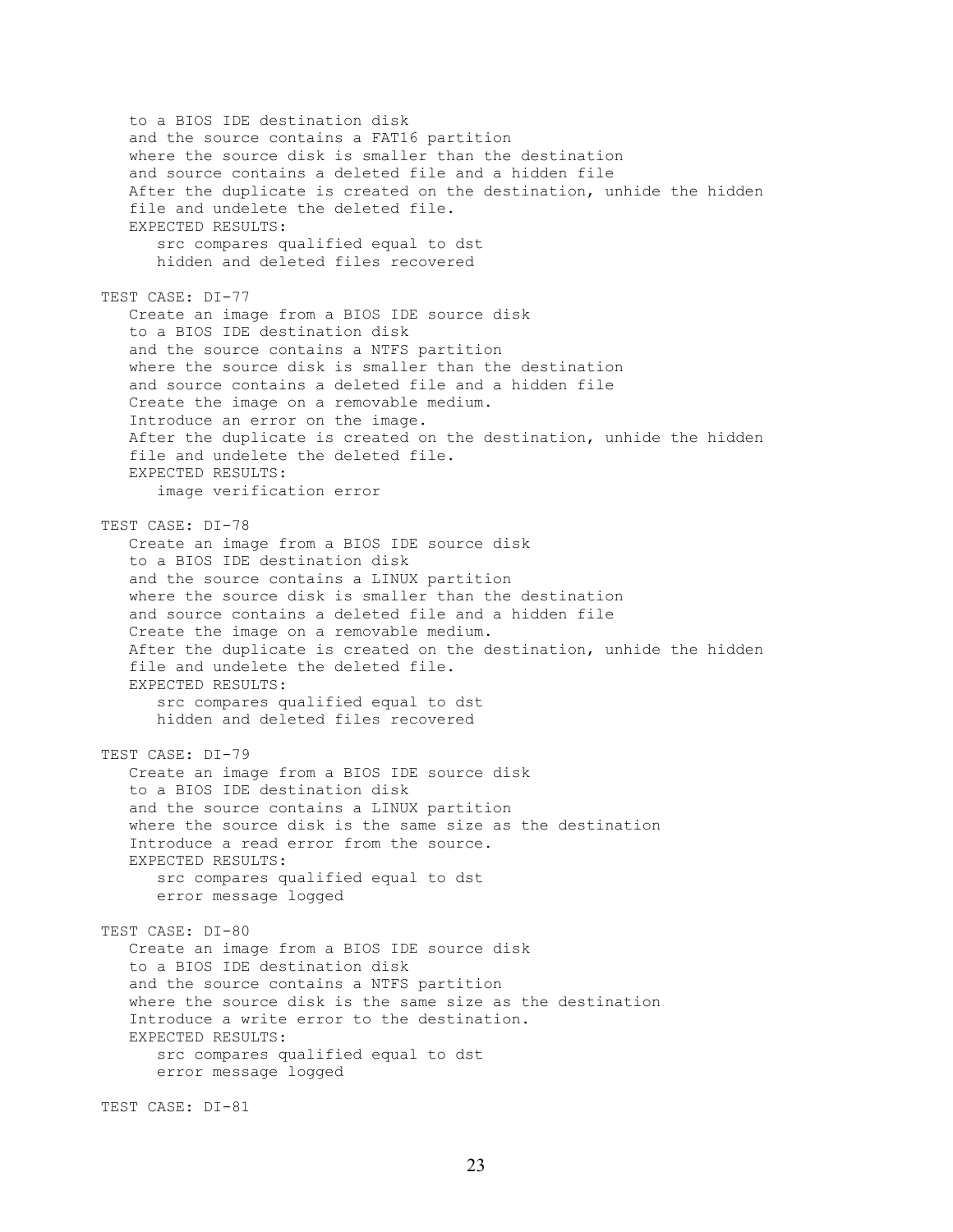Create an image from a BIOS IDE source disk to a BIOS IDE destination disk and the source contains a FAT32 partition where the source disk is the same size as the destination Introduce a read error reading from the image. EXPECTED RESULTS: error message logged TEST CASE: DI-82 Create an image from a BIOS IDE source disk to a BIOS IDE destination disk and the source contains a FAT16 partition where the source disk is the same size as the destination Introduce a write error writing to the image. EXPECTED RESULTS: error message logged TEST CASE: DI-83 Create an image from a BIOS IDE source disk to a BIOS IDE destination disk and the source contains a FAT32 partition where the source disk is the same size as the destination Introduce an error on the image. EXPECTED RESULTS: image verification error TEST CASE: DI-84 Create an image from a BIOS IDE source disk to a BIOS IDE destination disk and the source contains a NTFS partition where the source disk is the same size as the destination EXPECTED RESULTS: src compares equal to dst TEST CASE: DI-85 Create an image from a BIOS IDE source disk to a BIOS IDE destination disk and the source contains a LINUX partition where the source disk is the same size as the destination Create the image on a removable medium. Introduce a read error reading from the image. EXPECTED RESULTS: error message logged TEST CASE: DI-86 Create an image from a BIOS IDE source disk to a BIOS IDE destination disk and the source contains a FAT16 partition where the source disk is the same size as the destination Create the image on a removable medium. Introduce a write error writing to the image. EXPECTED RESULTS: error message logged TEST CASE: DI-87 Create an image from a BIOS IDE source disk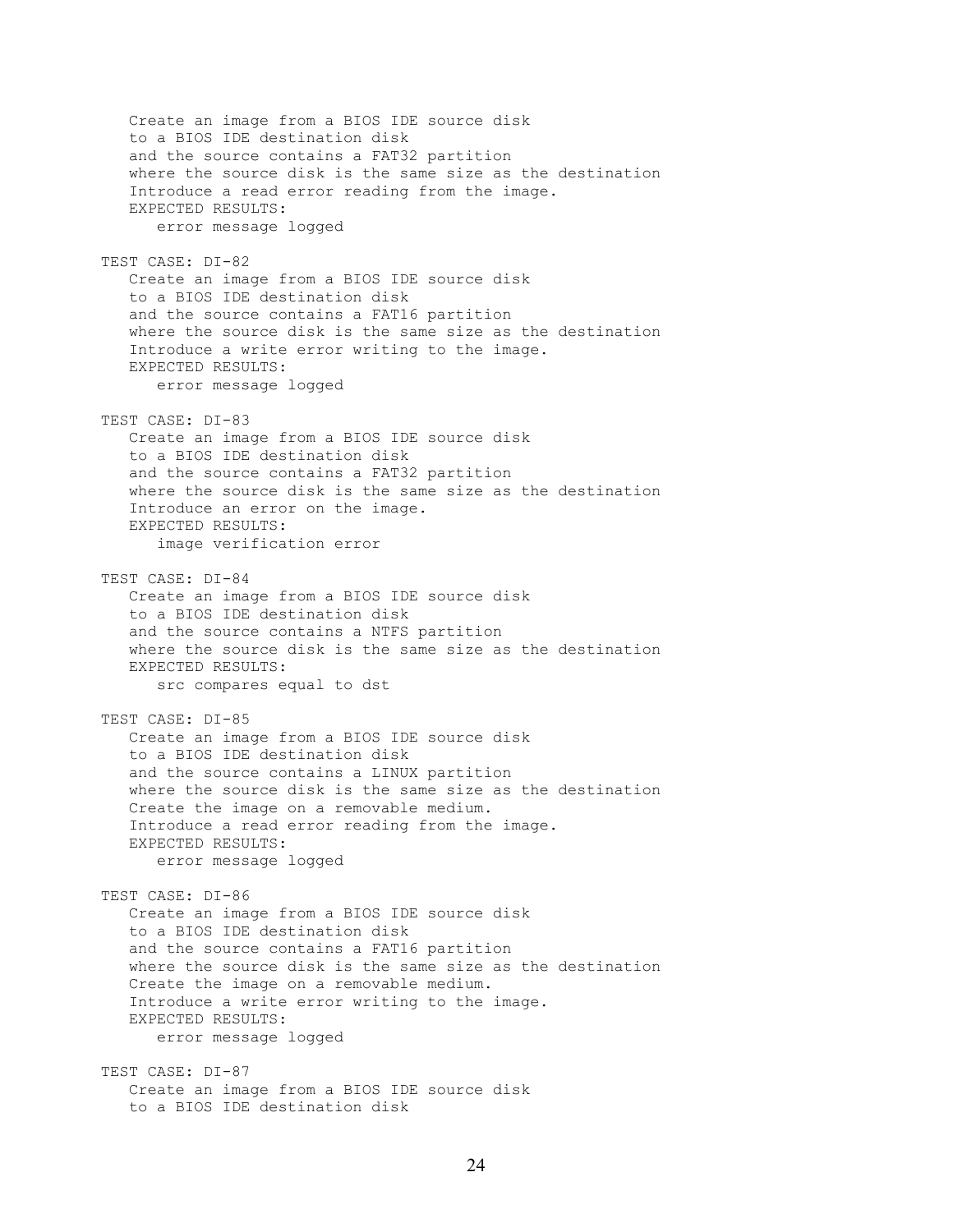and the source contains a NTFS partition where the source disk is the same size as the destination Create the image on a removable medium. Introduce an error on the image. EXPECTED RESULTS: image verification error TEST CASE: DI-88 Create an image from a BIOS IDE source disk to a BIOS IDE destination disk and the source contains a LINUX partition where the source disk is the same size as the destination Create the image on a removable medium. EXPECTED RESULTS: src compares equal to dst TEST CASE: DI-89 Create an image from a BIOS IDE source disk to a BIOS IDE destination disk and the source contains a FAT32 partition where the source disk is larger than the destination EXPECTED RESULTS: src compares qualified equal to dst, src is truncated on dst truncation is logged TEST CASE: DI-90 Create an image from a BIOS IDE source disk to a BIOS IDE destination disk and the source contains a FAT16 partition where the source disk is larger than the destination Create the image on a removable medium. EXPECTED RESULTS: src compares qualified equal to dst, src is truncated on dst truncation is logged TEST CASE: DI-91 Create an image from an XBIOS IDE source disk to an XBIOS IDE destination disk where the source disk is smaller than the destination Introduce an error on the image. EXPECTED RESULTS: image verification error TEST CASE: DI-92 Create an image from an XBIOS IDE source disk to an XBIOS IDE destination disk where the source disk is smaller than the destination EXPECTED RESULTS: src compares qualified equal to dst TEST CASE: DI-93 Create an image from an XBIOS IDE source disk to an XBIOS IDE destination disk where the source disk is the same size as the destination Introduce a read error from the source. EXPECTED RESULTS: src compares qualified equal to dst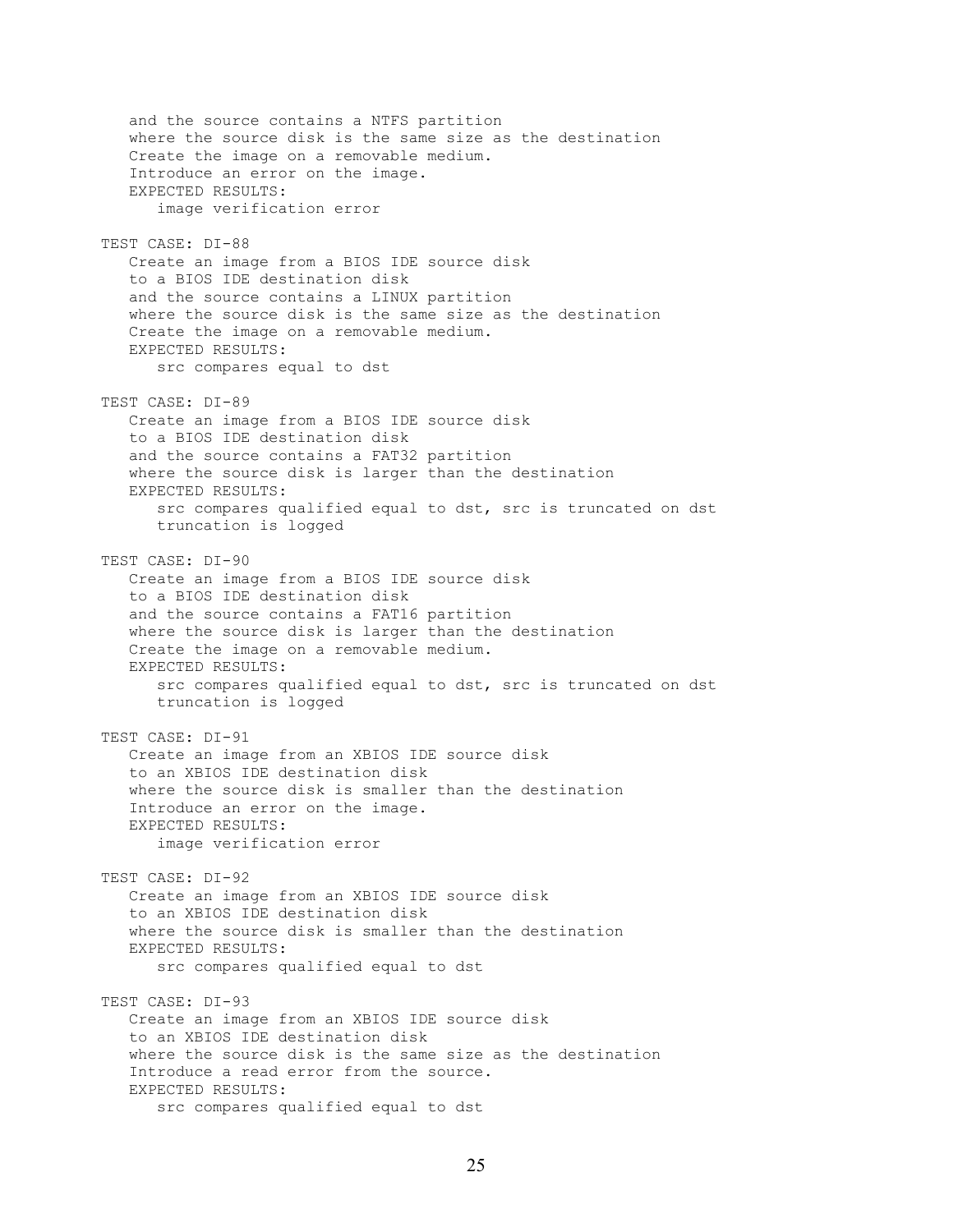error message logged TEST CASE: DI-94 Create an image from an XBIOS IDE source disk to an XBIOS IDE destination disk where the source disk is the same size as the destination Introduce a write error to the destination. EXPECTED RESULTS: src compares qualified equal to dst error message logged TEST CASE: DI-95 Create an image from an XBIOS IDE source disk to an XBIOS IDE destination disk where the source disk is the same size as the destination Introduce a read error reading from the image. EXPECTED RESULTS: error message logged TEST CASE: DI-96 Create an image from an XBIOS IDE source disk to an XBIOS IDE destination disk where the source disk is the same size as the destination Introduce a write error writing to the image. EXPECTED RESULTS: error message logged TEST CASE: DI-97 Create an image from an XBIOS IDE source disk to an XBIOS IDE destination disk where the source disk is the same size as the destination Introduce an error on the image. EXPECTED RESULTS: image verification error TEST CASE: DI-98 Create an image from an XBIOS IDE source disk to an XBIOS IDE destination disk where the source disk is the same size as the destination EXPECTED RESULTS: src compares equal to dst TEST CASE: DI-99 Create an image from an XBIOS IDE source disk to an XBIOS IDE destination disk where the source disk is larger than the destination EXPECTED RESULTS: src compares qualified equal to dst, src is truncated on dst truncation is logged TEST CASE: DI-100 Create an image from an XBIOS IDE source disk to an XBIOS IDE destination disk and the source contains a FAT16 partition where the source disk is smaller than the destination Introduce an error on the image. EXPECTED RESULTS: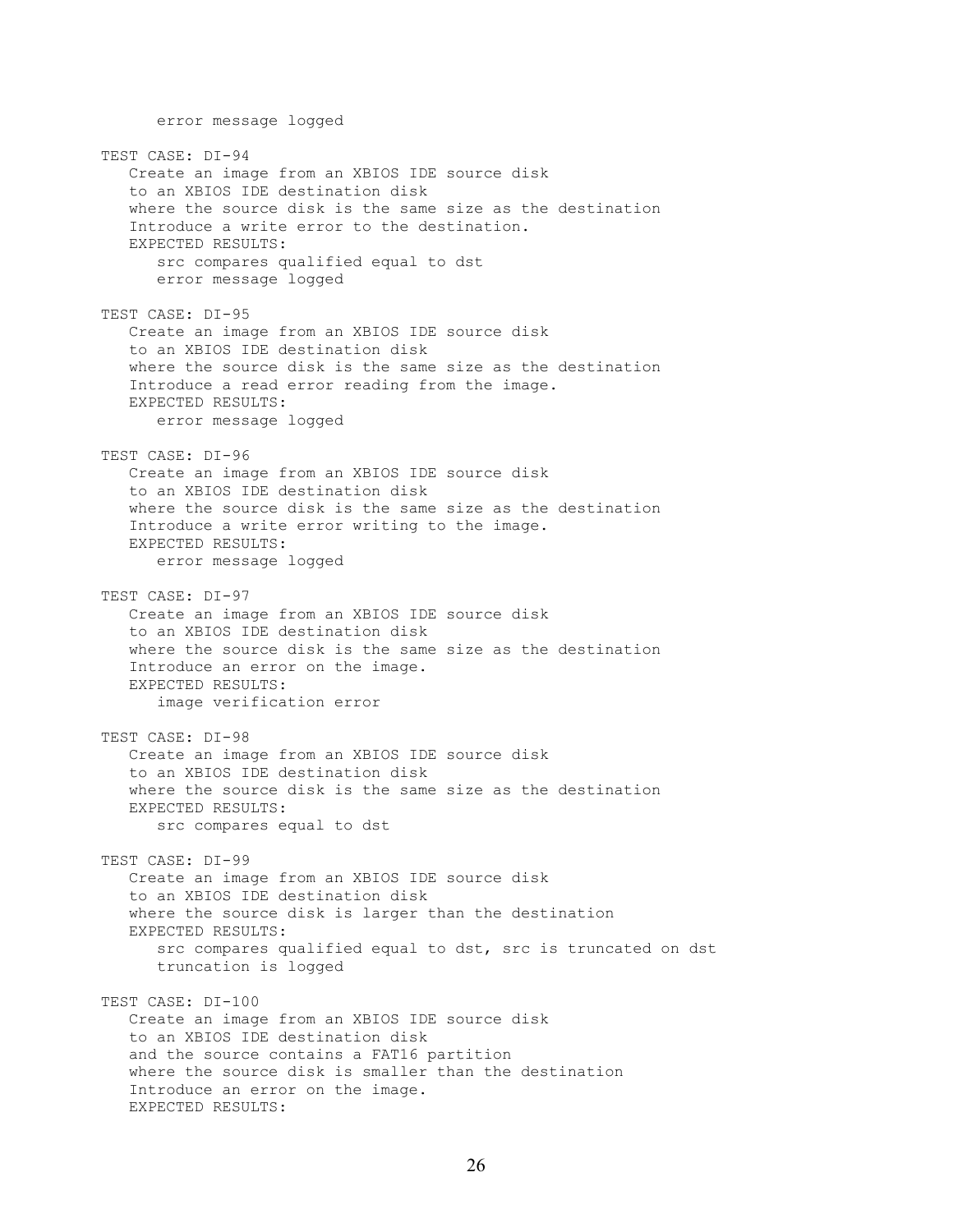image verification error TEST CASE: DI-101 Create an image from an XBIOS IDE source disk to an XBIOS IDE destination disk and the source contains a FAT32 partition where the source disk is smaller than the destination EXPECTED RESULTS: src compares qualified equal to dst TEST CASE: DI-102 Create an image from an XBIOS IDE source disk to an XBIOS IDE destination disk and the source contains a NTFS partition where the source disk is smaller than the destination Create the image on a removable medium. Introduce an error on the image. EXPECTED RESULTS: image verification error TEST CASE: DI-103 Create an image from an XBIOS IDE source disk to an XBIOS IDE destination disk and the source contains a LINUX partition where the source disk is smaller than the destination Create the image on a removable medium. EXPECTED RESULTS: src compares qualified equal to dst TEST CASE: DI-104 Create an image from an XBIOS IDE source disk to an XBIOS IDE destination disk and the source contains a LINUX partition where the source disk is smaller than the destination and source contains a deleted file and a hidden file Introduce an error on the image. After the duplicate is created on the destination, unhide the hidden file and undelete the deleted file. EXPECTED RESULTS: image verification error TEST CASE: DI-105 Create an image from an XBIOS IDE source disk to an XBIOS IDE destination disk and the source contains a NTFS partition where the source disk is smaller than the destination and source contains a deleted file and a hidden file After the duplicate is created on the destination, unhide the hidden file and undelete the deleted file. EXPECTED RESULTS: src compares qualified equal to dst hidden and deleted files recovered TEST CASE: DI-106 Create an image from an XBIOS IDE source disk to an XBIOS IDE destination disk and the source contains a FAT32 partition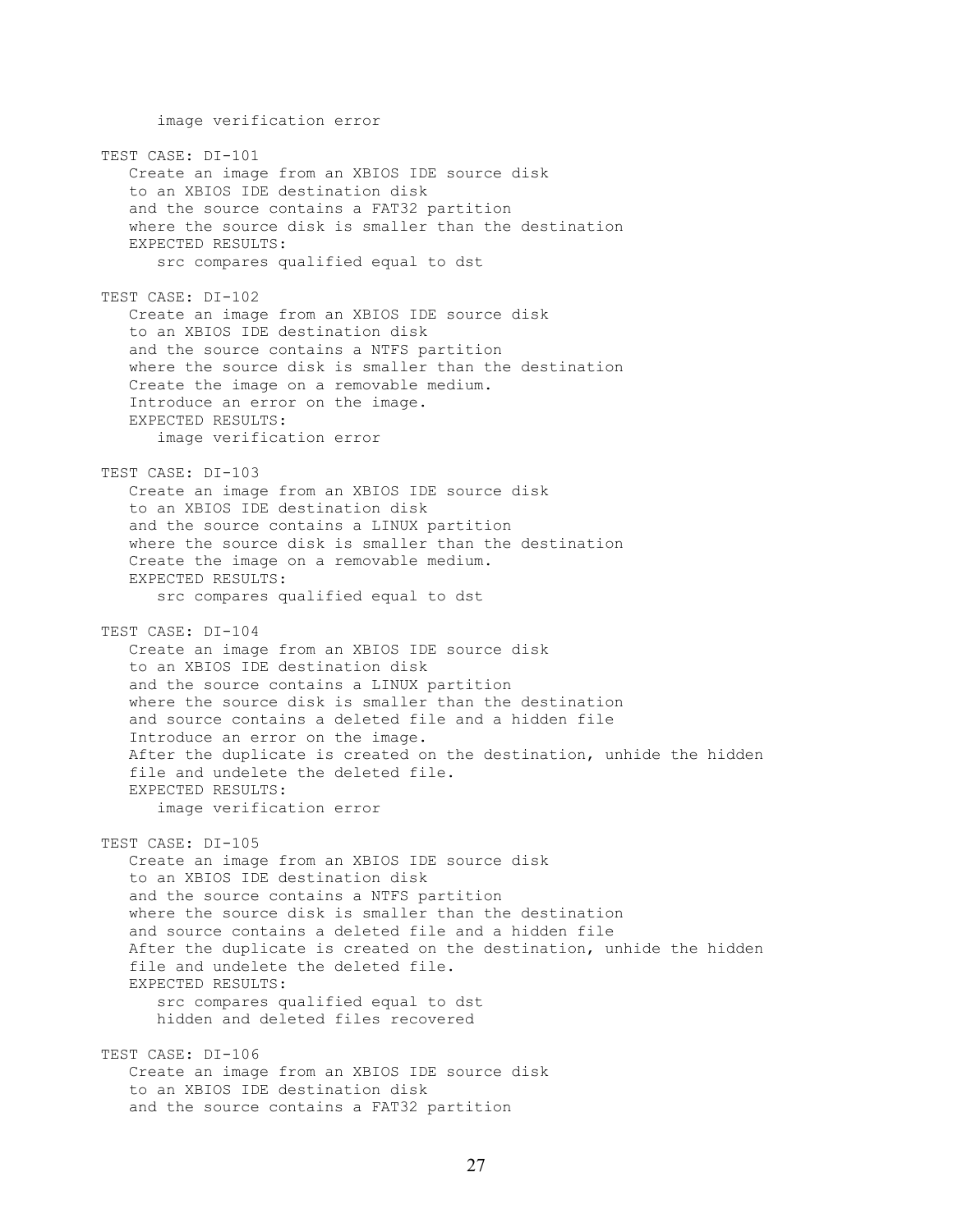where the source disk is smaller than the destination and source contains a deleted file and a hidden file Create the image on a removable medium. Introduce an error on the image. After the duplicate is created on the destination, unhide the hidden file and undelete the deleted file. EXPECTED RESULTS: image verification error TEST CASE: DI-107 Create an image from an XBIOS IDE source disk to an XBIOS IDE destination disk and the source contains a FAT16 partition where the source disk is smaller than the destination and source contains a deleted file and a hidden file Create the image on a removable medium. After the duplicate is created on the destination, unhide the hidden file and undelete the deleted file. EXPECTED RESULTS: src compares qualified equal to dst hidden and deleted files recovered TEST CASE: DI-108 Create an image from an XBIOS IDE source disk to an XBIOS IDE destination disk and the source contains a FAT32 partition where the source disk is the same size as the destination Introduce a read error from the source. EXPECTED RESULTS: src compares qualified equal to dst error message logged TEST CASE: DI-109 Create an image from an XBIOS IDE source disk to an XBIOS IDE destination disk and the source contains a FAT16 partition where the source disk is the same size as the destination Introduce a write error to the destination. EXPECTED RESULTS: src compares qualified equal to dst error message logged TEST CASE: DI-110 Create an image from an XBIOS IDE source disk to an XBIOS IDE destination disk and the source contains a NTFS partition where the source disk is the same size as the destination Introduce a read error reading from the image. EXPECTED RESULTS: error message logged TEST CASE: DI-111 Create an image from an XBIOS IDE source disk to an XBIOS IDE destination disk and the source contains a LINUX partition where the source disk is the same size as the destination Introduce a write error writing to the image.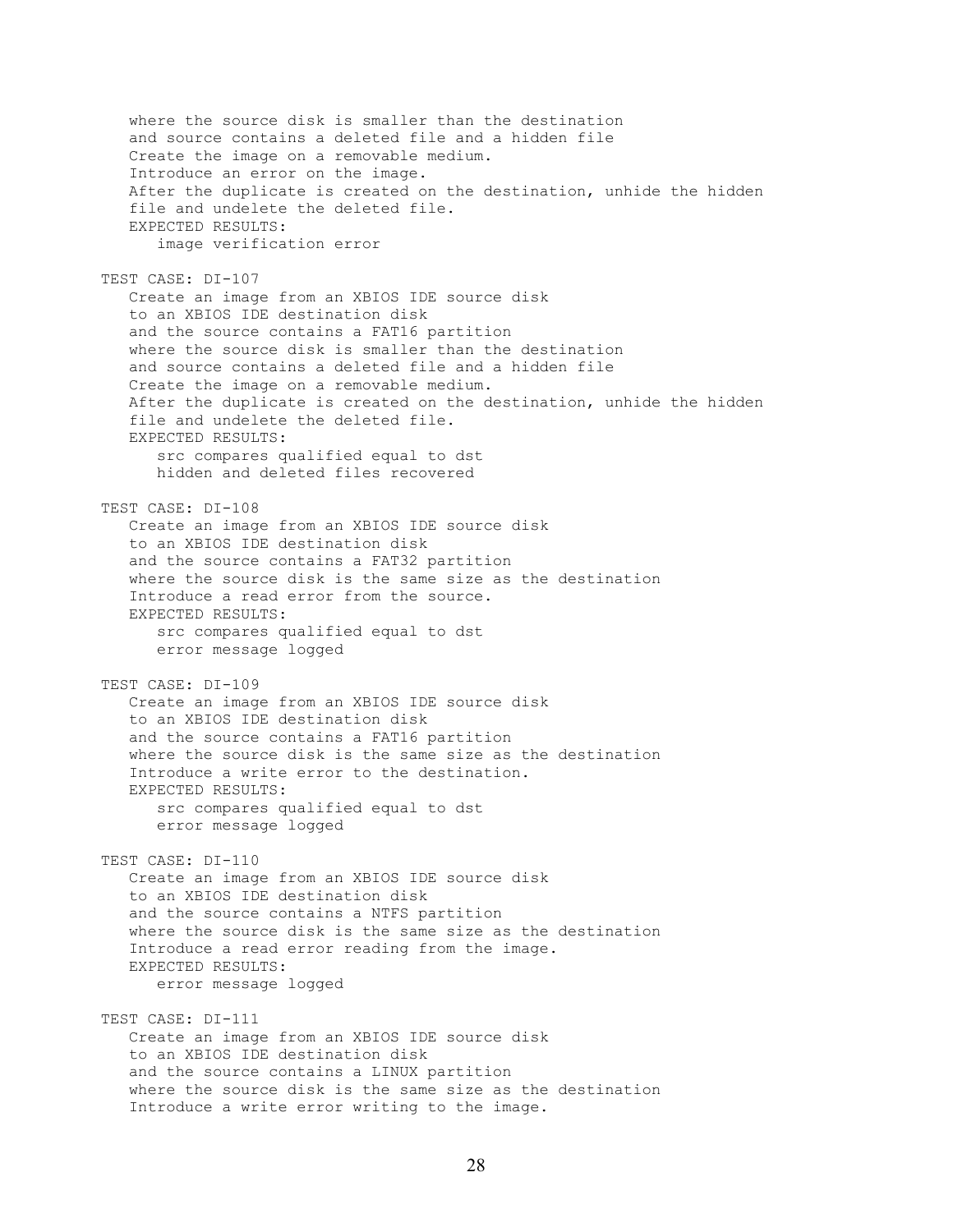EXPECTED RESULTS: error message logged TEST CASE: DI-112 Create an image from an XBIOS IDE source disk to an XBIOS IDE destination disk and the source contains a NTFS partition where the source disk is the same size as the destination Introduce an error on the image. EXPECTED RESULTS: image verification error TEST CASE: DI-113 Create an image from an XBIOS IDE source disk to an XBIOS IDE destination disk and the source contains a LINUX partition where the source disk is the same size as the destination EXPECTED RESULTS: src compares equal to dst TEST CASE: DI-114 Create an image from an XBIOS IDE source disk to an XBIOS IDE destination disk and the source contains a FAT16 partition where the source disk is the same size as the destination Create the image on a removable medium. Introduce a read error reading from the image. EXPECTED RESULTS: error message logged TEST CASE: DI-115 Create an image from an XBIOS IDE source disk to an XBIOS IDE destination disk and the source contains a FAT32 partition where the source disk is the same size as the destination Create the image on a removable medium. Introduce a write error writing to the image. EXPECTED RESULTS: error message logged TEST CASE: DI-116 Create an image from an XBIOS IDE source disk to an XBIOS IDE destination disk and the source contains a NTFS partition where the source disk is the same size as the destination Create the image on a removable medium. Introduce an error on the image. EXPECTED RESULTS: image verification error TEST CASE: DI-117 Create an image from an XBIOS IDE source disk to an XBIOS IDE destination disk and the source contains a LINUX partition where the source disk is the same size as the destination Create the image on a removable medium. EXPECTED RESULTS: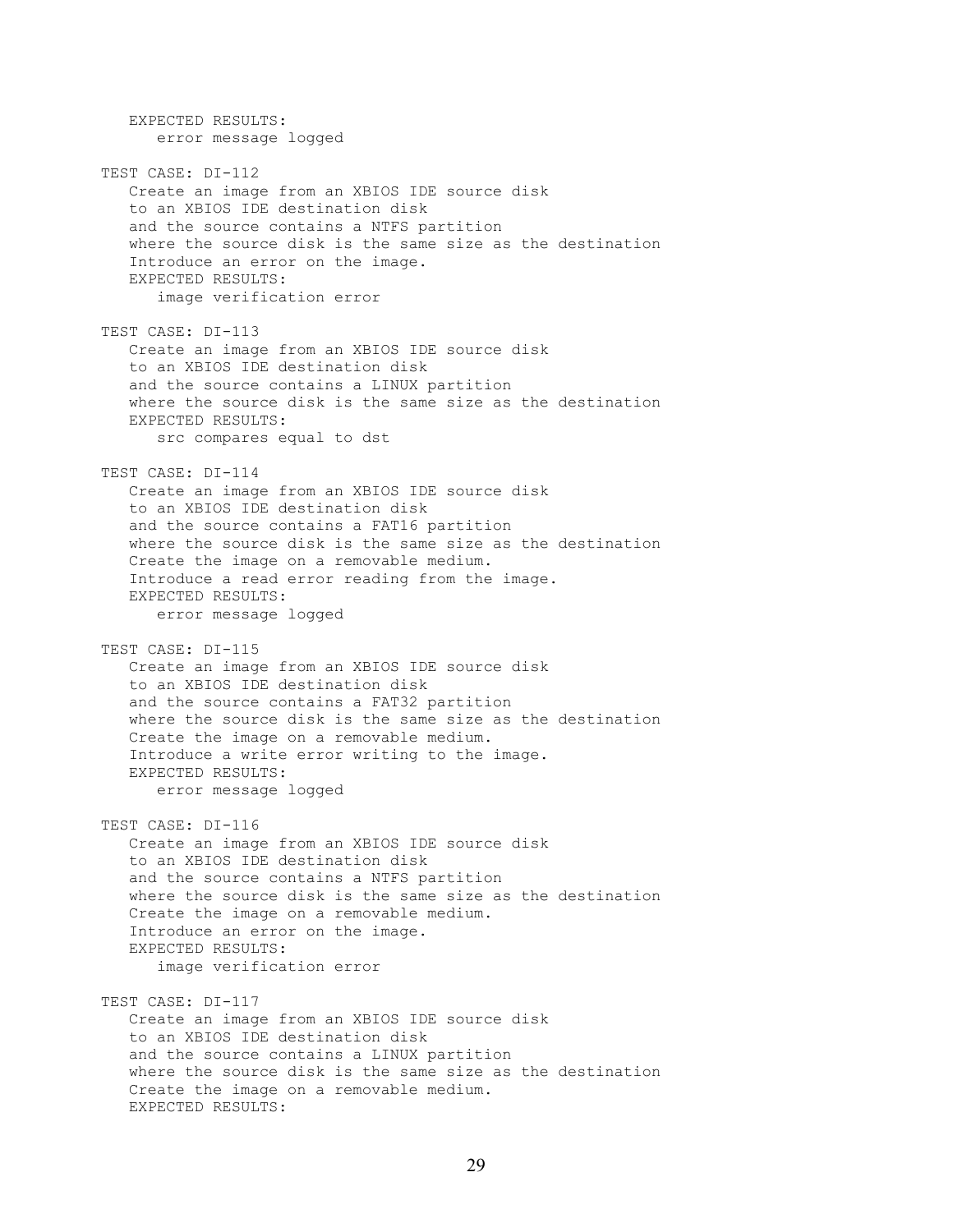src compares equal to dst TEST CASE: DI-118 Create an image from an XBIOS IDE source disk to an XBIOS IDE destination disk and the source contains a FAT32 partition where the source disk is larger than the destination EXPECTED RESULTS: src compares qualified equal to dst, src is truncated on dst truncation is logged TEST CASE: DI-119 Create an image from an XBIOS IDE source disk to an XBIOS IDE destination disk and the source contains a FAT16 partition where the source disk is larger than the destination Create the image on a removable medium. EXPECTED RESULTS: src compares qualified equal to dst, src is truncated on dst truncation is logged TEST CASE: DI-120 Create an image from an XBIOS-SCSI source disk to an XBIOS SCSI destination disk where the source disk is smaller than the destination Introduce an error on the image. EXPECTED RESULTS: image verification error TEST CASE: DI-121 Create an image from an XBIOS-SCSI source disk to an XBIOS SCSI destination disk where the source disk is smaller than the destination EXPECTED RESULTS: src compares qualified equal to dst TEST CASE: DI-122 Create an image from an XBIOS-SCSI source disk to an XBIOS SCSI destination disk where the source disk is the same size as the destination Introduce a read error from the source. EXPECTED RESULTS: src compares qualified equal to dst error message logged TEST CASE: DI-123 Create an image from an XBIOS-SCSI source disk to an XBIOS SCSI destination disk where the source disk is the same size as the destination Introduce a write error to the destination. EXPECTED RESULTS: src compares qualified equal to dst error message logged TEST CASE: DI-124 Create an image from an XBIOS-SCSI source disk to an XBIOS SCSI destination disk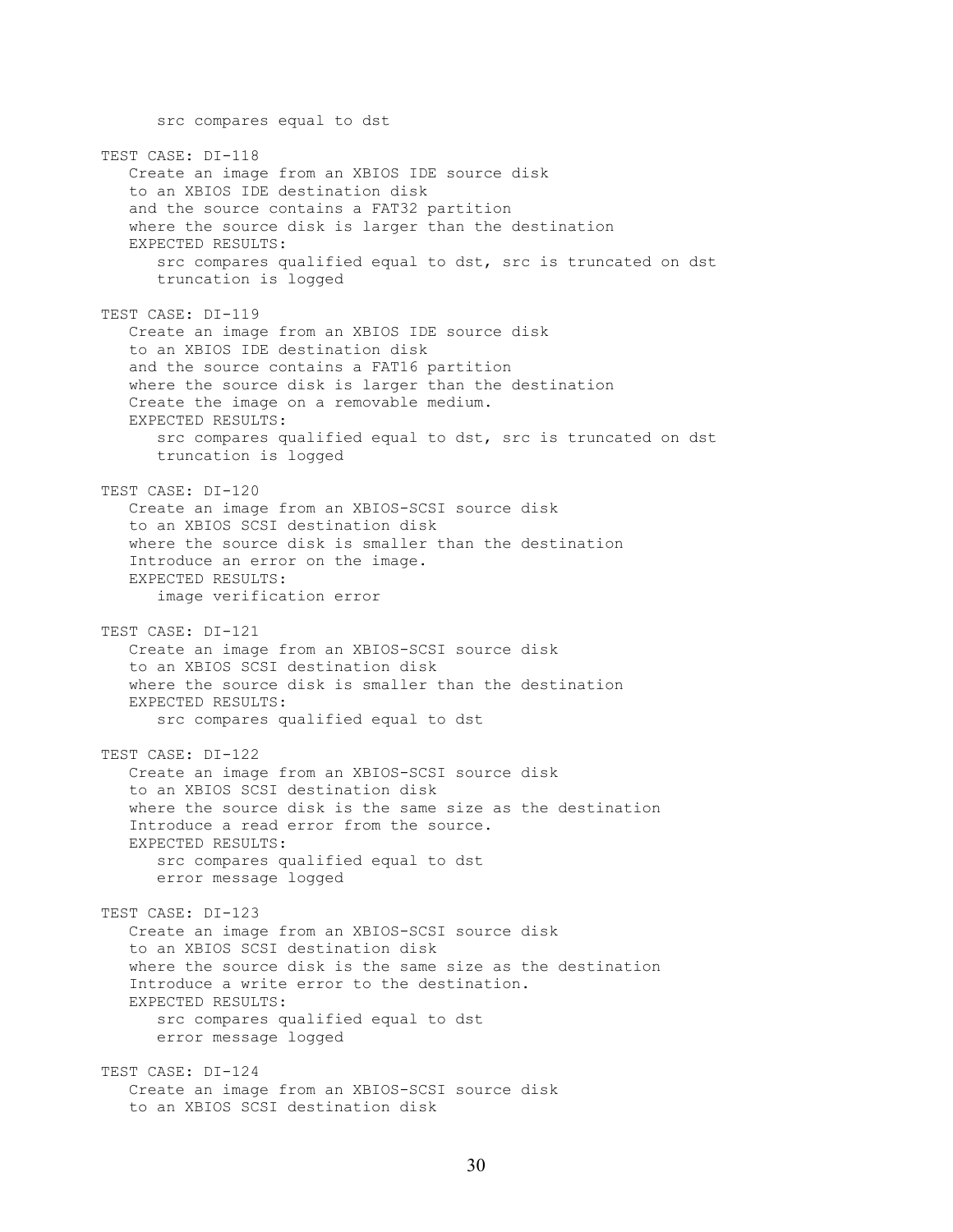where the source disk is the same size as the destination Introduce a read error reading from the image. EXPECTED RESULTS: error message logged TEST CASE: DI-125 Create an image from an XBIOS-SCSI source disk to an XBIOS SCSI destination disk where the source disk is the same size as the destination Introduce a write error writing to the image. EXPECTED RESULTS: error message logged TEST CASE: DI-126 Create an image from an XBIOS-SCSI source disk to an XBIOS SCSI destination disk where the source disk is the same size as the destination Introduce an error on the image. EXPECTED RESULTS: image verification error TEST CASE: DI-127 Create an image from an XBIOS-SCSI source disk to an XBIOS SCSI destination disk where the source disk is the same size as the destination EXPECTED RESULTS: src compares equal to dst TEST CASE: DI-128 Create an image from an XBIOS-SCSI source disk to an XBIOS SCSI destination disk where the source disk is larger than the destination EXPECTED RESULTS: src compares qualified equal to dst, src is truncated on dst truncation is logged TEST CASE: DI-129 Create an image from an XBIOS-SCSI source disk to an XBIOS SCSI destination disk and the source contains a FAT16 partition where the source disk is smaller than the destination Introduce an error on the image. EXPECTED RESULTS: image verification error TEST CASE: DI-130 Create an image from an XBIOS-SCSI source disk to an XBIOS SCSI destination disk and the source contains a FAT32 partition where the source disk is smaller than the destination EXPECTED RESULTS: src compares qualified equal to dst TEST CASE: DI-131 Create an image from an XBIOS-SCSI source disk to an XBIOS SCSI destination disk and the source contains a NTFS partition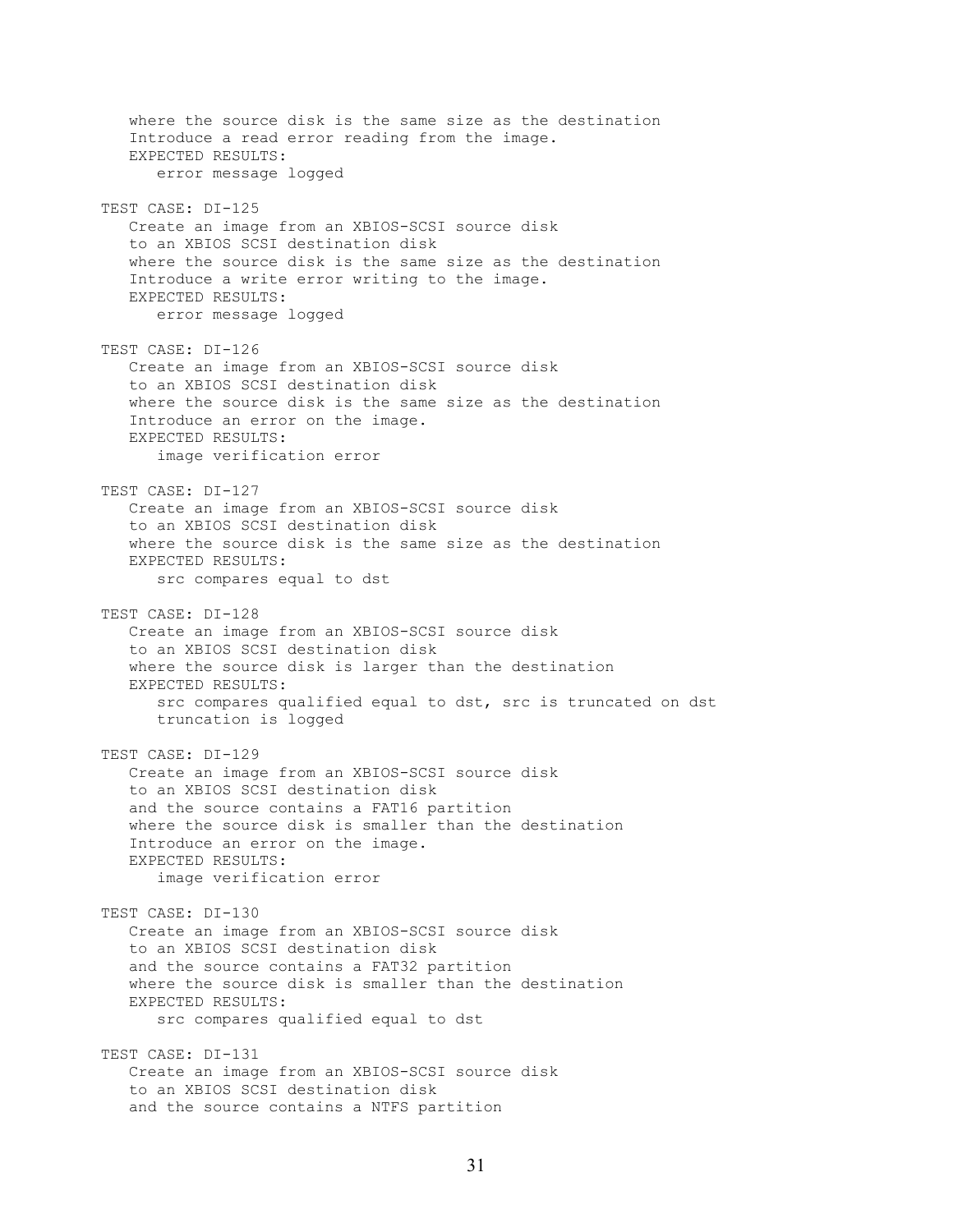where the source disk is smaller than the destination Create the image on a removable medium. Introduce an error on the image. EXPECTED RESULTS: image verification error TEST CASE: DI-132 Create an image from an XBIOS-SCSI source disk to an XBIOS SCSI destination disk and the source contains a LINUX partition where the source disk is smaller than the destination Create the image on a removable medium. EXPECTED RESULTS: src compares qualified equal to dst TEST CASE: DI-133 Create an image from an XBIOS-SCSI source disk to an XBIOS SCSI destination disk and the source contains a FAT16 partition where the source disk is smaller than the destination and source contains a deleted file and a hidden file Introduce an error on the image. After the duplicate is created on the destination, unhide the hidden file and undelete the deleted file. EXPECTED RESULTS: image verification error TEST CASE: DI-134 Create an image from an XBIOS-SCSI source disk to an XBIOS SCSI destination disk and the source contains a FAT32 partition where the source disk is smaller than the destination and source contains a deleted file and a hidden file After the duplicate is created on the destination, unhide the hidden file and undelete the deleted file. EXPECTED RESULTS: src compares qualified equal to dst hidden and deleted files recovered TEST CASE: DI-135 Create an image from an XBIOS-SCSI source disk to an XBIOS SCSI destination disk and the source contains a NTFS partition where the source disk is smaller than the destination and source contains a deleted file and a hidden file Create the image on a removable medium. Introduce an error on the image. After the duplicate is created on the destination, unhide the hidden file and undelete the deleted file. EXPECTED RESULTS: image verification error TEST CASE: DI-136 Create an image from an XBIOS-SCSI source disk to an XBIOS SCSI destination disk and the source contains a LINUX partition where the source disk is smaller than the destination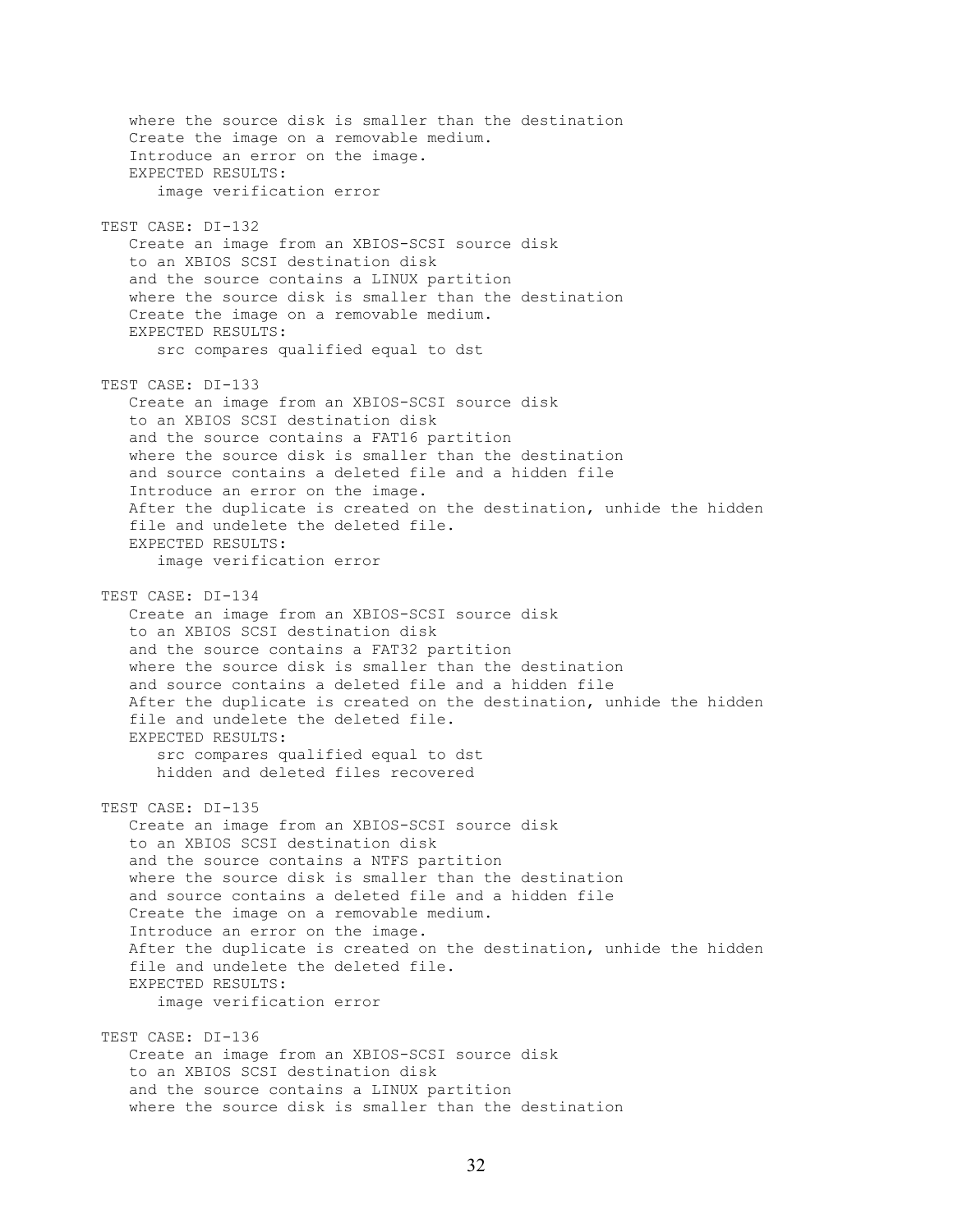and source contains a deleted file and a hidden file Create the image on a removable medium. After the duplicate is created on the destination, unhide the hidden file and undelete the deleted file. EXPECTED RESULTS: src compares qualified equal to dst hidden and deleted files recovered TEST CASE: DI-137 Create an image from an XBIOS-SCSI source disk to an XBIOS SCSI destination disk and the source contains a FAT16 partition where the source disk is the same size as the destination Introduce a read error from the source. EXPECTED RESULTS: src compares qualified equal to dst error message logged TEST CASE: DI-138 Create an image from an XBIOS-SCSI source disk to an XBIOS SCSI destination disk and the source contains a FAT32 partition where the source disk is the same size as the destination Introduce a write error to the destination. EXPECTED RESULTS: src compares qualified equal to dst error message logged TEST CASE: DI-139 Create an image from an XBIOS-SCSI source disk to an XBIOS SCSI destination disk and the source contains a FAT32 partition where the source disk is the same size as the destination Introduce a read error reading from the image. EXPECTED RESULTS: error message logged TEST CASE: DI-140 Create an image from an XBIOS-SCSI source disk to an XBIOS SCSI destination disk and the source contains a FAT16 partition where the source disk is the same size as the destination Introduce a write error writing to the image. EXPECTED RESULTS: error message logged TEST CASE: DI-141 Create an image from an XBIOS-SCSI source disk to an XBIOS SCSI destination disk and the source contains a FAT32 partition where the source disk is the same size as the destination Introduce an error on the image. EXPECTED RESULTS: image verification error TEST CASE: DI-142 Create an image from an XBIOS-SCSI source disk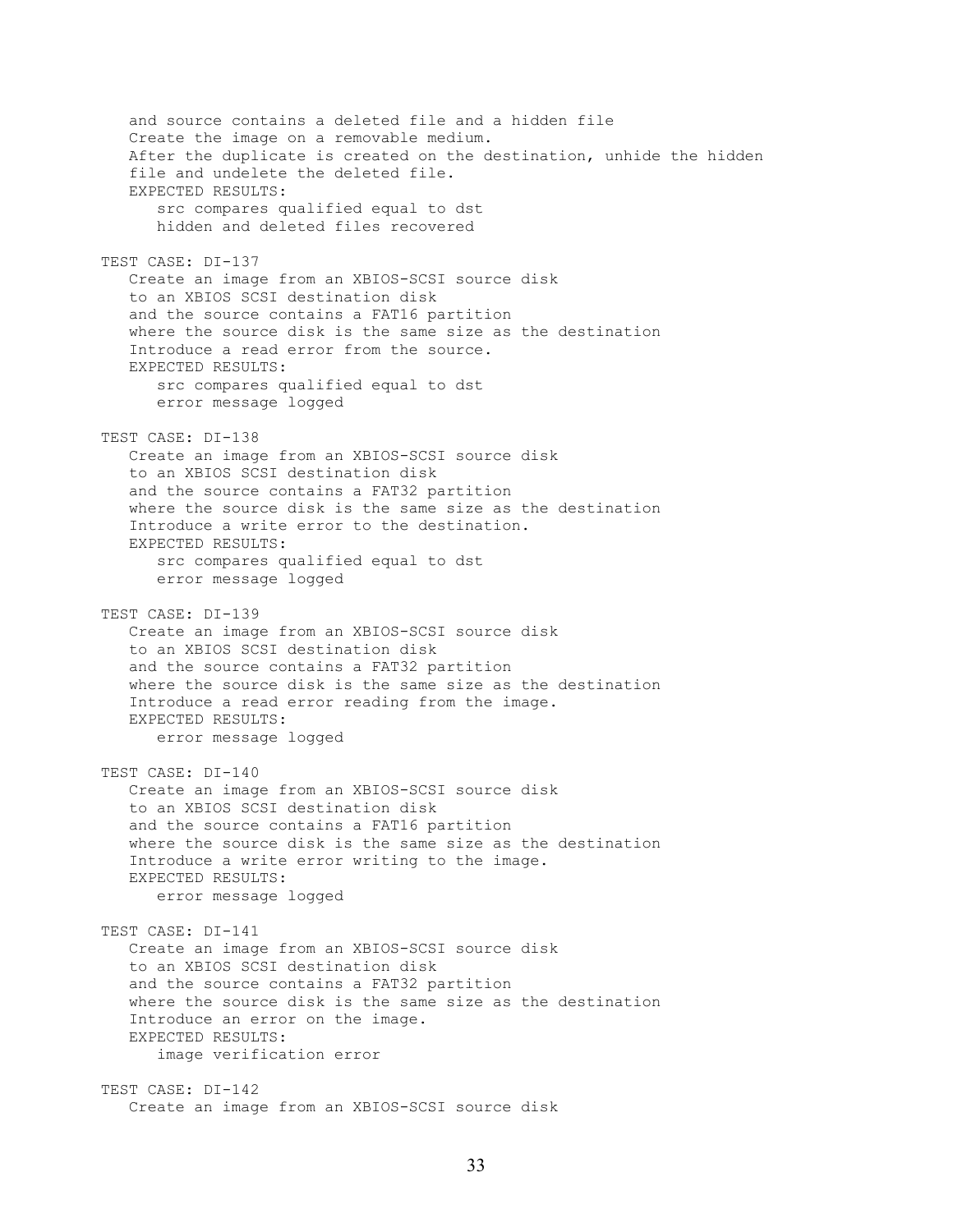to an XBIOS SCSI destination disk and the source contains a FAT16 partition where the source disk is the same size as the destination EXPECTED RESULTS: src compares equal to dst TEST CASE: DI-143 Create an image from an XBIOS-SCSI source disk to an XBIOS SCSI destination disk and the source contains a FAT32 partition where the source disk is the same size as the destination Create the image on a removable medium. Introduce a read error reading from the image. EXPECTED RESULTS: error message logged TEST CASE: DI-144 Create an image from an XBIOS-SCSI source disk to an XBIOS SCSI destination disk and the source contains a FAT16 partition where the source disk is the same size as the destination Create the image on a removable medium. Introduce a write error writing to the image. EXPECTED RESULTS: error message logged TEST CASE: DI-145 Create an image from an XBIOS-SCSI source disk to an XBIOS SCSI destination disk and the source contains a FAT32 partition where the source disk is the same size as the destination Create the image on a removable medium. Introduce an error on the image. EXPECTED RESULTS: image verification error TEST CASE: DI-146 Create an image from an XBIOS-SCSI source disk to an XBIOS SCSI destination disk and the source contains a FAT16 partition where the source disk is the same size as the destination Create the image on a removable medium. EXPECTED RESULTS: src compares equal to dst TEST CASE: DI-147 Create an image from an XBIOS-SCSI source disk to an XBIOS SCSI destination disk and the source contains a FAT32 partition where the source disk is larger than the destination EXPECTED RESULTS: src compares qualified equal to dst, src is truncated on dst truncation is logged TEST CASE: DI-148 Create an image from an XBIOS-SCSI source disk to an XBIOS SCSI destination disk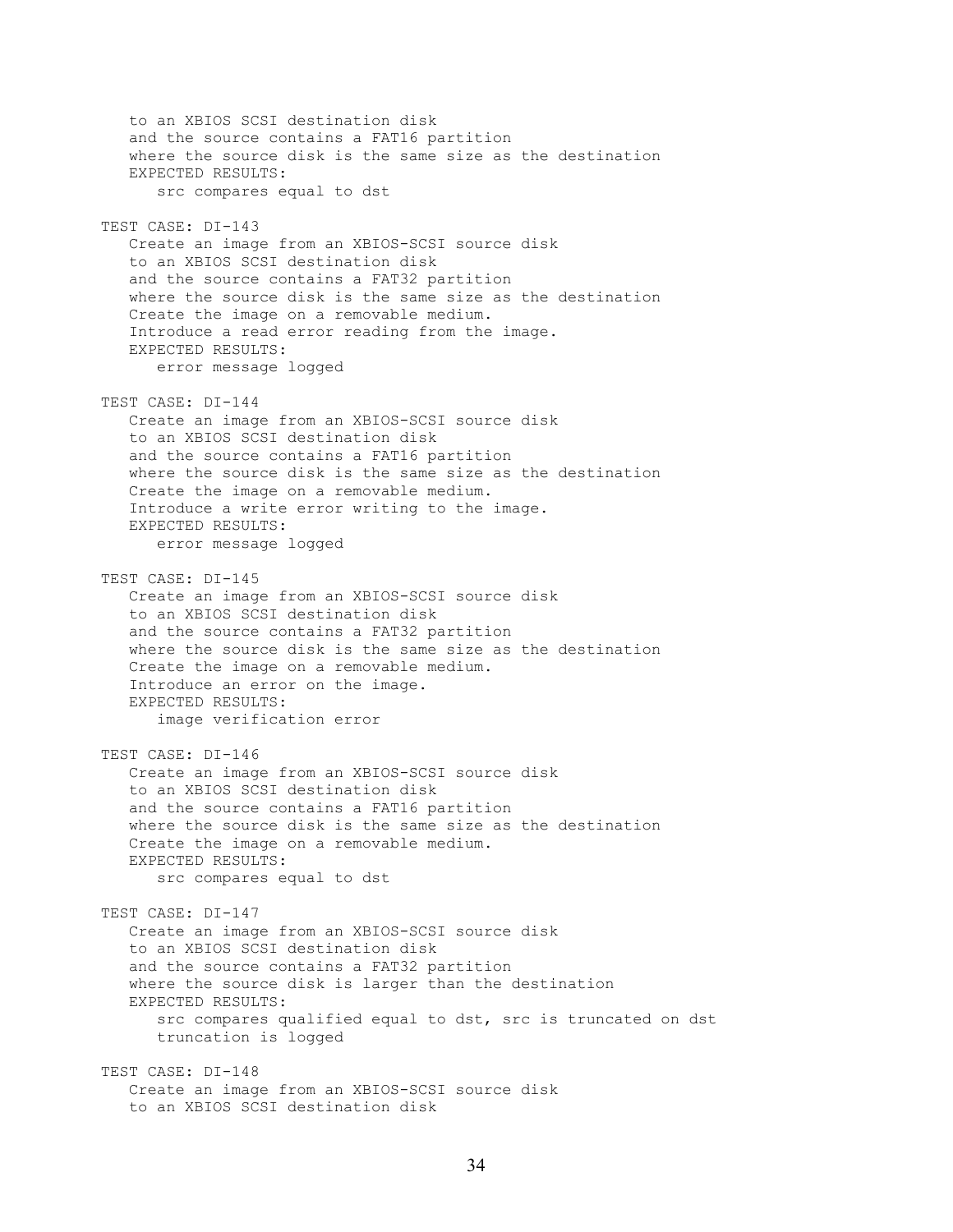and the source contains a FAT16 partition where the source disk is larger than the destination Create the image on a removable medium. EXPECTED RESULTS: src compares qualified equal to dst, src is truncated on dst truncation is logged TEST CASE: DI-149 Create an image from a direct access IDE source disk to a direct access IDE destination disk where the source disk is smaller than the destination Introduce an error on the image. EXPECTED RESULTS: image verification error TEST CASE: DI-150 Create an image from a direct access IDE source disk to a direct access IDE destination disk where the source disk is smaller than the destination EXPECTED RESULTS: src compares qualified equal to dst TEST CASE: DI-151 Create an image from a direct access IDE source disk to a direct access IDE destination disk where the source disk is the same size as the destination Introduce an error on the image. EXPECTED RESULTS: image verification error TEST CASE: DI-152 Create an image from a direct access IDE source disk to a direct access IDE destination disk where the source disk is the same size as the destination EXPECTED RESULTS: src compares equal to dst TEST CASE: DI-153 Create an image from a direct access IDE source disk to a direct access IDE destination disk where the source disk is larger than the destination EXPECTED RESULTS: src compares qualified equal to dst, src is truncated on dst truncation is logged TEST CASE: DI-154 Create an image from an ASPI SCSI source disk to an ASPI SCSI destination disk where the source disk is smaller than the destination Introduce an error on the image. EXPECTED RESULTS: image verification error TEST CASE: DI-155 Create an image from an ASPI SCSI source disk to an ASPI SCSI destination disk where the source disk is smaller than the destination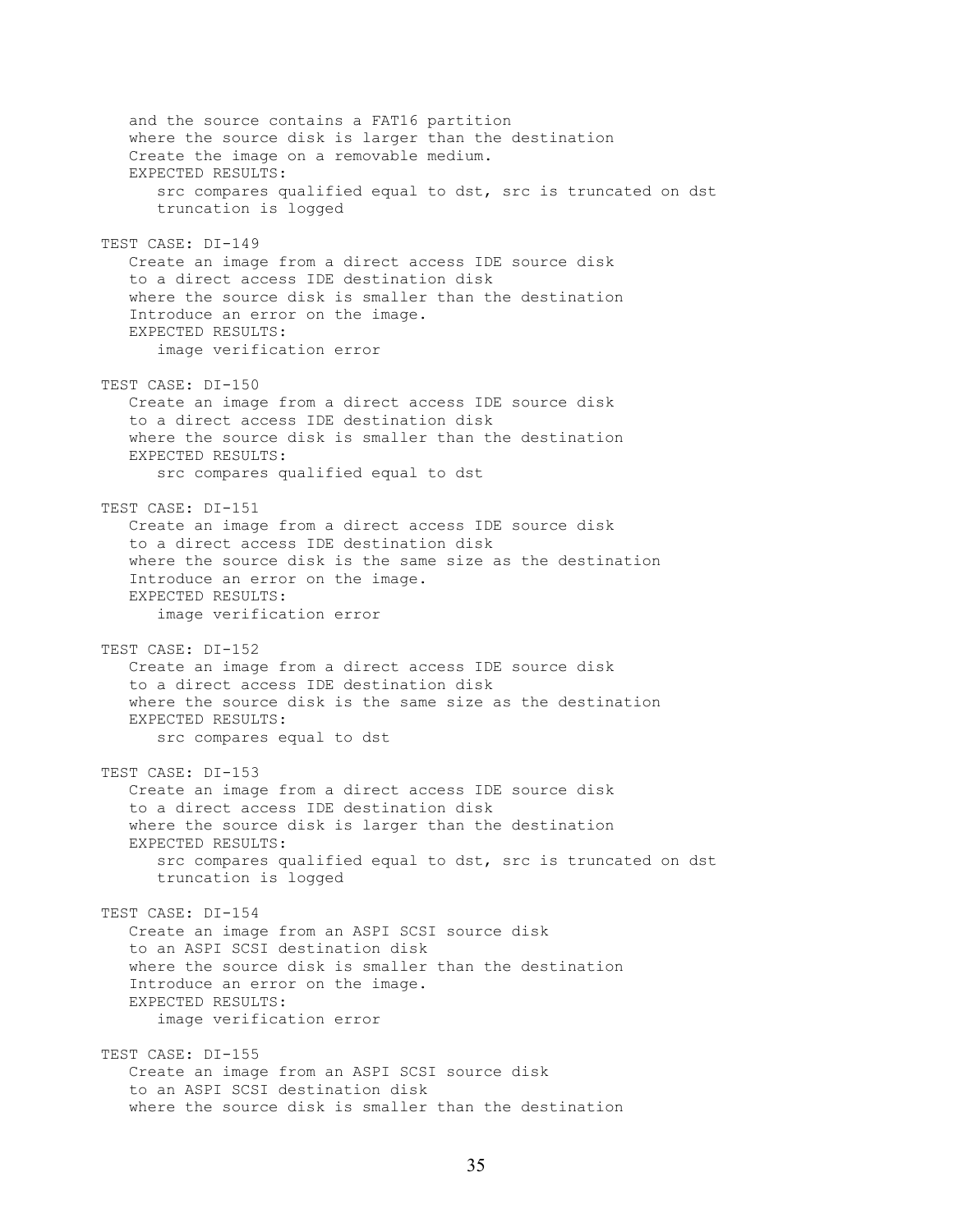EXPECTED RESULTS: src compares qualified equal to dst TEST CASE: DI-156 Create an image from an ASPI SCSI source disk to an ASPI SCSI destination disk where the source disk is the same size as the destination Introduce an error on the image. EXPECTED RESULTS: image verification error TEST CASE: DI-157 Create an image from an ASPI SCSI source disk to an ASPI SCSI destination disk where the source disk is the same size as the destination EXPECTED RESULTS: src compares equal to dst TEST CASE: DI-158 Create an image from an ASPI SCSI source disk to an ASPI SCSI destination disk where the source disk is larger than the destination EXPECTED RESULTS: src compares qualified equal to dst, src is truncated on dst truncation is logged TEST CASE: DI-159 Create an image from an XBIOS-IDE source disk to an XBIOS SCSI destination disk where the source disk is smaller than the destination Introduce an error on the image. EXPECTED RESULTS: image verification error TEST CASE: DI-160 Create an image from an XBIOS-IDE source disk to an XBIOS SCSI destination disk where the source disk is smaller than the destination EXPECTED RESULTS: src compares qualified equal to dst TEST CASE: DI-161 Create an image from an XBIOS-IDE source disk to an XBIOS SCSI destination disk where the source disk is larger than the destination EXPECTED RESULTS: src compares qualified equal to dst, src is truncated on dst truncation is logged TEST CASE: DI-162 Create an image from an XBIOS SCSI source disk to an XBIOS IDE destination disk where the source disk is smaller than the destination Introduce an error on the image. EXPECTED RESULTS: image verification error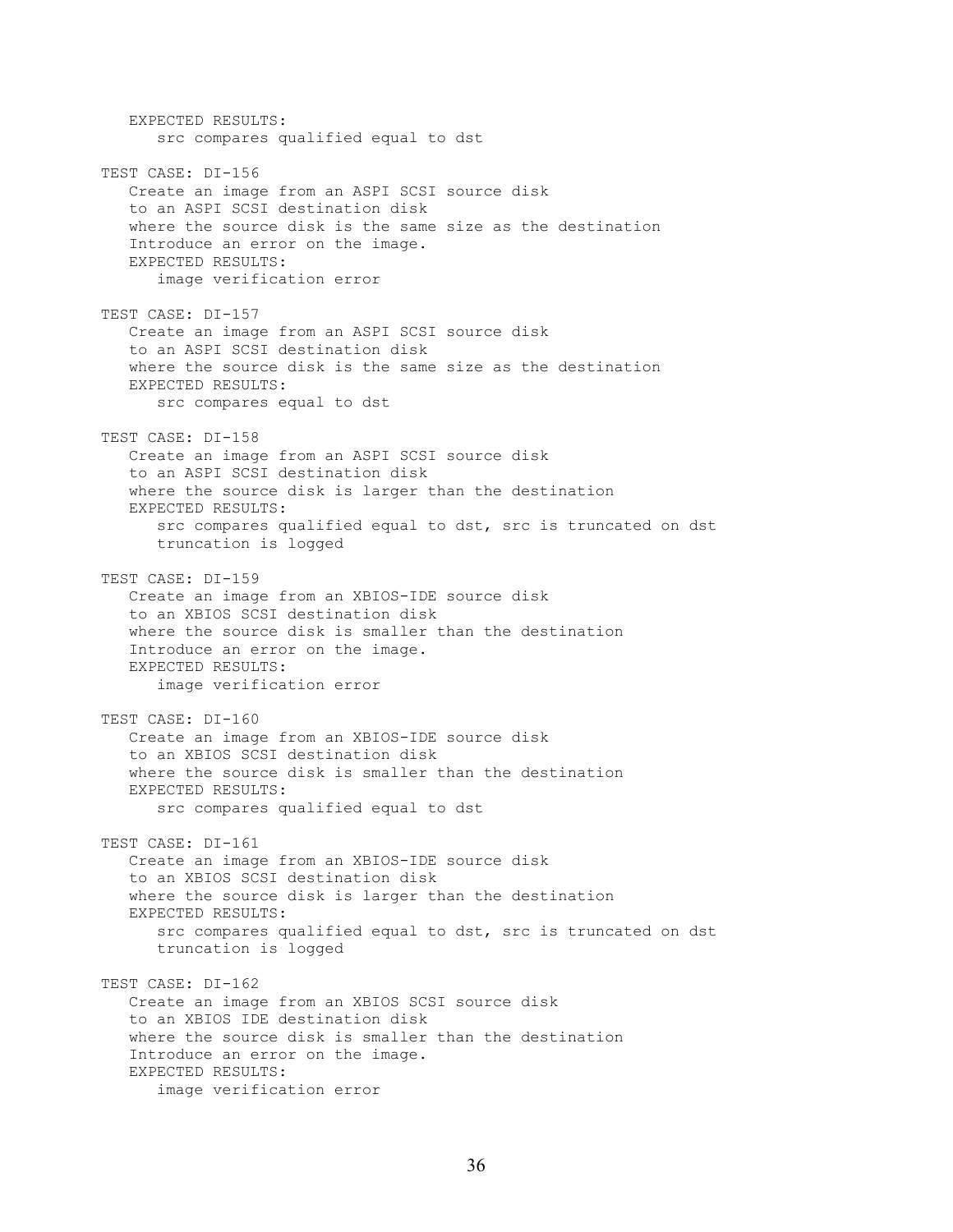TEST CASE: DI-163 Create an image from an XBIOS SCSI source disk to an XBIOS IDE destination disk where the source disk is smaller than the destination EXPECTED RESULTS: src compares qualified equal to dst TEST CASE: DI-164 Create an image from an XBIOS SCSI source disk to an XBIOS IDE destination disk where the source disk is larger than the destination EXPECTED RESULTS: src compares qualified equal to dst, src is truncated on dst truncation is logged TEST CASE: DI-165 Copy from a BIOS-IDE source disk to a BIOS-IDE destination disk and the source contains a FAT16 partition where the source disk is smaller than the destination and where the source disk contains a deleted partition EXPECTED RESULTS: src compares qualified equal to dst deleted-partition is recovered TEST CASE: DI-166 Copy from a BIOS-IDE source disk To a BIOS-IDE destination disk and the source contains a FAT32 partition where the source disk is smaller than the destination and where the source disk contains a partition table that does not match the associated partition EXPECTED RESULTS: src compares qualified equal to dst content of partition that does not match partition table entry is found TEST CASE: DI-167 Create an image from a BIOS-IDE source disk to a BIOS-IDE destination disk and the source contains a FAT32 partition where the source disk is smaller than the destination and where the source disk contains a deleted partition EXPECTED RESULTS: src compares qualified equal to dst deleted-partition is recovered TEST CASE: DI-168 Create an image from a BIOS-IDE source disk to a BIOS-IDE destination disk and the source contains a FAT16 partition where the source disk is smaller than the destination and where the source disk contains a partition table that does not match the associated partition EXPECTED RESULTS: src compares qualified equal to dst content of partition that does not match partition table entry is found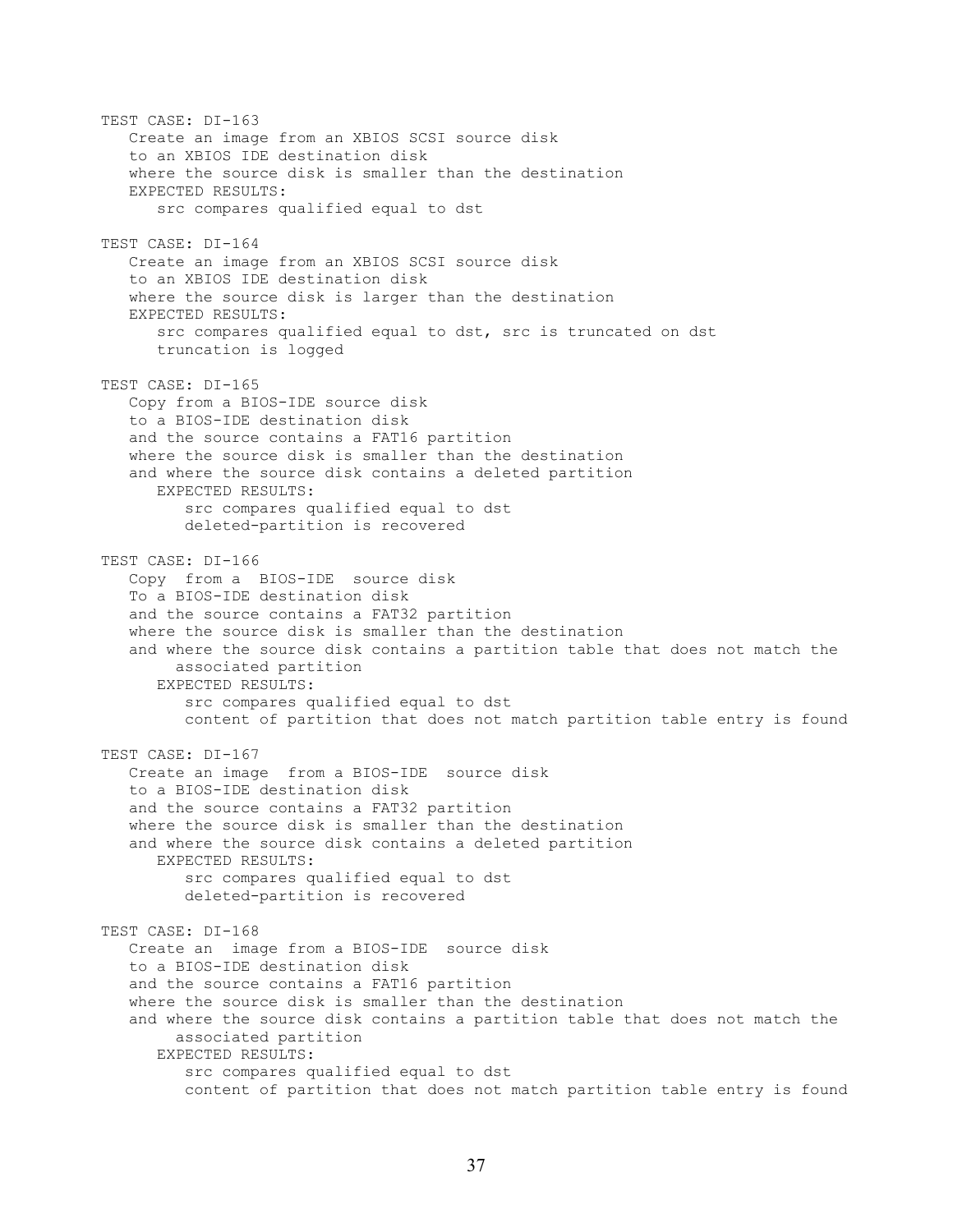#### **Linux Test Cases**

TEST CASE: DI(LINUX)-1 Copy a LINUX IDE source disk to a LINUX IDE destination disk where the source disk is smaller than the destination EXPECTED RESULTS: src compares qualified equal to dst TEST CASE: DI(LINUX)-2 Copy a LINUX IDE source disk to a LINUX IDE destination disk where the source disk is the same size as the destination EXPECTED RESULTS: src compares equal to dst TEST CASE: DI(LINUX)-3 Copy a LINUX IDE source disk to a LINUX IDE destination disk where the source disk is larger than the destination EXPECTED RESULTS: src compares qualified equal to dst, src is truncated on dst truncation is logged TEST CASE: DI(LINUX)-4 Copy a LINUX IDE source disk to a LINUX IDE destination disk and the source contains a FAT16 partition where the source disk is smaller than the destination EXPECTED RESULTS: src compares qualified equal to dst TEST CASE: DI(LINUX)-5 Copy a LINUX IDE source disk to a LINUX IDE destination disk and the source contains a FAT32 partition where the source disk is the same size as the destination EXPECTED RESULTS: src compares equal to dst TEST CASE: DI(LINUX)-6 Copy a LINUX IDE source disk to a LINUX IDE destination disk and the source contains a LINUX partition where the source disk is larger than the destination EXPECTED RESULTS: src compares qualified equal to dst, src is truncated on dst truncation is logged TEST CASE: DI(LINUX)-7 Copy a LINUX SCSI source disk to a LINUX SCSI destination disk where the source disk is smaller than the destination EXPECTED RESULTS: src compares qualified equal to dst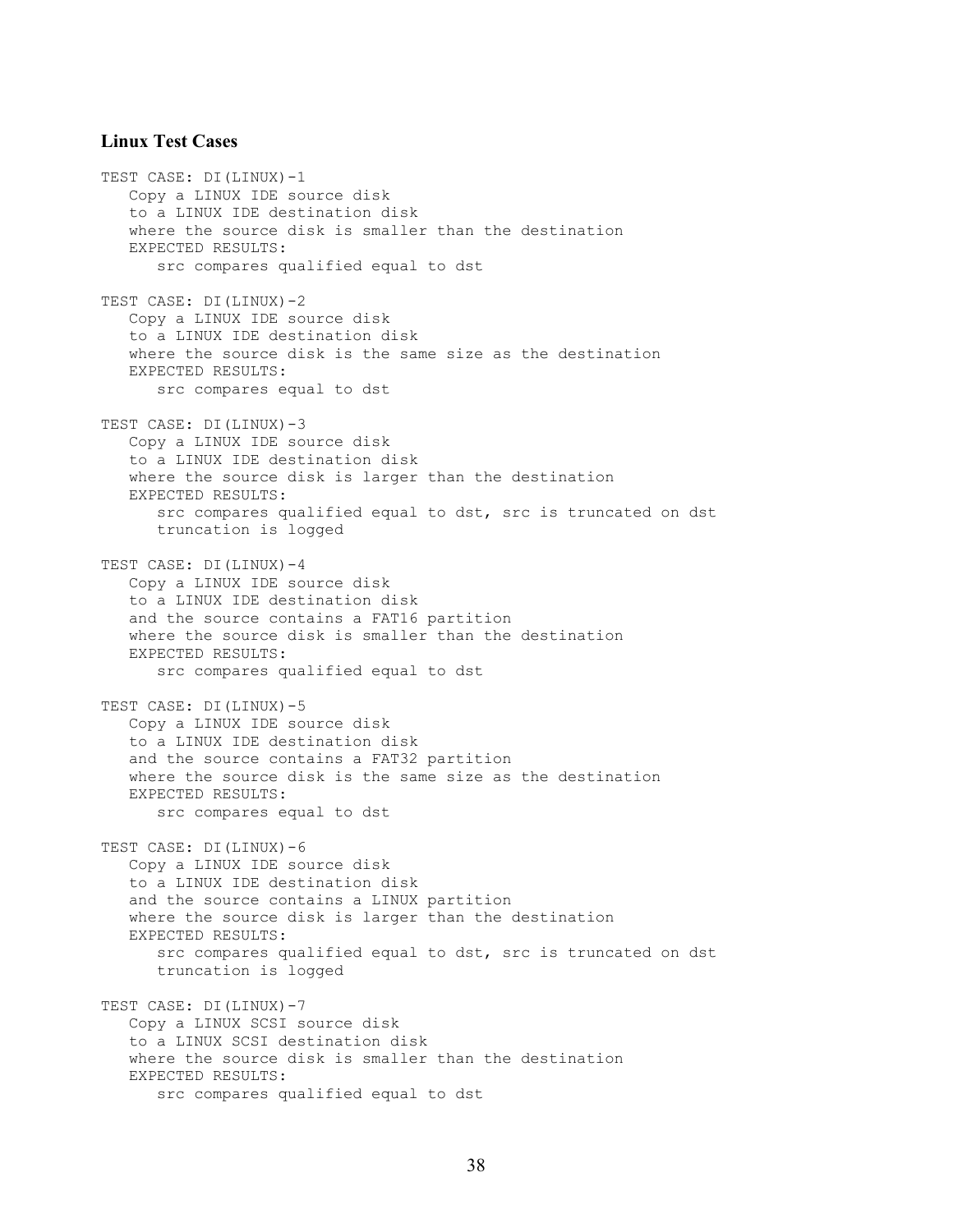TEST CASE: DI(LINUX)-8 Copy a LINUX SCSI source disk to a LINUX SCSI destination disk where the source disk is the same size as the destination EXPECTED RESULTS: src compares equal to dst TEST CASE: DI(LINUX)-9 Copy a LINUX SCSI source disk to a LINUX SCSI destination disk where the source disk is larger than the destination EXPECTED RESULTS: src compares qualified equal to dst, src is truncated on dst truncation is logged TEST CASE: DI(LINUX)-10 Copy a LINUX SCSI source disk to a LINUX SCSI destination disk and the source contains a NTFS partition where the source disk is smaller than the destination EXPECTED RESULTS: src compares qualified equal to dst TEST CASE: DI(LINUX)-11 Copy a LINUX SCSI source disk to a LINUX SCSI destination disk and the source contains a FAT32 partition where the source disk is the same size as the destination EXPECTED RESULTS: src compares equal to dst TEST CASE: DI(LINUX)-12 Copy a LINUX SCSI source disk to a LINUX SCSI destination disk and the source contains a FAT16 partition where the source disk is larger than the destination EXPECTED RESULTS: src compares qualified equal to dst, src is truncated on dst truncation is logged TEST CASE: DI(LINUX)-13 Copy a LINUX IDE source disk to a LINUX SCSI destination disk where the source disk is smaller than the destination EXPECTED RESULTS: src compares qualified equal to dst TEST CASE: DI(LINUX)-14 Copy a LINUX IDE source disk to a LINUX SCSI destination disk where the source disk is larger than the destination EXPECTED RESULTS: src compares qualified equal to dst, src is truncated on dst truncation is logged

TEST CASE: DI(LINUX)-15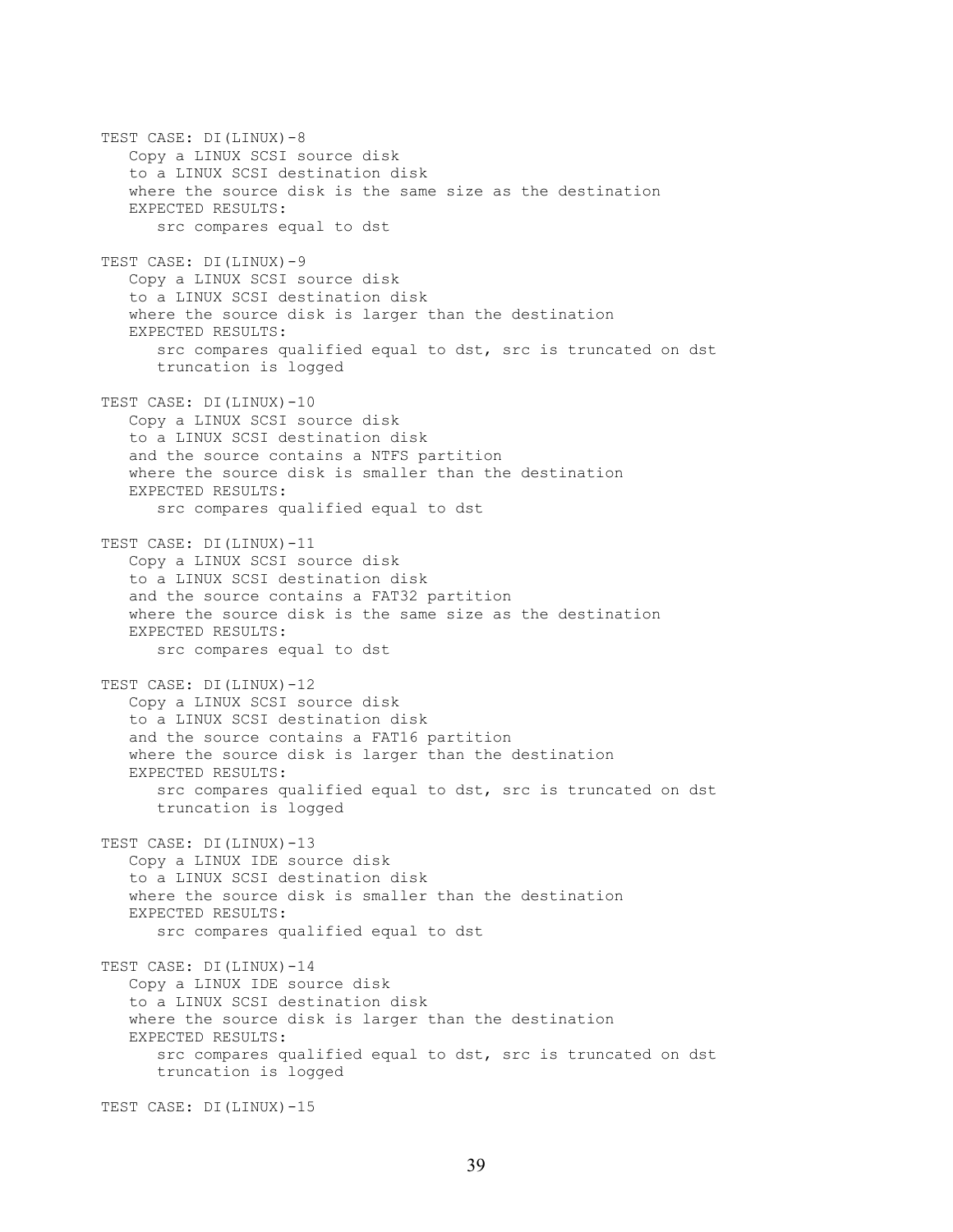Copy a LINUX SCSI source disk to a LINUX IDE destination disk where the source disk is smaller than the destination EXPECTED RESULTS: src compares qualified equal to dst TEST CASE: DI(LINUX)-16 Copy a LINUX SCSI source disk to a LINUX IDE destination disk where the source disk is larger than the destination EXPECTED RESULTS: src compares qualified equal to dst, src is truncated on dst truncation is logged TEST CASE: DI(LINUX)-17 Create an image from a LINUX IDE source disk to a LINUX IDE destination disk where the source disk is smaller than the destination Introduce an error on the image. EXPECTED RESULTS: image verification error TEST CASE: DI(LINUX)-18 Create an image from a LINUX IDE source disk to a LINUX IDE destination disk where the source disk is smaller than the destination EXPECTED RESULTS: src compares qualified equal to dst TEST CASE: DI(LINUX)-19 Create an image from a LINUX IDE source disk to a LINUX IDE destination disk where the source disk is the same size as the destination Introduce an error on the image. EXPECTED RESULTS: image verification error TEST CASE: DI(LINUX)-20 Create an image from a LINUX IDE source disk to a LINUX IDE destination disk where the source disk is the same size as the destination EXPECTED RESULTS: src compares equal to dst TEST CASE: DI(LINUX)-21 Create an image from a LINUX IDE source disk to a LINUX IDE destination disk where the source disk is larger than the destination EXPECTED RESULTS: src compares qualified equal to dst, src is truncated on dst truncation is logged TEST CASE: DI(LINUX)-22 Create an image from a LINUX IDE source disk to a LINUX IDE destination disk and the source contains a FAT32 partition where the source disk is smaller than the destination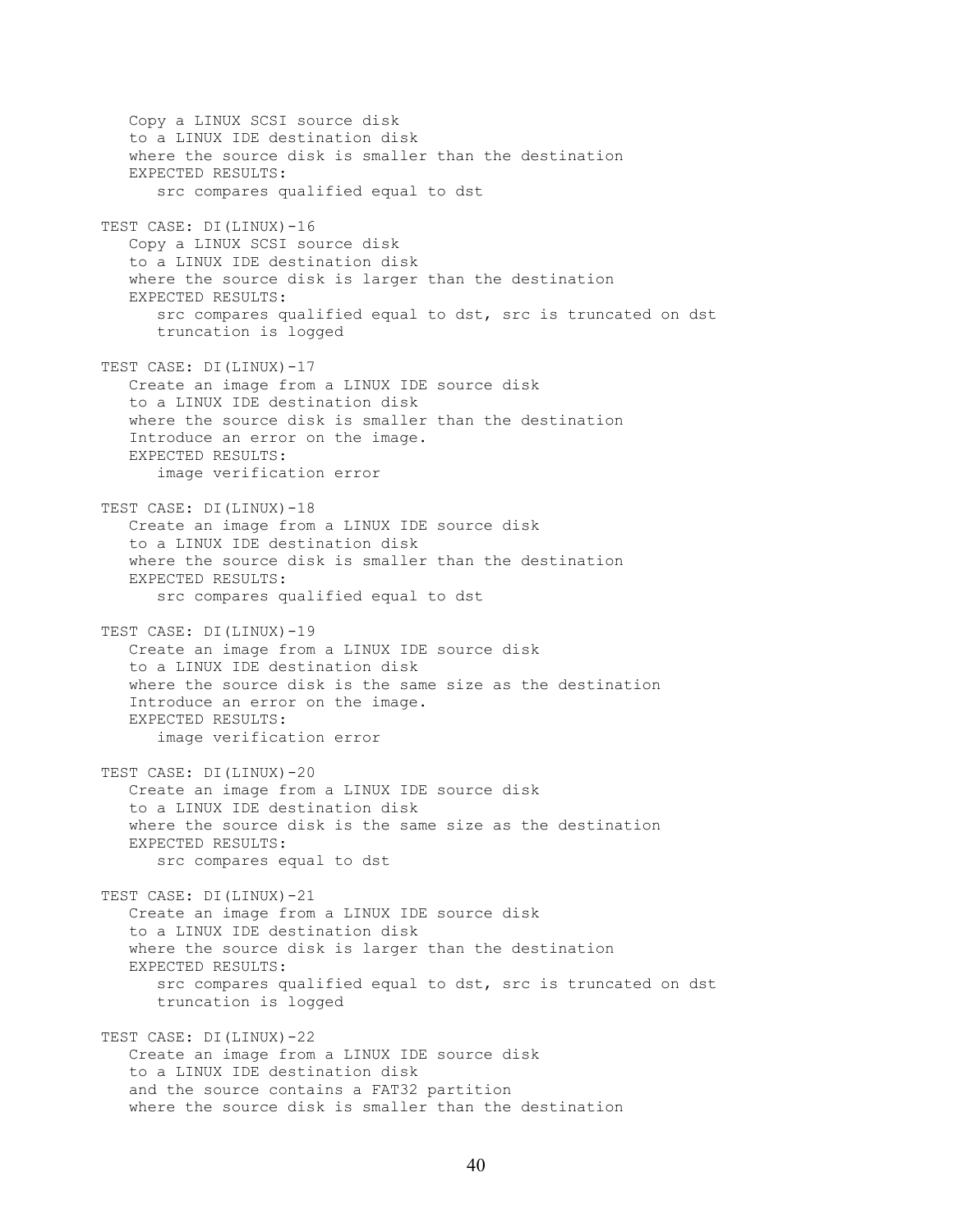Introduce an error on the image. EXPECTED RESULTS: image verification error TEST CASE: DI(LINUX)-23 Create an image from a LINUX IDE source disk to a LINUX IDE destination disk and the source contains a LINUX partition where the source disk is smaller than the destination EXPECTED RESULTS: src compares qualified equal to dst TEST CASE: DI(LINUX)-24 Create an image from a LINUX IDE source disk to a LINUX IDE destination disk and the source contains a FAT16 partition where the source disk is smaller than the destination Create the image on a removable medium. Introduce an error on the image. EXPECTED RESULTS: image verification error TEST CASE: DI(LINUX)-25 Create an image from a LINUX IDE source disk to a LINUX IDE destination disk and the source contains a NTFS partition where the source disk is smaller than the destination Create the image on a removable medium. EXPECTED RESULTS: src compares qualified equal to dst TEST CASE: DI(LINUX)-26 Create an image from a LINUX IDE source disk to a LINUX IDE destination disk and the source contains a LINUX partition where the source disk is the same size as the destination Introduce an error on the image. EXPECTED RESULTS: image verification error TEST CASE: DI(LINUX)-27 Create an image from a LINUX IDE source disk to a LINUX IDE destination disk and the source contains a FAT32 partition where the source disk is the same size as the destination EXPECTED RESULTS: src compares equal to dst TEST CASE: DI(LINUX)-28 Create an image from a LINUX IDE source disk to a LINUX IDE destination disk and the source contains a NTFS partition where the source disk is the same size as the destination Create the image on a removable medium. Introduce an error on the image. EXPECTED RESULTS: image verification error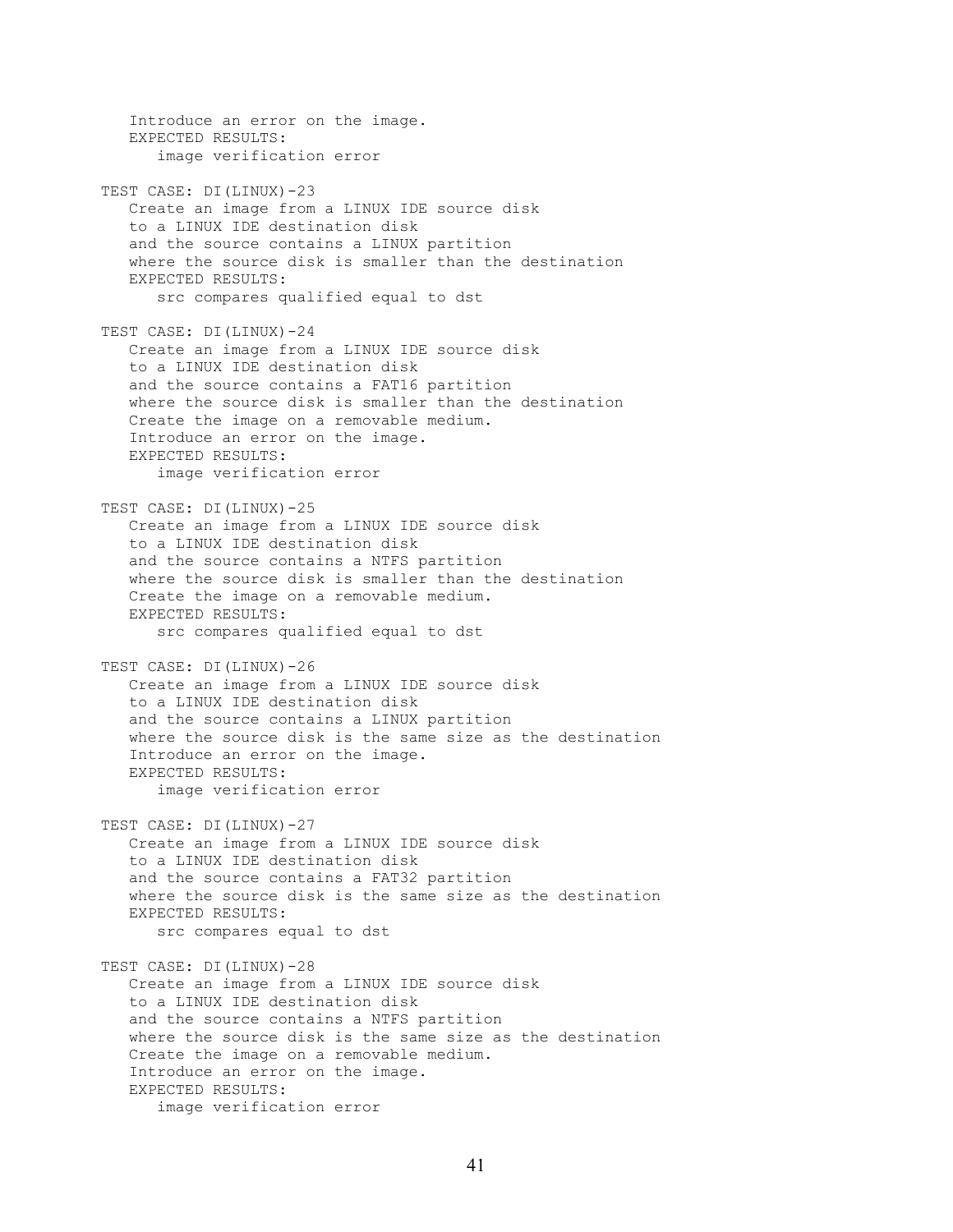TEST CASE: DI(LINUX)-29 Create an image from a LINUX IDE source disk to a LINUX IDE destination disk and the source contains a FAT16 partition where the source disk is the same size as the destination Create the image on a removable medium. EXPECTED RESULTS: src compares equal to dst TEST CASE: DI(LINUX)-30 Create an image from a LINUX IDE source disk to a LINUX IDE destination disk and the source contains a FAT32 partition where the source disk is larger than the destination EXPECTED RESULTS: src compares qualified equal to dst, src is truncated on dst truncation is logged TEST CASE: DI(LINUX)-31 Create an image from a LINUX IDE source disk to a LINUX IDE destination disk and the source contains a LINUX partition where the source disk is larger than the destination Create the image on a removable medium. EXPECTED RESULTS: src compares qualified equal to dst, src is truncated on dst truncation is logged TEST CASE: DI(LINUX)-32 Create an image from a LINUX SCSI source disk to a LINUX SCSI destination disk where the source disk is smaller than the destination Introduce an error on the image. EXPECTED RESULTS: image verification error TEST CASE: DI(LINUX)-33 Create an image from a LINUX SCSI source disk to a LINUX SCSI destination disk where the source disk is smaller than the destination EXPECTED RESULTS: src compares qualified equal to dst TEST CASE: DI(LINUX)-34 Create an image from a LINUX SCSI source disk to a LINUX SCSI destination disk where the source disk is the same size as the destination Introduce an error on the image. EXPECTED RESULTS: image verification error TEST CASE: DI(LINUX)-35 Create an image from a LINUX SCSI source disk to a LINUX SCSI destination disk where the source disk is the same size as the destination EXPECTED RESULTS: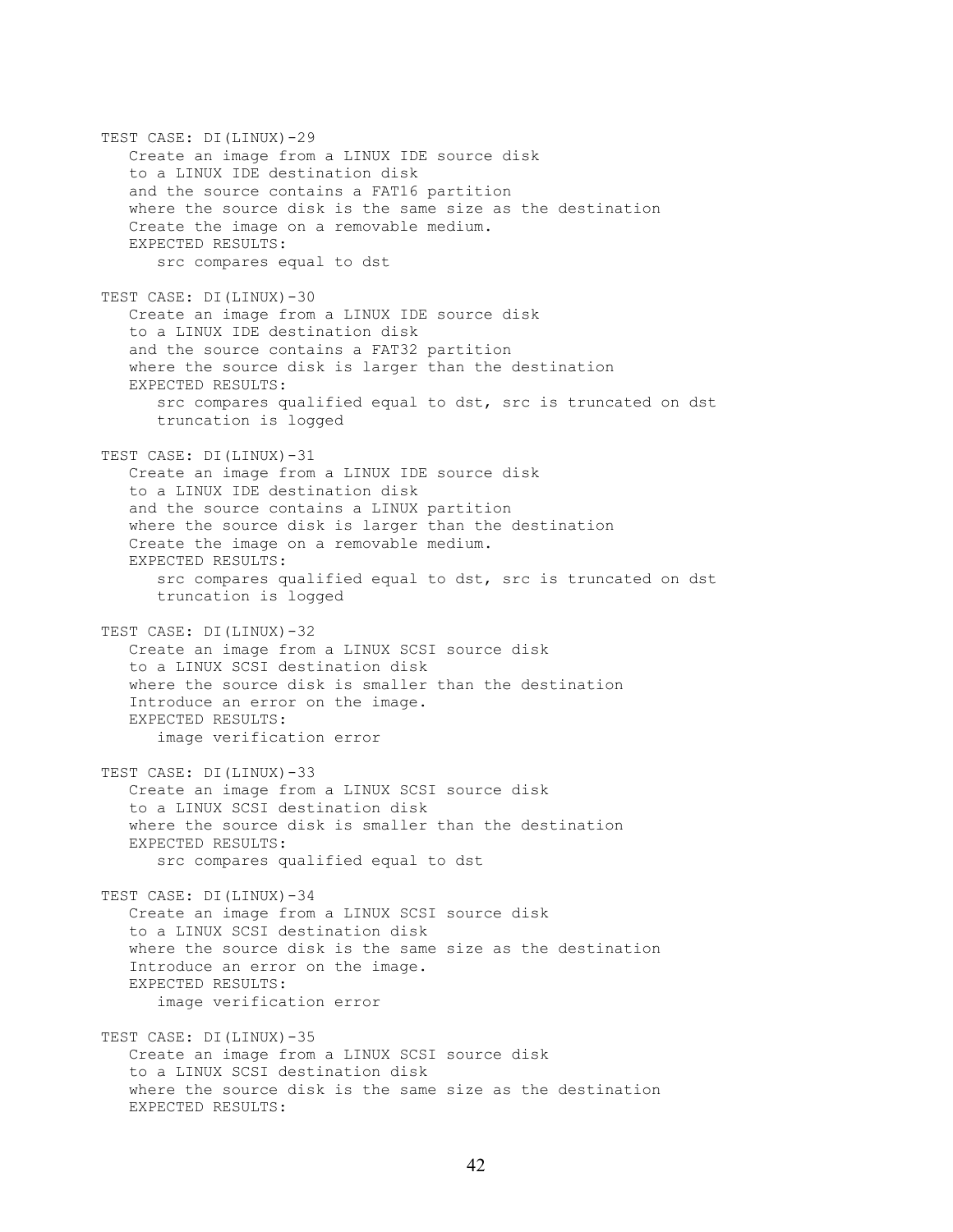src compares equal to dst TEST CASE: DI(LINUX)-36 Create an image from a LINUX SCSI source disk to a LINUX SCSI destination disk where the source disk is larger than the destination EXPECTED RESULTS: src compares qualified equal to dst, src is truncated on dst truncation is logged TEST CASE: DI(LINUX)-37 Create an image from a LINUX SCSI source disk to a LINUX SCSI destination disk and the source contains a FAT16 partition where the source disk is smaller than the destination Introduce an error on the image. EXPECTED RESULTS: image verification error TEST CASE: DI(LINUX)-38 Create an image from a LINUX SCSI source disk to a LINUX SCSI destination disk and the source contains a NTFS partition where the source disk is smaller than the destination EXPECTED RESULTS: src compares qualified equal to dst TEST CASE: DI(LINUX)-39 Create an image from a LINUX SCSI source disk to a LINUX SCSI destination disk and the source contains a LINUX partition where the source disk is smaller than the destination Create the image on a removable medium. Introduce an error on the image. EXPECTED RESULTS: image verification error TEST CASE: DI(LINUX)-40 Create an image from a LINUX SCSI source disk to a LINUX SCSI destination disk and the source contains a FAT32 partition where the source disk is smaller than the destination Create the image on a removable medium. EXPECTED RESULTS: src compares qualified equal to dst TEST CASE: DI(LINUX)-41 Create an image from a LINUX SCSI source disk to a LINUX SCSI destination disk and the source contains a NTFS partition where the source disk is the same size as the destination Introduce an error on the image. EXPECTED RESULTS: image verification error TEST CASE: DI(LINUX)-42 Create an image from a LINUX SCSI source disk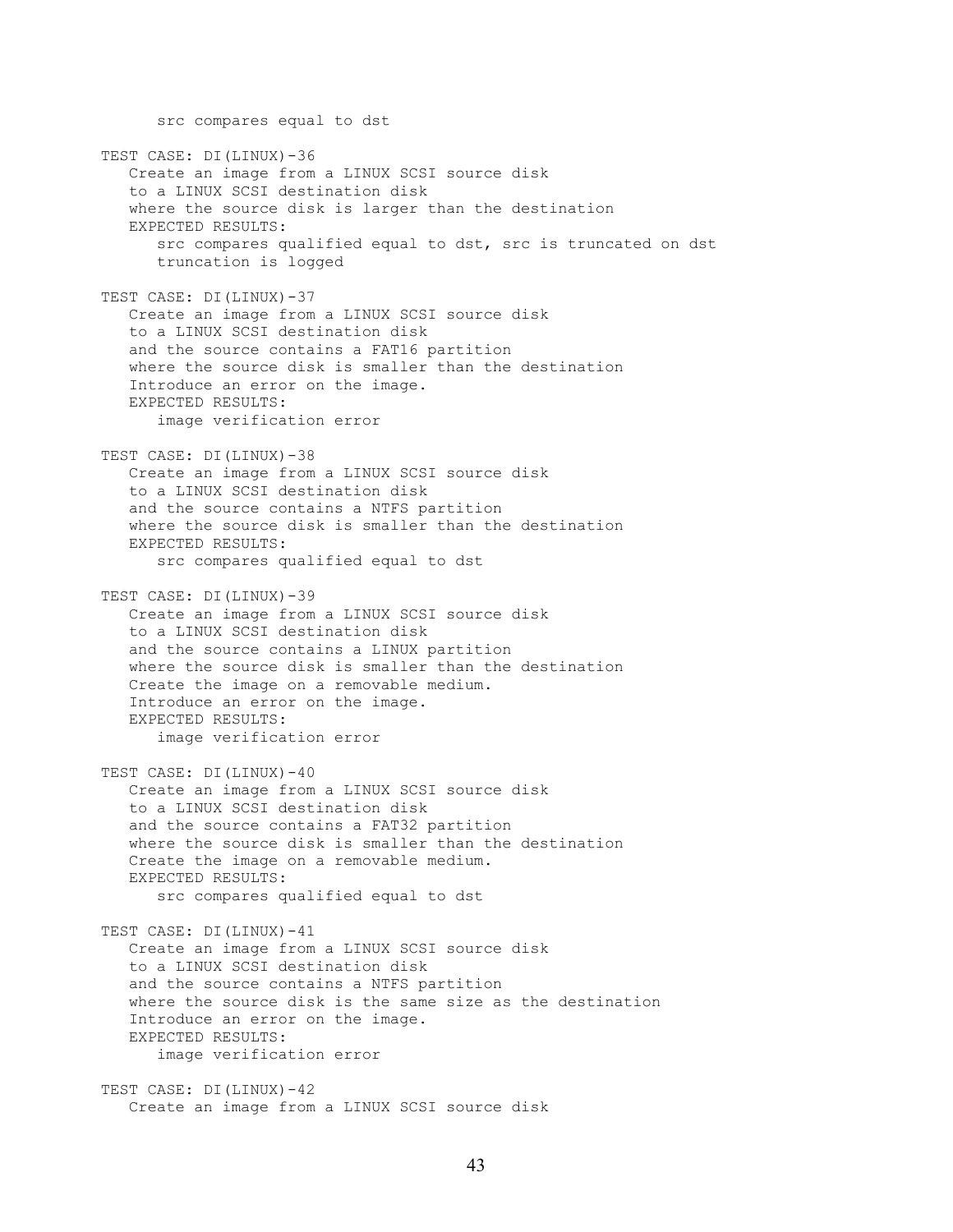to a LINUX SCSI destination disk and the source contains a LINUX partition where the source disk is the same size as the destination EXPECTED RESULTS: src compares equal to dst TEST CASE: DI(LINUX)-43 Create an image from a LINUX SCSI source disk to a LINUX SCSI destination disk and the source contains a FAT32 partition where the source disk is the same size as the destination Create the image on a removable medium. Introduce an error on the image. EXPECTED RESULTS: image verification error TEST CASE: DI(LINUX)-44 Create an image from a LINUX SCSI source disk to a LINUX SCSI destination disk and the source contains a LINUX partition where the source disk is the same size as the destination Create the image on a removable medium. EXPECTED RESULTS: src compares equal to dst TEST CASE: DI(LINUX)-45 Create an image from a LINUX SCSI source disk to a LINUX SCSI destination disk and the source contains a FAT16 partition where the source disk is larger than the destination EXPECTED RESULTS: src compares qualified equal to dst, src is truncated on dst truncation is logged TEST CASE: DI(LINUX)-46 Create an image from a LINUX SCSI source disk to a LINUX SCSI destination disk and the source contains a FAT32 partition where the source disk is larger than the destination Create the image on a removable medium. EXPECTED RESULTS: src compares qualified equal to dst, src is truncated on dst truncation is logged TEST CASE: DI(LINUX)-47 Create an image from a LINUX IDE source disk to a LINUX SCSI destination disk where the source disk is smaller than the destination Introduce an error on the image. EXPECTED RESULTS: image verification error TEST CASE: DI(LINUX)-48 Create an image from a LINUX IDE source disk to a LINUX SCSI destination disk where the source disk is smaller than the destination EXPECTED RESULTS: